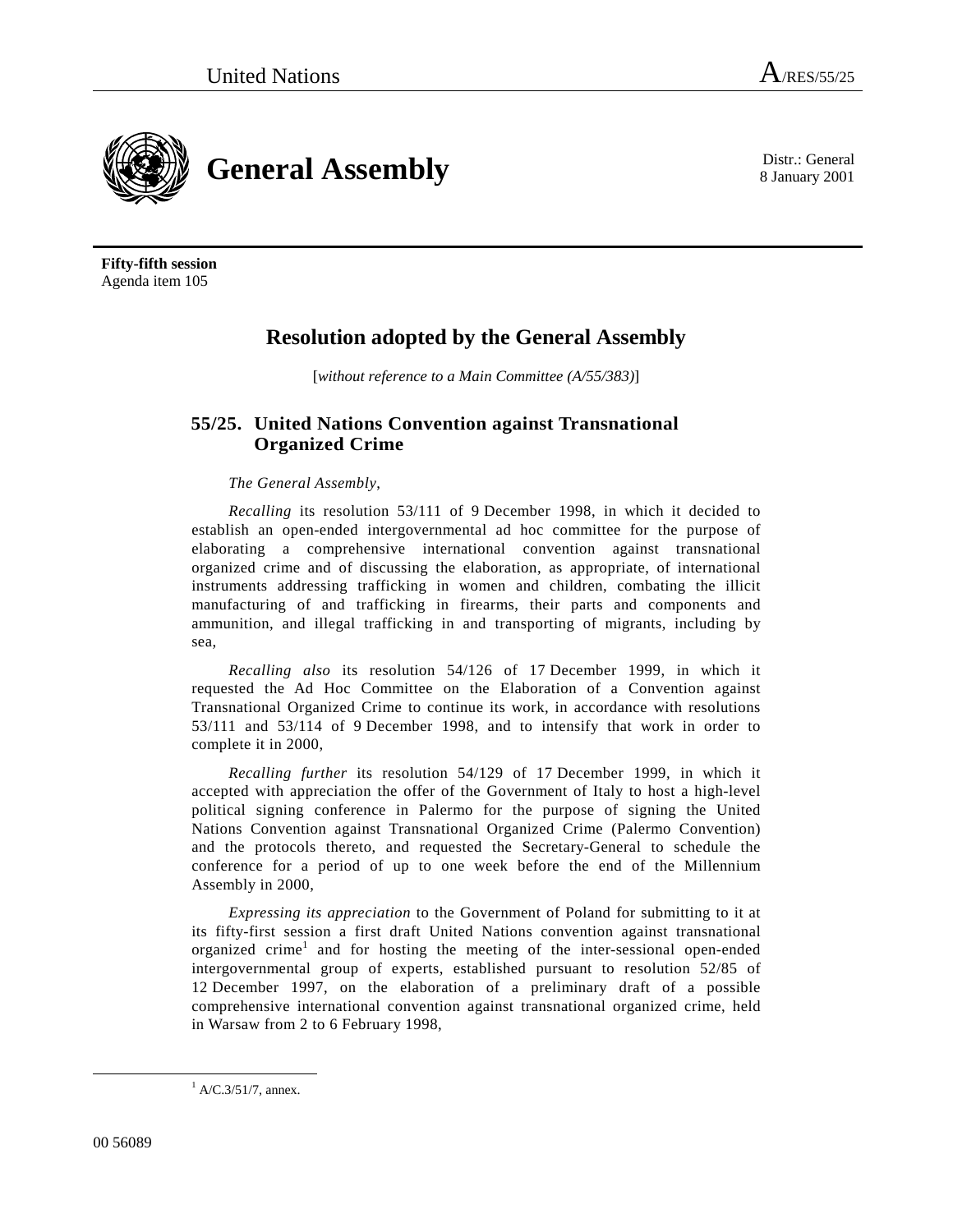*Expressing its appreciation* to the Government of Argentina for hosting the informal preparatory meeting of the Ad Hoc Committee, held in Buenos Aires from 31 August to 4 September 1998,

*Expressing its appreciation* to the Government of Thailand for hosting the Asia-Pacific Ministerial Seminar on Building Capacities for Fighting Transnational Organized Crime, held in Bangkok on 20 and 21 March 2000,

*Deeply concerned* by the negative economic and social implications related to organized criminal activities, and convinced of the urgent need to strengthen cooperation to prevent and combat such activities more effectively at the national, regional and international levels,

*Noting with deep concern* the growing links between transnational organized crime and terrorist crimes, taking into account the Charter of the United Nations and the relevant resolutions of the General Assembly,

*Determined* to deny safe havens to those who engage in transnational organized crime by prosecuting their crimes wherever they occur and by cooperating at the international level,

*Strongly convinced* that the United Nations Convention against Transnational Organized Crime will constitute an effective tool and the necessary legal framework for international cooperation in combating, inter alia, such criminal activities as money-laundering, corruption, illicit trafficking in endangered species of wild flora and fauna, offences against cultural heritage and the growing links between transnational organized crime and terrorist crimes,

 1. *Takes note* of the report of the Ad Hoc Committee on the Elaboration of a Convention against Transnational Organized Crime,<sup>2</sup> which carried out its work at the headquarters of the United Nations Office for Drug Control and Crime Prevention in Vienna, and commends the Ad Hoc Committee for its work;

 2. *Adopts* the United Nations Convention against Transnational Organized Crime and the Protocol to Prevent, Suppress and Punish Trafficking in Persons, Especially Women and Children, supplementing the United Nations Convention against Transnational Organized Crime, and the Protocol against the Smuggling of Migrants by Land, Sea and Air, supplementing the United Nations Convention against Transnational Organized Crime annexed to the present resolution, and opens them for signature at the High-level Political Signing Conference to be held in Palermo, Italy, from 12 to 15 December 2000 in accordance with resolution 54/129;

 3. *Requests* the Secretary-General to prepare a comprehensive report on the High-level Political Signing Conference to be held in Palermo in accordance with resolution 54/129;

 4. *Notes* that the Ad Hoc Committee has not yet completed its work on the draft Protocol against the Illicit Manufacturing of and Trafficking in Firearms, Their Parts and Components and Ammunition, supplementing the United Nations Convention against Transnational Organized Crime;

 5. *Requests* the Ad Hoc Committee to continue its work in relation to this draft Protocol, in accordance with resolutions 53/111, 53/114 and 54/126, and to finalize such work as soon as possible;

 2  $^{2}$  A/AC.254/34.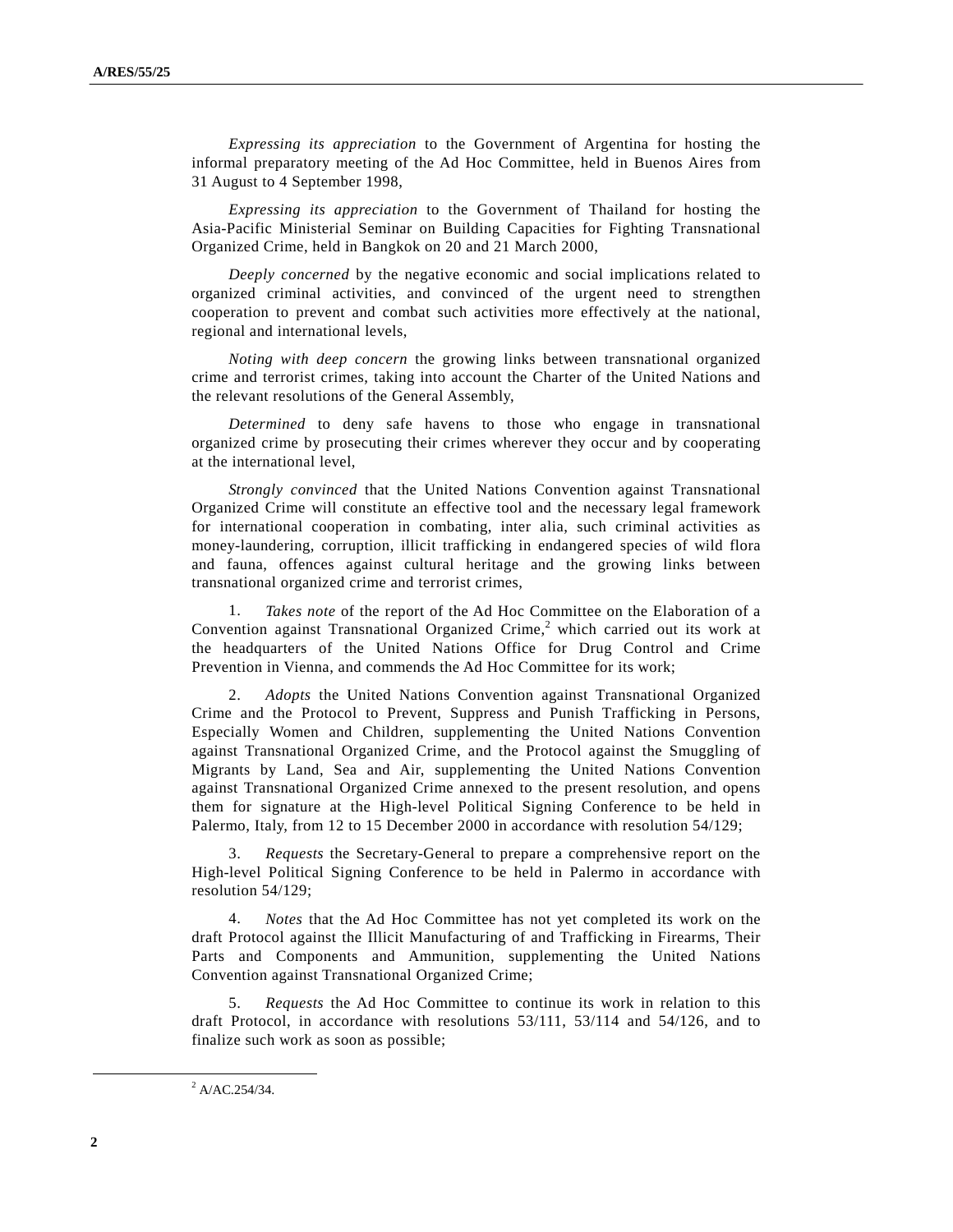6. *Calls upon* all States to recognize the links between transnational organized criminal activities and acts of terrorism, taking into account the relevant General Assembly resolutions, and to apply the United Nations Convention against Transnational Organized Crime in combating all forms of criminal activity, as provided therein;

 7. *Recommends* that the Ad Hoc Committee established by the General Assembly in its resolution 51/210 of 17 December 1996, which is beginning its deliberations with a view to developing a comprehensive convention on international terrorism, pursuant to resolution 54/110 of 9 December 1999, should take into consideration the provisions of the United Nations Convention against Transnational Organized Crime;

 8. *Urges* all States and regional economic organizations to sign and ratify the United Nations Convention against Transnational Organized Crime and the protocols thereto as soon as possible in order to ensure the speedy entry into force of the Convention and the protocols thereto;

 9. *Decides* that, until the Conference of the Parties to the Convention established pursuant to the United Nations Convention against Transnational Organized Crime decides otherwise, the account referred to in article 30 of the Convention will be operated within the United Nations Crime Prevention and Criminal Justice Fund, and encourages Member States to begin making adequate voluntary contributions to the above-mentioned account for the provision to developing countries and countries with economies in transition of the technical assistance that they might require for implementation of the Convention and the protocols thereto, including for the preparatory measures needed for that implementation;

 10. *Decides also* that the Ad Hoc Committee on the Elaboration of a Convention against Transnational Organized Crime will complete its tasks arising from the elaboration of the United Nations Convention against Transnational Organized Crime by holding a meeting well before the convening of the first session of the Conference of the Parties to the Convention, in order to prepare the draft text of the rules of procedure for the Conference of the Parties and other rules and mechanisms described in article 32 of the Convention, which will be communicated to the Conference of the Parties at its first session for consideration and action;

 11. *Requests* the Secretary-General to designate the Centre for International Crime Prevention of the United Nations Office for Drug Control and Crime Prevention to serve as the secretariat for the Conference of the Parties to the Convention in accordance with article 33 of the Convention;

 12. *Also requests* the Secretary-General to provide the Centre for International Crime Prevention with the resources necessary to enable it to promote in an effective manner the expeditious entry into force of the United Nations Convention against Transnational Organized Crime and to discharge the functions of secretariat of the Conference of the Parties to the Convention, and to support the Ad Hoc Committee in its work pursuant to paragraph 10 above.

> *62nd plenary meeting 15 November 2000*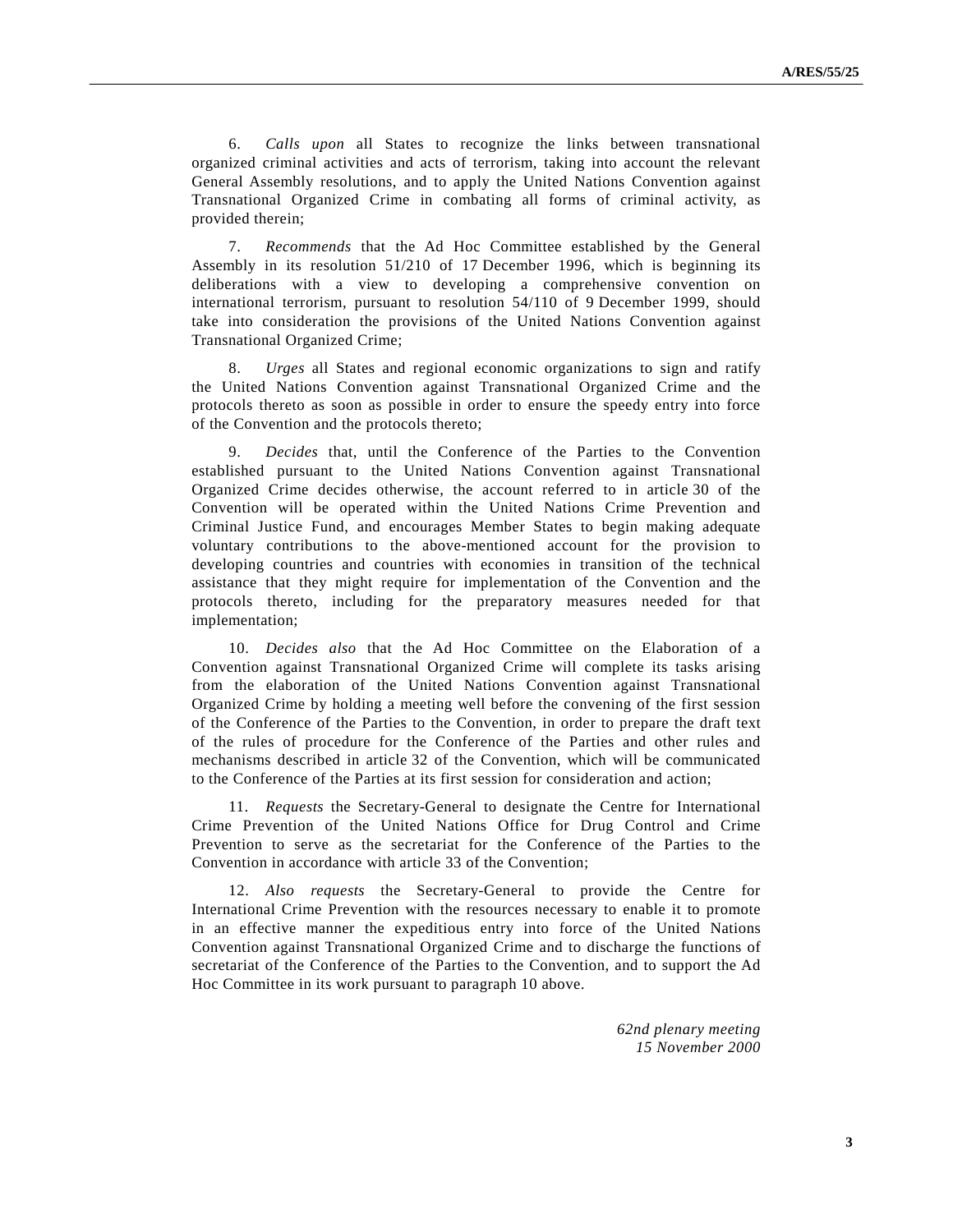# **Annex I**

#### **United Nations Convention against Transnational Organized Crime**

*Article 1 Statement of purpose* 

 The purpose of this Convention is to promote cooperation to prevent and combat transnational organized crime more effectively.

# *Article 2 Use of terms*

For the purposes of this Convention:

 (*a*) "Organized criminal group" shall mean a structured group of three or more persons, existing for a period of time and acting in concert with the aim of committing one or more serious crimes or offences established in accordance with this Convention, in order to obtain, directly or indirectly, a financial or other material benefit;

 (*b*) "Serious crime" shall mean conduct constituting an offence punishable by a maximum deprivation of liberty of at least four years or a more serious penalty;

 (*c*) "Structured group" shall mean a group that is not randomly formed for the immediate commission of an offence and that does not need to have formally defined roles for its members, continuity of its membership or a developed structure;

 (*d*) "Property" shall mean assets of every kind, whether corporeal or incorporeal, movable or immovable, tangible or intangible, and legal documents or instruments evidencing title to, or interest in, such assets;

 (*e*) "Proceeds of crime" shall mean any property derived from or obtained, directly or indirectly, through the commission of an offence;

 (*f*) "Freezing" or "seizure" shall mean temporarily prohibiting the transfer, conversion, disposition or movement of property or temporarily assuming custody or control of property on the basis of an order issued by a court or other competent authority;

 (*g*) "Confiscation", which includes forfeiture where applicable, shall mean the permanent deprivation of property by order of a court or other competent authority;

 (*h*) "Predicate offence" shall mean any offence as a result of which proceeds have been generated that may become the subject of an offence as defined in article 6 of this Convention;

 (*i*) "Controlled delivery" shall mean the technique of allowing illicit or suspect consignments to pass out of, through or into the territory of one or more States, with the knowledge and under the supervision of their competent authorities, with a view to the investigation of an offence and the identification of persons involved in the commission of the offence;

 (*j*) "Regional economic integration organization" shall mean an organization constituted by sovereign States of a given region, to which its member States have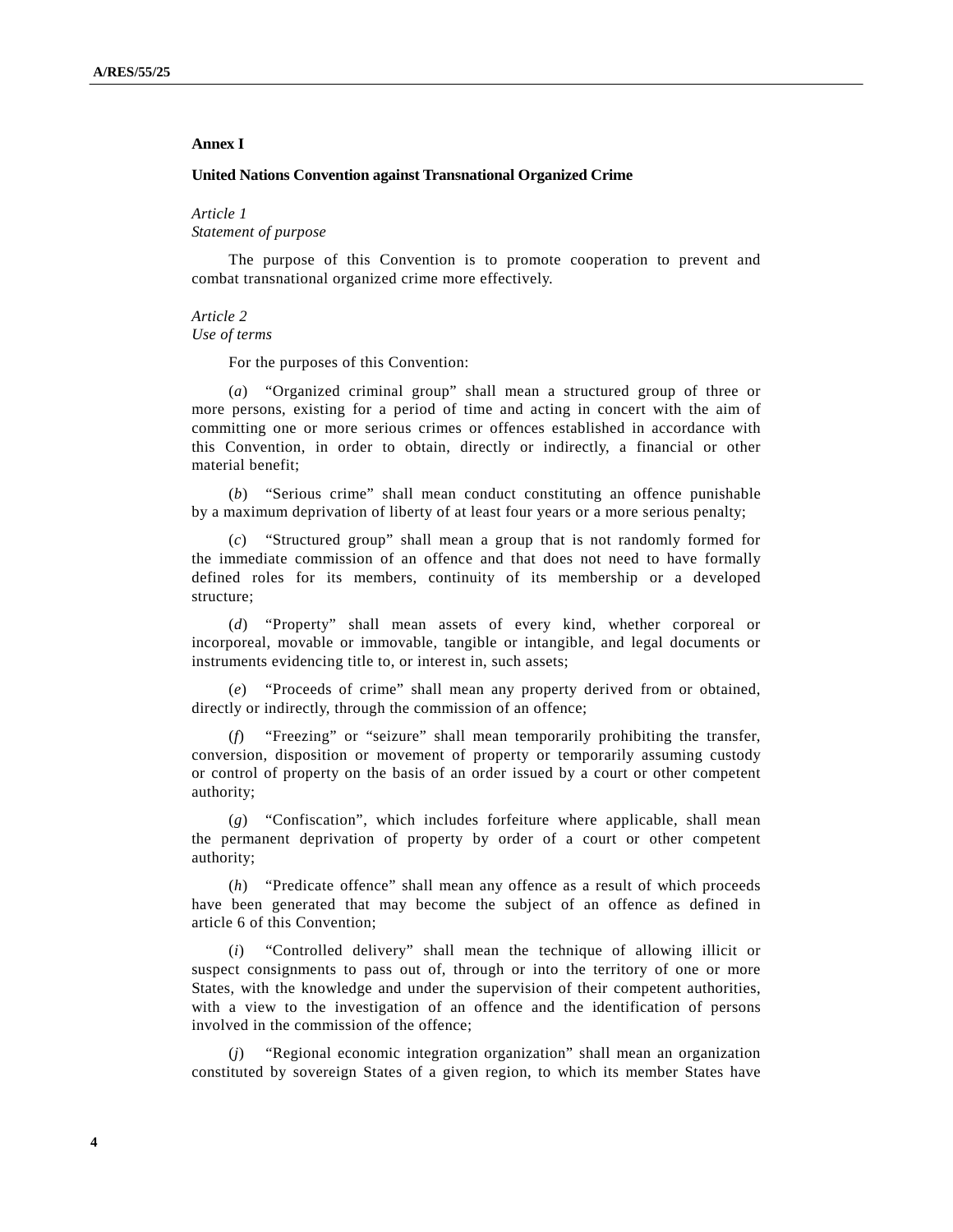transferred competence in respect of matters governed by this Convention and which has been duly authorized, in accordance with its internal procedures, to sign, ratify, accept, approve or accede to it; references to "States Parties" under this Convention shall apply to such organizations within the limits of their competence.

## *Article 3*

*Scope of application* 

 1. This Convention shall apply, except as otherwise stated herein, to the prevention, investigation and prosecution of:

 (*a*) The offences established in accordance with articles 5, 6, 8 and 23 of this Convention; and

(*b*) Serious crime as defined in article 2 of this Convention;

where the offence is transnational in nature and involves an organized criminal group.

 2. For the purpose of paragraph 1 of this article, an offence is transnational in nature if:

(*a*) It is committed in more than one State;

 (*b*) It is committed in one State but a substantial part of its preparation, planning, direction or control takes place in another State;

It is committed in one State but involves an organized criminal group that engages in criminal activities in more than one State; or

(*d*) It is committed in one State but has substantial effects in another State.

# *Article 4*

#### *Protection of sovereignty*

 1. States Parties shall carry out their obligations under this Convention in a manner consistent with the principles of sovereign equality and territorial integrity of States and that of non-intervention in the domestic affairs of other States.

 2. Nothing in this Convention entitles a State Party to undertake in the territory of another State the exercise of jurisdiction and performance of functions that are reserved exclusively for the authorities of that other State by its domestic law.

## *Article 5*

*Criminalization of participation in an organized criminal group* 

 1. Each State Party shall adopt such legislative and other measures as may be necessary to establish as criminal offences, when committed intentionally:

 (*a*) Either or both of the following as criminal offences distinct from those involving the attempt or completion of the criminal activity:

 (i) Agreeing with one or more other persons to commit a serious crime for a purpose relating directly or indirectly to the obtaining of a financial or other material benefit and, where required by domestic law, involving an act undertaken by one of the participants in furtherance of the agreement or involving an organized criminal group;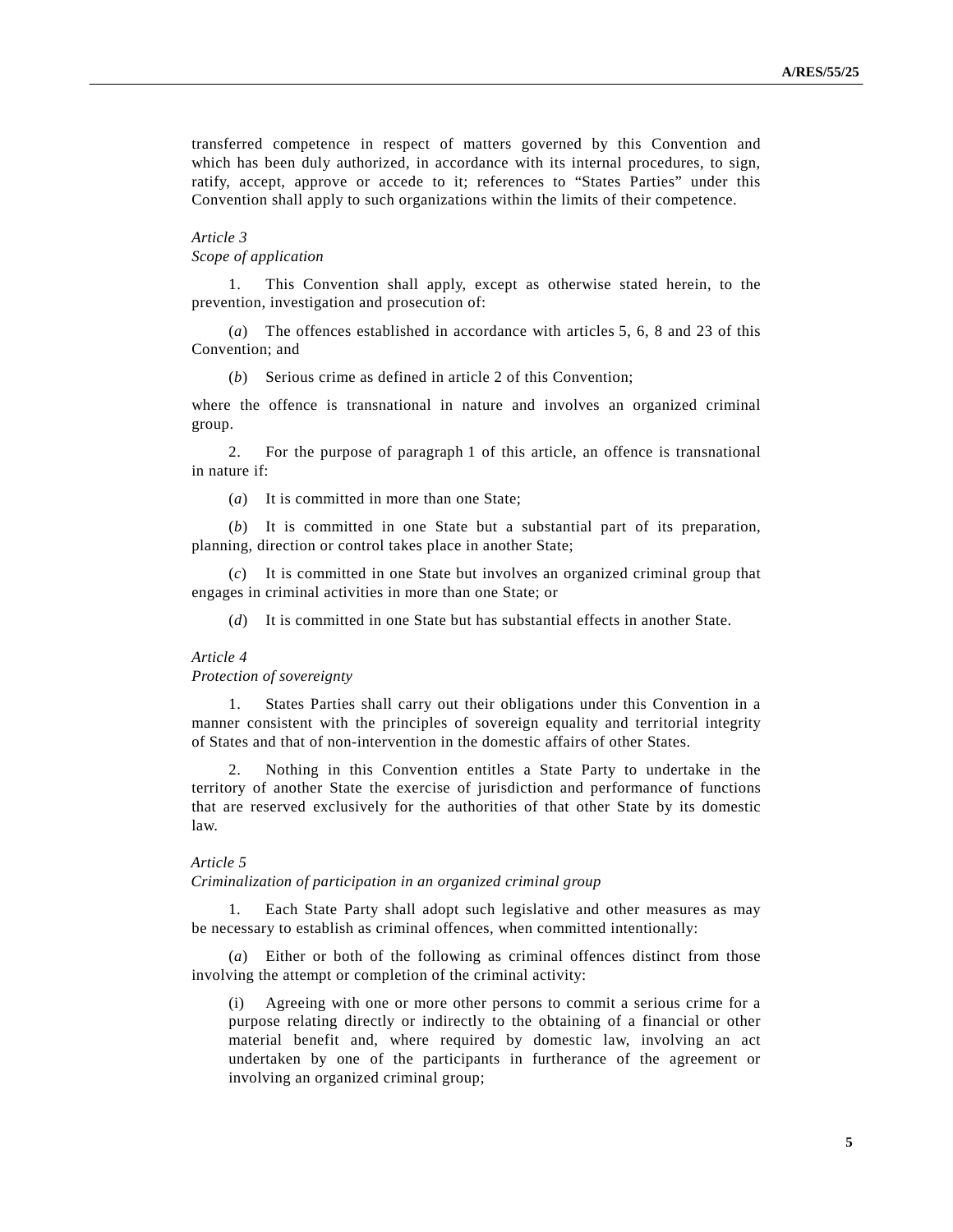(ii) Conduct by a person who, with knowledge of either the aim and general criminal activity of an organized criminal group or its intention to commit the crimes in question, takes an active part in:

a. Criminal activities of the organized criminal group;

 b. Other activities of the organized criminal group in the knowledge that his or her participation will contribute to the achievement of the abovedescribed criminal aim;

 (*b*) Organizing, directing, aiding, abetting, facilitating or counselling the commission of serious crime involving an organized criminal group.

 2. The knowledge, intent, aim, purpose or agreement referred to in paragraph 1 of this article may be inferred from objective factual circumstances.

 3. States Parties whose domestic law requires involvement of an organized criminal group for purposes of the offences established in accordance with paragraph 1 (*a*) (i) of this article shall ensure that their domestic law covers all serious crimes involving organized criminal groups. Such States Parties, as well as States Parties whose domestic law requires an act in furtherance of the agreement for purposes of the offences established in accordance with paragraph 1 (*a*) (i) of this article, shall so inform the Secretary-General of the United Nations at the time of their signature or of deposit of their instrument of ratification, acceptance or approval of or accession to this Convention.

#### *Article 6*

#### *Criminalization of the laundering of proceeds of crime*

 1. Each State Party shall adopt, in accordance with fundamental principles of its domestic law, such legislative and other measures as may be necessary to establish as criminal offences, when committed intentionally:

 (*a*) (i) The conversion or transfer of property, knowing that such property is the proceeds of crime, for the purpose of concealing or disguising the illicit origin of the property or of helping any person who is involved in the commission of the predicate offence to evade the legal consequences of his or her action;

 (ii) The concealment or disguise of the true nature, source, location, disposition, movement or ownership of or rights with respect to property, knowing that such property is the proceeds of crime;

(*b*) Subject to the basic concepts of its legal system:

 (i) The acquisition, possession or use of property, knowing, at the time of receipt, that such property is the proceeds of crime;

 (ii) Participation in, association with or conspiracy to commit, attempts to commit and aiding, abetting, facilitating and counselling the commission of any of the offences established in accordance with this article.

2. For purposes of implementing or applying paragraph 1 of this article:

 (*a*) Each State Party shall seek to apply paragraph 1 of this article to the widest range of predicate offences;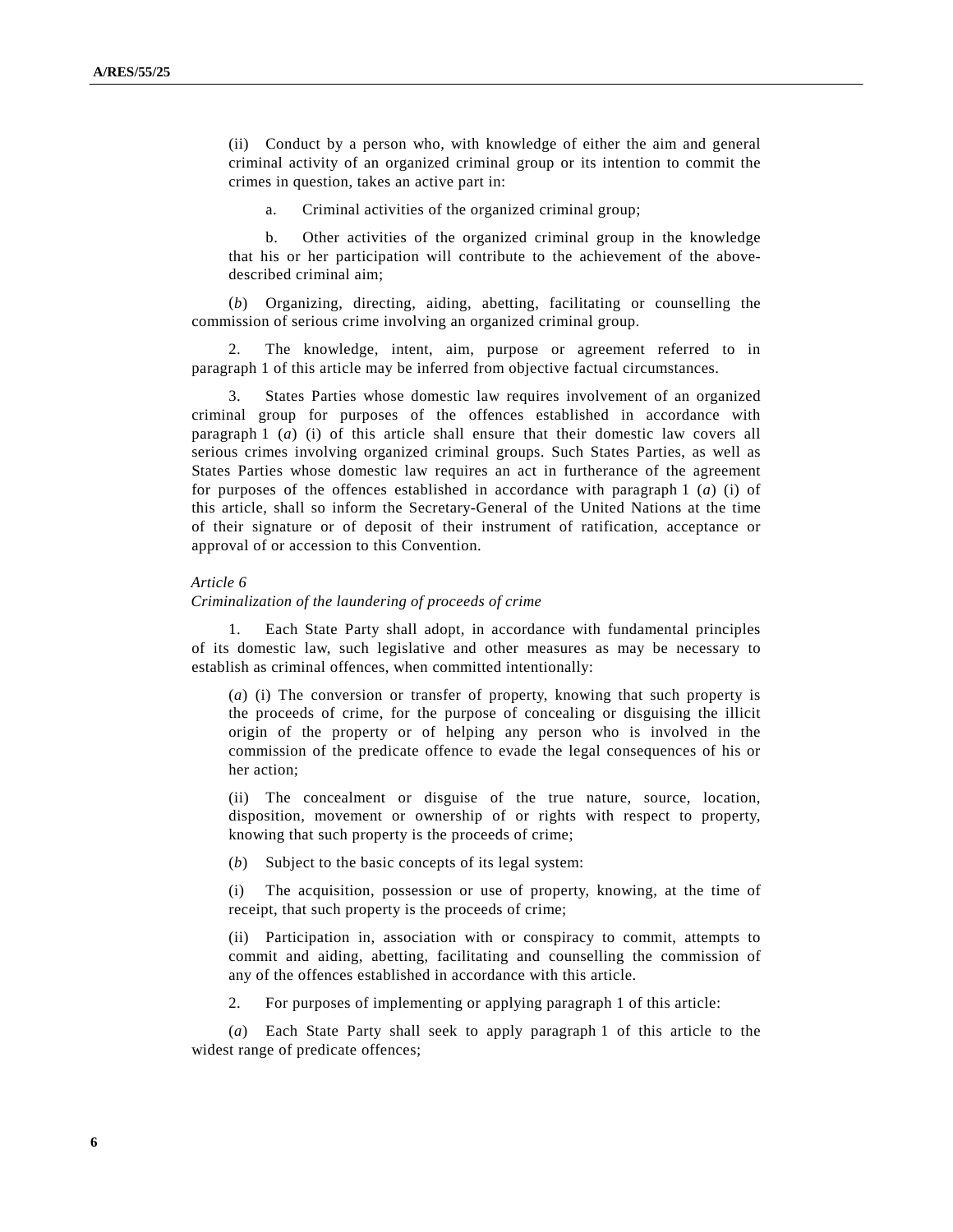(*b*) Each State Party shall include as predicate offences all serious crime as defined in article 2 of this Convention and the offences established in accordance with articles 5, 8 and 23 of this Convention. In the case of States Parties whose legislation sets out a list of specific predicate offences, they shall, at a minimum, include in such list a comprehensive range of offences associated with organized criminal groups;

 (*c*) For the purposes of subparagraph (*b*), predicate offences shall include offences committed both within and outside the jurisdiction of the State Party in question. However, offences committed outside the jurisdiction of a State Party shall constitute predicate offences only when the relevant conduct is a criminal offence under the domestic law of the State where it is committed and would be a criminal offence under the domestic law of the State Party implementing or applying this article had it been committed there;

 (*d*) Each State Party shall furnish copies of its laws that give effect to this article and of any subsequent changes to such laws or a description thereof to the Secretary-General of the United Nations;

 (*e*) If required by fundamental principles of the domestic law of a State Party, it may be provided that the offences set forth in paragraph 1 of this article do not apply to the persons who committed the predicate offence;

Knowledge, intent or purpose required as an element of an offence set forth in paragraph 1 of this article may be inferred from objective factual circumstances.

#### *Article 7*

# *Measures to combat money-laundering*

1. Each State Party:

 (*a*) Shall institute a comprehensive domestic regulatory and supervisory regime for banks and non-bank financial institutions and, where appropriate, other bodies particularly susceptible to money-laundering, within its competence, in order to deter and detect all forms of money-laundering, which regime shall emphasize requirements for customer identification, record-keeping and the reporting of suspicious transactions;

 (*b*) Shall, without prejudice to articles 18 and 27 of this Convention, ensure that administrative, regulatory, law enforcement and other authorities dedicated to combating money-laundering (including, where appropriate under domestic law, judicial authorities) have the ability to cooperate and exchange information at the national and international levels within the conditions prescribed by its domestic law and, to that end, shall consider the establishment of a financial intelligence unit to serve as a national centre for the collection, analysis and dissemination of information regarding potential money-laundering.

 2. States Parties shall consider implementing feasible measures to detect and monitor the movement of cash and appropriate negotiable instruments across their borders, subject to safeguards to ensure proper use of information and without impeding in any way the movement of legitimate capital. Such measures may include a requirement that individuals and businesses report the cross-border transfer of substantial quantities of cash and appropriate negotiable instruments.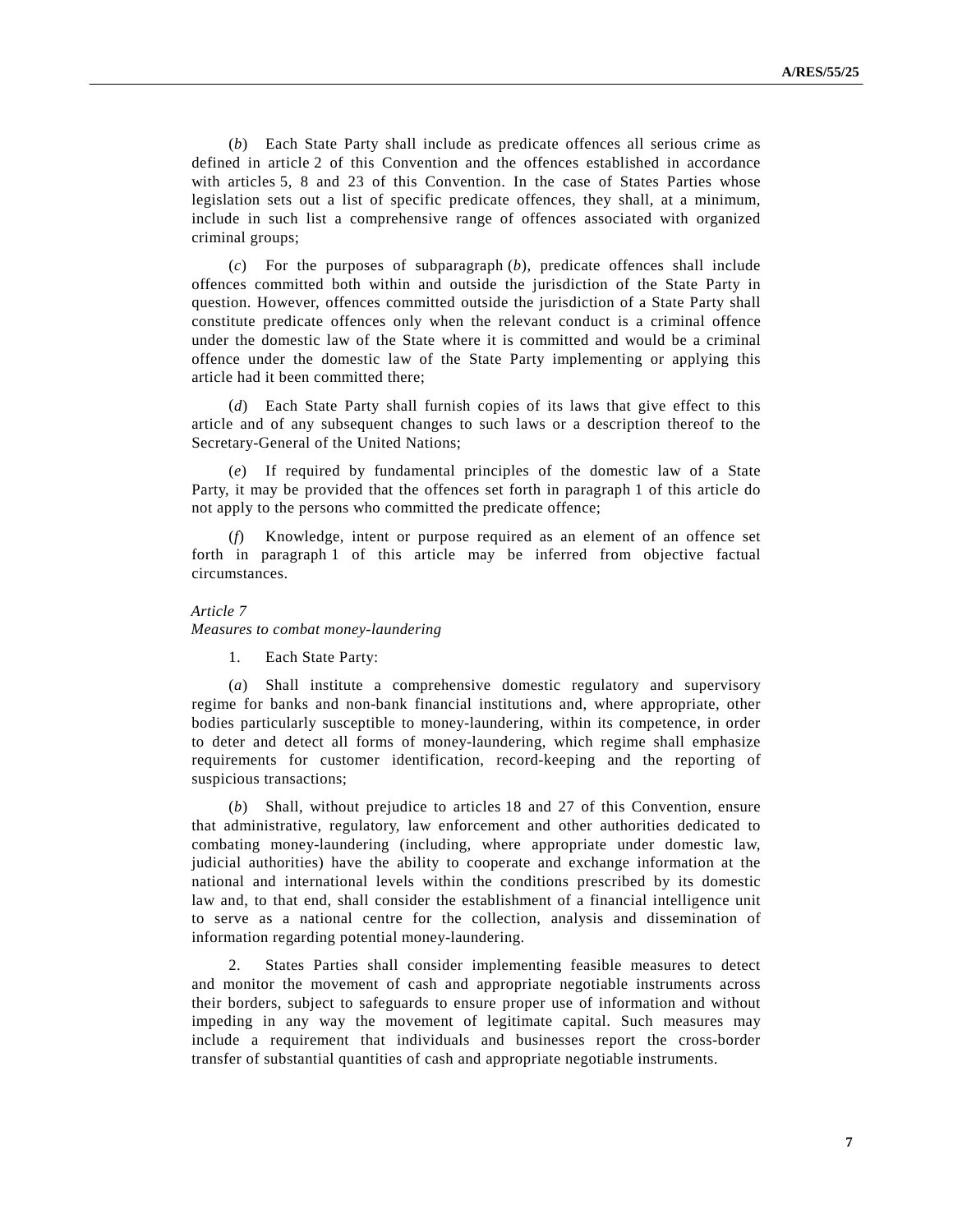3. In establishing a domestic regulatory and supervisory regime under the terms of this article, and without prejudice to any other article of this Convention, States Parties are called upon to use as a guideline the relevant initiatives of regional, interregional and multilateral organizations against money-laundering.

 4. States Parties shall endeavour to develop and promote global, regional, subregional and bilateral cooperation among judicial, law enforcement and financial regulatory authorities in order to combat money-laundering.

#### *Article 8*

## *Criminalization of corruption*

 1. Each State Party shall adopt such legislative and other measures as may be necessary to establish as criminal offences, when committed intentionally:

 (*a*) The promise, offering or giving to a public official, directly or indirectly, of an undue advantage, for the official himself or herself or another person or entity, in order that the official act or refrain from acting in the exercise of his or her official duties;

 (*b*) The solicitation or acceptance by a public official, directly or indirectly, of an undue advantage, for the official himself or herself or another person or entity, in order that the official act or refrain from acting in the exercise of his or her official duties.

 2. Each State Party shall consider adopting such legislative and other measures as may be necessary to establish as criminal offences conduct referred to in paragraph 1 of this article involving a foreign public official or international civil servant. Likewise, each State Party shall consider establishing as criminal offences other forms of corruption.

 3. Each State Party shall also adopt such measures as may be necessary to establish as a criminal offence participation as an accomplice in an offence established in accordance with this article.

 4. For the purposes of paragraph 1 of this article and article 9 of this Convention, "public official" shall mean a public official or a person who provides a public service as defined in the domestic law and as applied in the criminal law of the State Party in which the person in question performs that function.

#### *Article 9*

# *Measures against corruption*

 1. In addition to the measures set forth in article 8 of this Convention, each State Party shall, to the extent appropriate and consistent with its legal system, adopt legislative, administrative or other effective measures to promote integrity and to prevent, detect and punish the corruption of public officials.

 2. Each State Party shall take measures to ensure effective action by its authorities in the prevention, detection and punishment of the corruption of public officials, including providing such authorities with adequate independence to deter the exertion of inappropriate influence on their actions.

*Article 10 Liability of legal persons*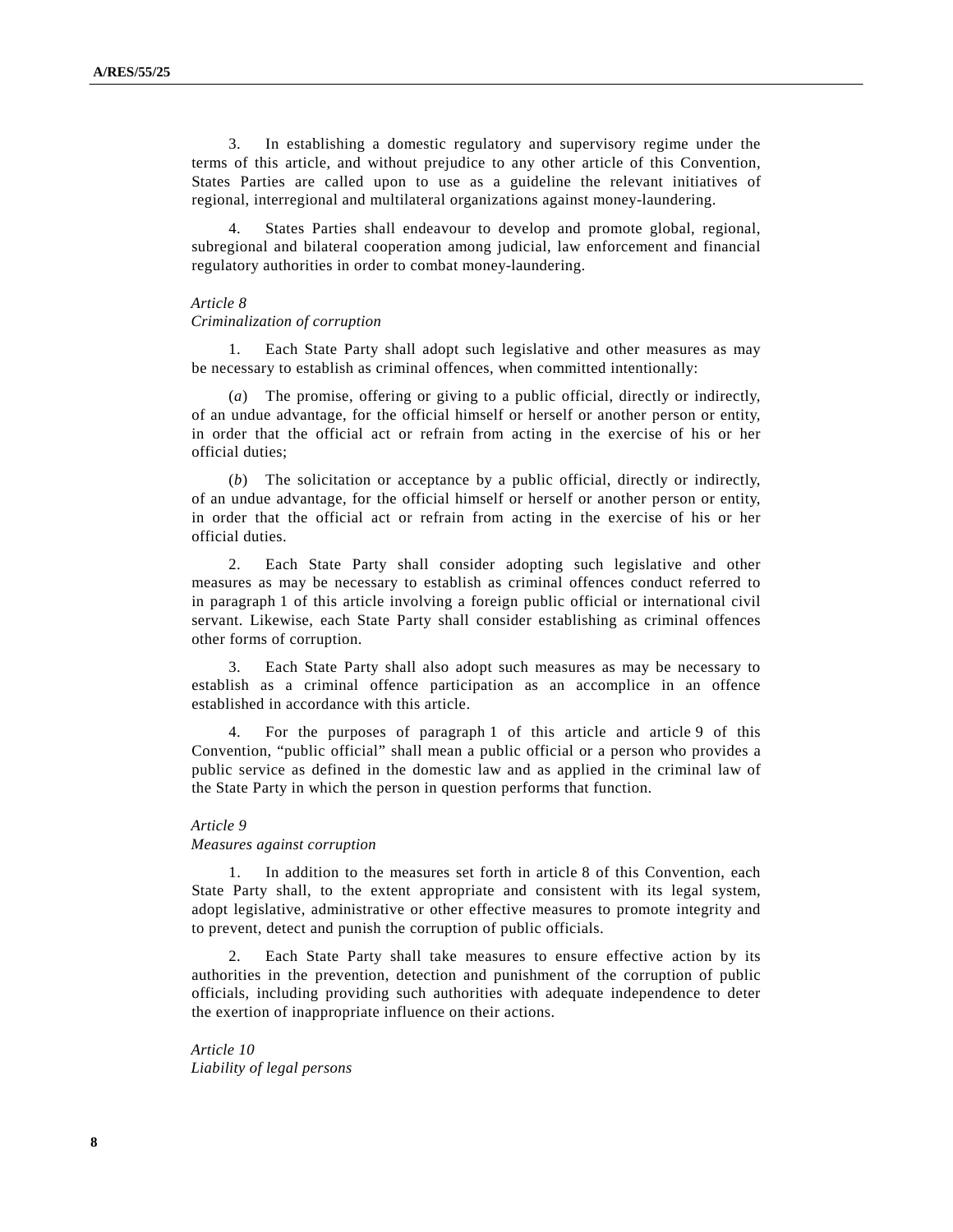1. Each State Party shall adopt such measures as may be necessary, consistent with its legal principles, to establish the liability of legal persons for participation in serious crimes involving an organized criminal group and for the offences established in accordance with articles 5, 6, 8 and 23 of this Convention.

 2. Subject to the legal principles of the State Party, the liability of legal persons may be criminal, civil or administrative.

 3. Such liability shall be without prejudice to the criminal liability of the natural persons who have committed the offences.

 4. Each State Party shall, in particular, ensure that legal persons held liable in accordance with this article are subject to effective, proportionate and dissuasive criminal or non-criminal sanctions, including monetary sanctions.

# *Article 11*

#### *Prosecution, adjudication and sanctions*

 1. Each State Party shall make the commission of an offence established in accordance with articles 5, 6, 8 and 23 of this Convention liable to sanctions that take into account the gravity of that offence.

 2. Each State Party shall endeavour to ensure that any discretionary legal powers under its domestic law relating to the prosecution of persons for offences covered by this Convention are exercised to maximize the effectiveness of law enforcement measures in respect of those offences and with due regard to the need to deter the commission of such offences.

 3. In the case of offences established in accordance with articles 5, 6, 8 and 23 of this Convention, each State Party shall take appropriate measures, in accordance with its domestic law and with due regard to the rights of the defence, to seek to ensure that conditions imposed in connection with decisions on release pending trial or appeal take into consideration the need to ensure the presence of the defendant at subsequent criminal proceedings.

 4. Each State Party shall ensure that its courts or other competent authorities bear in mind the grave nature of the offences covered by this Convention when considering the eventuality of early release or parole of persons convicted of such offences.

 5. Each State Party shall, where appropriate, establish under its domestic law a long statute of limitations period in which to commence proceedings for any offence covered by this Convention and a longer period where the alleged offender has evaded the administration of justice.

 6. Nothing contained in this Convention shall affect the principle that the description of the offences established in accordance with this Convention and of the applicable legal defences or other legal principles controlling the lawfulness of conduct is reserved to the domestic law of a State Party and that such offences shall be prosecuted and punished in accordance with that law.

*Article 12 Confiscation and seizure*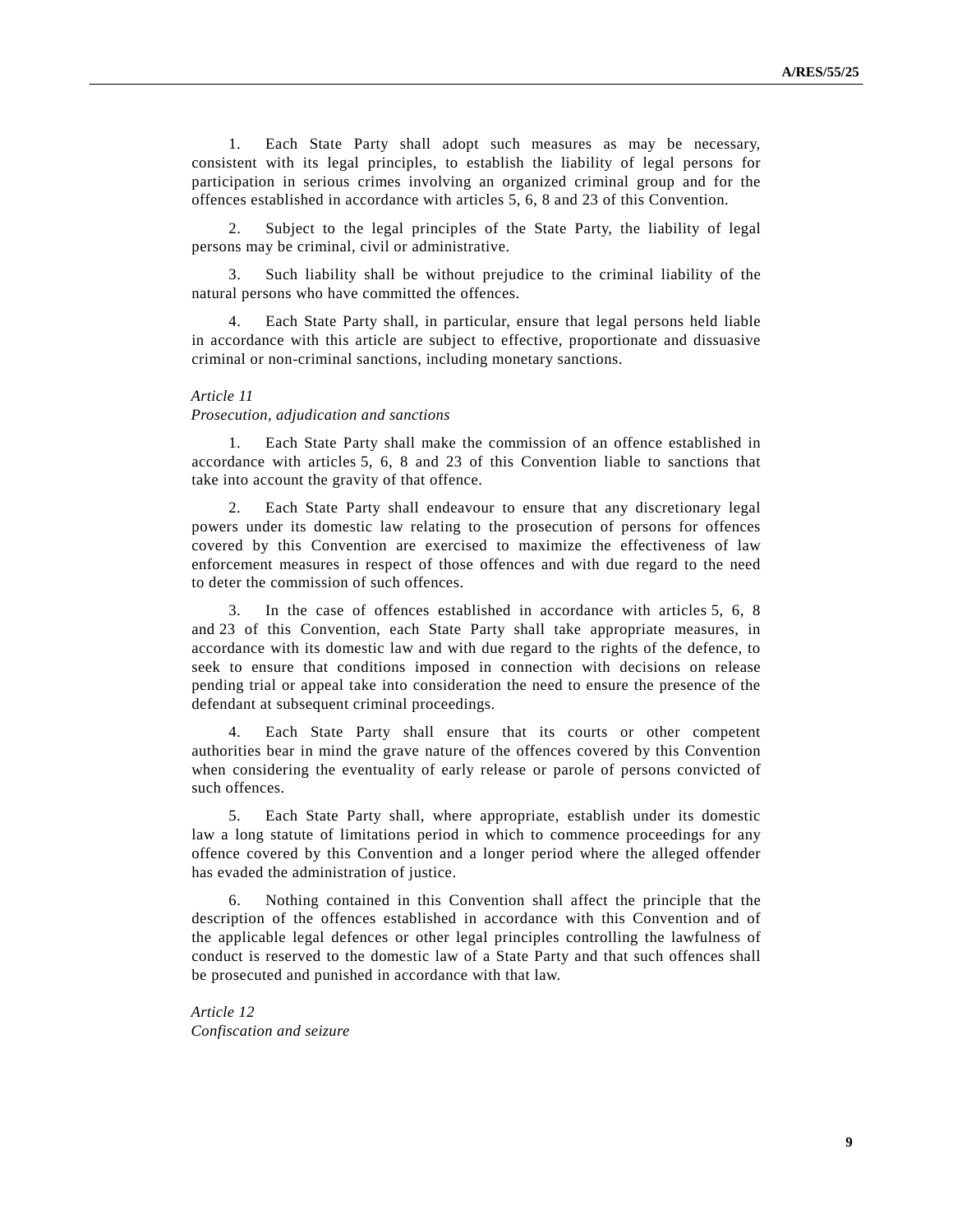1. States Parties shall adopt, to the greatest extent possible within their domestic legal systems, such measures as may be necessary to enable confiscation of:

 (*a*) Proceeds of crime derived from offences covered by this Convention or property the value of which corresponds to that of such proceeds;

 (*b*) Property, equipment or other instrumentalities used in or destined for use in offences covered by this Convention.

 2. States Parties shall adopt such measures as may be necessary to enable the identification, tracing, freezing or seizure of any item referred to in paragraph 1 of this article for the purpose of eventual confiscation.

 3. If proceeds of crime have been transformed or converted, in part or in full, into other property, such property shall be liable to the measures referred to in this article instead of the proceeds.

 4. If proceeds of crime have been intermingled with property acquired from legitimate sources, such property shall, without prejudice to any powers relating to freezing or seizure, be liable to confiscation up to the assessed value of the intermingled proceeds.

 5. Income or other benefits derived from proceeds of crime, from property into which proceeds of crime have been transformed or converted or from property with which proceeds of crime have been intermingled shall also be liable to the measures referred to in this article, in the same manner and to the same extent as proceeds of crime.

 6. For the purposes of this article and article 13 of this Convention, each State Party shall empower its courts or other competent authorities to order that bank, financial or commercial records be made available or be seized. States Parties shall not decline to act under the provisions of this paragraph on the ground of bank secrecy.

 7. States Parties may consider the possibility of requiring that an offender demonstrate the lawful origin of alleged proceeds of crime or other property liable to confiscation, to the extent that such a requirement is consistent with the principles of their domestic law and with the nature of the judicial and other proceedings.

 8. The provisions of this article shall not be construed to prejudice the rights of bona fide third parties.

 9. Nothing contained in this article shall affect the principle that the measures to which it refers shall be defined and implemented in accordance with and subject to the provisions of the domestic law of a State Party.

#### *Article 13*

*International cooperation for purposes of confiscation* 

 1. A State Party that has received a request from another State Party having jurisdiction over an offence covered by this Convention for confiscation of proceeds of crime, property, equipment or other instrumentalities referred to in article 12, paragraph 1, of this Convention situated in its territory shall, to the greatest extent possible within its domestic legal system: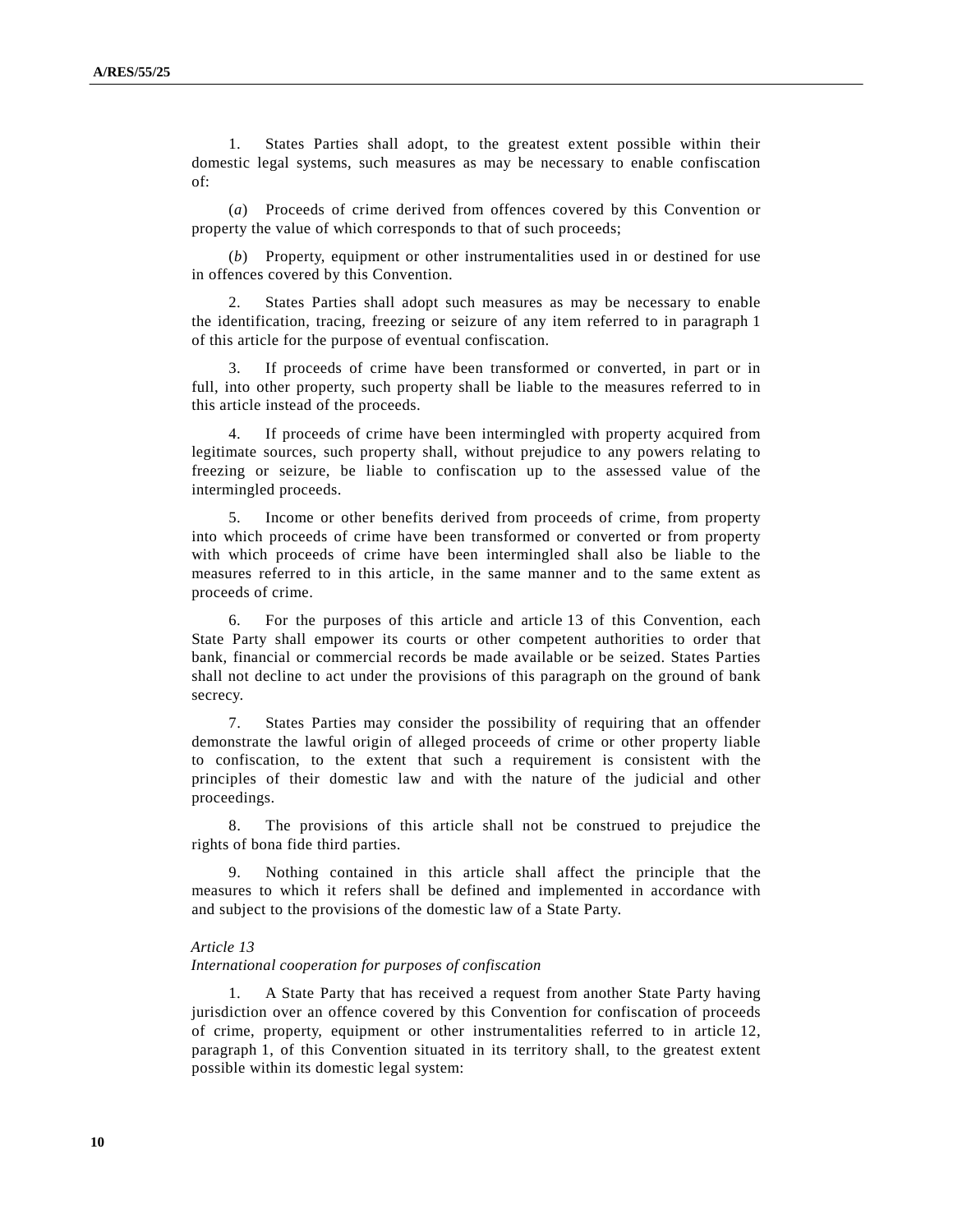*(a*) Submit the request to its competent authorities for the purpose of obtaining an order of confiscation and, if such an order is granted, give effect to it; or

 (*b*) Submit to its competent authorities, with a view to giving effect to it to the extent requested, an order of confiscation issued by a court in the territory of the requesting State Party in accordance with article 12, paragraph 1, of this Convention insofar as it relates to proceeds of crime, property, equipment or other instrumentalities referred to in article 12, paragraph 1, situated in the territory of the requested State Party.

 2. Following a request made by another State Party having jurisdiction over an offence covered by this Convention, the requested State Party shall take measures to identify, trace and freeze or seize proceeds of crime, property, equipment or other instrumentalities referred to in article 12, paragraph 1, of this Convention for the purpose of eventual confiscation to be ordered either by the requesting State Party or, pursuant to a request under paragraph 1 of this article, by the requested State Party.

 3. The provisions of article 18 of this Convention are applicable, mutatis mutandis, to this article. In addition to the information specified in article 18, paragraph 15, requests made pursuant to this article shall contain:

 (*a*) In the case of a request pertaining to paragraph 1 (*a*) of this article, a description of the property to be confiscated and a statement of the facts relied upon by the requesting State Party sufficient to enable the requested State Party to seek the order under its domestic law;

 (*b*) In the case of a request pertaining to paragraph 1 (*b*) of this article, a legally admissible copy of an order of confiscation upon which the request is based issued by the requesting State Party, a statement of the facts and information as to the extent to which execution of the order is requested;

 (*c*) In the case of a request pertaining to paragraph 2 of this article, a statement of the facts relied upon by the requesting State Party and a description of the actions requested.

The decisions or actions provided for in paragraphs 1 and 2 of this article shall be taken by the requested State Party in accordance with and subject to the provisions of its domestic law and its procedural rules or any bilateral or multilateral treaty, agreement or arrangement to which it may be bound in relation to the requesting State Party.

 5. Each State Party shall furnish copies of its laws and regulations that give effect to this article and of any subsequent changes to such laws and regulations or a description thereof to the Secretary-General of the United Nations.

 6. If a State Party elects to make the taking of the measures referred to in paragraphs 1 and 2 of this article conditional on the existence of a relevant treaty, that State Party shall consider this Convention the necessary and sufficient treaty basis.

 7. Cooperation under this article may be refused by a State Party if the offence to which the request relates is not an offence covered by this Convention.

 8. The provisions of this article shall not be construed to prejudice the rights of bona fide third parties.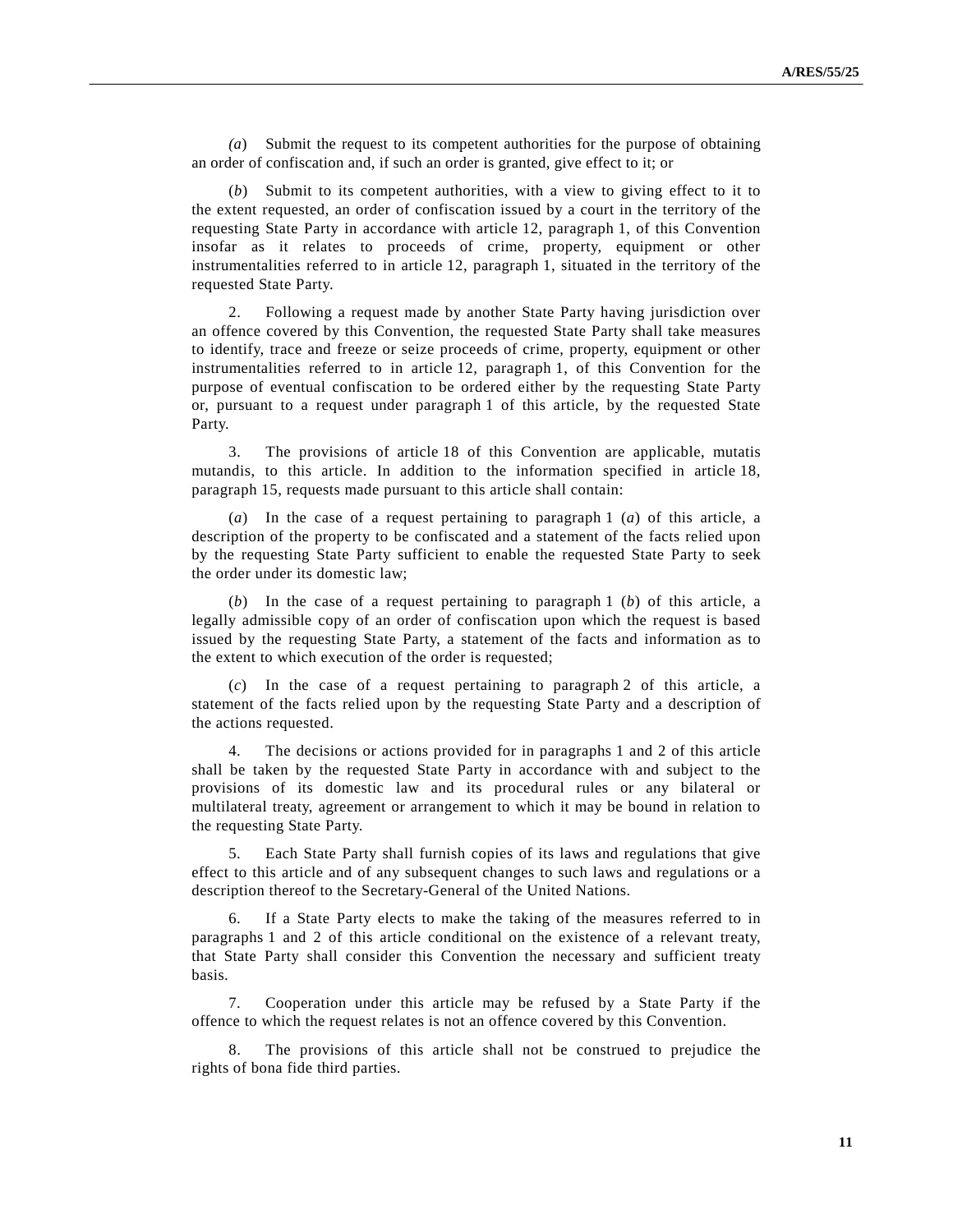9. States Parties shall consider concluding bilateral or multilateral treaties, agreements or arrangements to enhance the effectiveness of international cooperation undertaken pursuant to this article.

#### *Article 14*

## *Disposal of confiscated proceeds of crime or property*

 1. Proceeds of crime or property confiscated by a State Party pursuant to articles 12 or 13, paragraph 1, of this Convention shall be disposed of by that State Party in accordance with its domestic law and administrative procedures.

 2. When acting on the request made by another State Party in accordance with article 13 of this Convention, States Parties shall, to the extent permitted by domestic law and if so requested, give priority consideration to returning the confiscated proceeds of crime or property to the requesting State Party so that it can give compensation to the victims of the crime or return such proceeds of crime or property to their legitimate owners.

 3. When acting on the request made by another State Party in accordance with articles 12 and 13 of this Convention, a State Party may give special consideration to concluding agreements or arrangements on:

 (*a*) Contributing the value of such proceeds of crime or property or funds derived from the sale of such proceeds of crime or property or a part thereof to the account designated in accordance with article 30, paragraph 2 (*c*), of this Convention and to intergovernmental bodies specializing in the fight against organized crime;

 (*b*) Sharing with other States Parties, on a regular or case-by-case basis, such proceeds of crime or property, or funds derived from the sale of such proceeds of crime or property, in accordance with its domestic law or administrative procedures.

#### *Article 15 Jurisdiction*

 1. Each State Party shall adopt such measures as may be necessary to establish its jurisdiction over the offences established in accordance with articles 5, 6, 8 and 23 of this Convention when:

(*a*) The offence is committed in the territory of that State Party; or

 (*b*) The offence is committed on board a vessel that is flying the flag of that State Party or an aircraft that is registered under the laws of that State Party at the time that the offence is committed.

 2. Subject to article 4 of this Convention, a State Party may also establish its jurisdiction over any such offence when:

(*a*) The offence is committed against a national of that State Party;

 (*b*) The offence is committed by a national of that State Party or a stateless person who has his or her habitual residence in its territory; or

(*c*) The offence is:

 (i) One of those established in accordance with article 5, paragraph 1, of this Convention and is committed outside its territory with a view to the commission of a serious crime within its territory;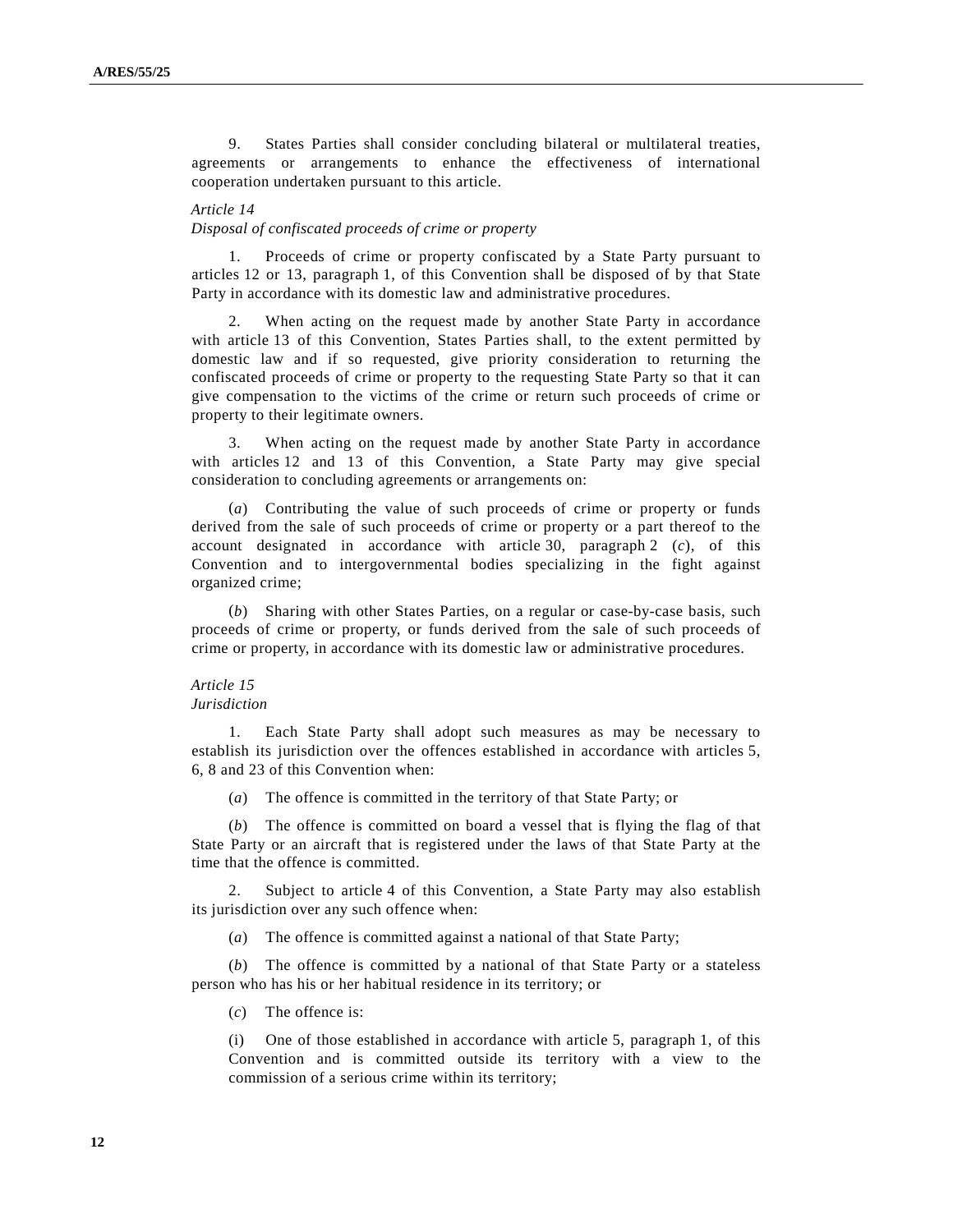(ii) One of those established in accordance with article 6, paragraph 1 (*b*) (ii), of this Convention and is committed outside its territory with a view to the commission of an offence established in accordance with article 6, paragraph  $1(a)$  (i) or (ii) or (b) (i), of this Convention within its territory.

 3. For the purposes of article 16, paragraph 10, of this Convention, each State Party shall adopt such measures as may be necessary to establish its jurisdiction over the offences covered by this Convention when the alleged offender is present in its territory and it does not extradite such person solely on the ground that he or she is one of its nationals.

 4. Each State Party may also adopt such measures as may be necessary to establish its jurisdiction over the offences covered by this Convention when the alleged offender is present in its territory and it does not extradite him or her.

 5. If a State Party exercising its jurisdiction under paragraph 1 or 2 of this article has been notified, or has otherwise learned, that one or more other States Parties are conducting an investigation, prosecution or judicial proceeding in respect of the same conduct, the competent authorities of those States Parties shall, as appropriate, consult one another with a view to coordinating their actions.

 6. Without prejudice to norms of general international law, this Convention does not exclude the exercise of any criminal jurisdiction established by a State Party in accordance with its domestic law.

# *Article 16*

# *Extradition*

 1. This article shall apply to the offences covered by this Convention or in cases where an offence referred to in article 3, paragraph 1 (*a*) or (*b*), involves an organized criminal group and the person who is the subject of the request for extradition is located in the territory of the requested State Party, provided that the offence for which extradition is sought is punishable under the domestic law of both the requesting State Party and the requested State Party.

 2. If the request for extradition includes several separate serious crimes, some of which are not covered by this article, the requested State Party may apply this article also in respect of the latter offences.

 3. Each of the offences to which this article applies shall be deemed to be included as an extraditable offence in any extradition treaty existing between States Parties. States Parties undertake to include such offences as extraditable offences in every extradition treaty to be concluded between them.

If a State Party that makes extradition conditional on the existence of a treaty receives a request for extradition from another State Party with which it has no extradition treaty, it may consider this Convention the legal basis for extradition in respect of any offence to which this article applies.

 5. States Parties that make extradition conditional on the existence of a treaty shall:

 (*a*) At the time of deposit of their instrument of ratification, acceptance, approval of or accession to this Convention, inform the Secretary-General of the United Nations whether they will take this Convention as the legal basis for cooperation on extradition with other States Parties to this Convention; and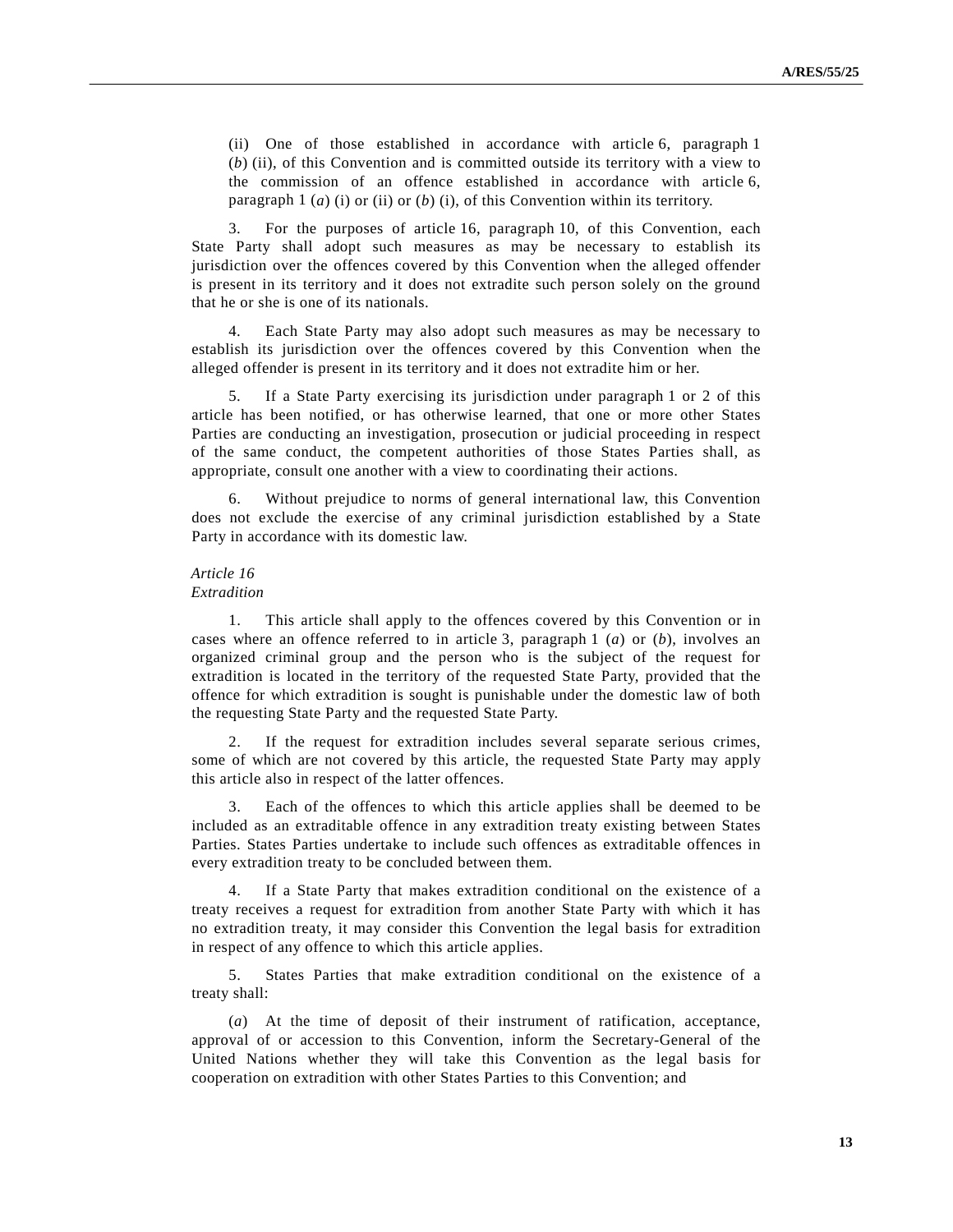(*b*) If they do not take this Convention as the legal basis for cooperation on extradition, seek, where appropriate, to conclude treaties on extradition with other States Parties to this Convention in order to implement this article.

States Parties that do not make extradition conditional on the existence of a treaty shall recognize offences to which this article applies as extraditable offences between themselves.

 7. Extradition shall be subject to the conditions provided for by the domestic law of the requested State Party or by applicable extradition treaties, including, inter alia, conditions in relation to the minimum penalty requirement for extradition and the grounds upon which the requested State Party may refuse extradition.

 8. States Parties shall, subject to their domestic law, endeavour to expedite extradition procedures and to simplify evidentiary requirements relating thereto in respect of any offence to which this article applies.

 9. Subject to the provisions of its domestic law and its extradition treaties, the requested State Party may, upon being satisfied that the circumstances so warrant and are urgent and at the request of the requesting State Party, take a person whose extradition is sought and who is present in its territory into custody or take other appropriate measures to ensure his or her presence at extradition proceedings.

 10. A State Party in whose territory an alleged offender is found, if it does not extradite such person in respect of an offence to which this article applies solely on the ground that he or she is one of its nationals, shall, at the request of the State Party seeking extradition, be obliged to submit the case without undue delay to its competent authorities for the purpose of prosecution. Those authorities shall take their decision and conduct their proceedings in the same manner as in the case of any other offence of a grave nature under the domestic law of that State Party. The States Parties concerned shall cooperate with each other, in particular on procedural and evidentiary aspects, to ensure the efficiency of such prosecution.

 11. Whenever a State Party is permitted under its domestic law to extradite or otherwise surrender one of its nationals only upon the condition that the person will be returned to that State Party to serve the sentence imposed as a result of the trial or proceedings for which the extradition or surrender of the person was sought and that State Party and the State Party seeking the extradition of the person agree with this option and other terms that they may deem appropriate, such conditional extradition or surrender shall be sufficient to discharge the obligation set forth in paragraph 10 of this article.

 12. If extradition, sought for purposes of enforcing a sentence, is refused because the person sought is a national of the requested State Party, the requested Party shall, if its domestic law so permits and in conformity with the requirements of such law, upon application of the requesting Party, consider the enforcement of the sentence that has been imposed under the domestic law of the requesting Party or the remainder thereof.

 13. Any person regarding whom proceedings are being carried out in connection with any of the offences to which this article applies shall be guaranteed fair treatment at all stages of the proceedings, including enjoyment of all the rights and guarantees provided by the domestic law of the State Party in the territory of which that person is present.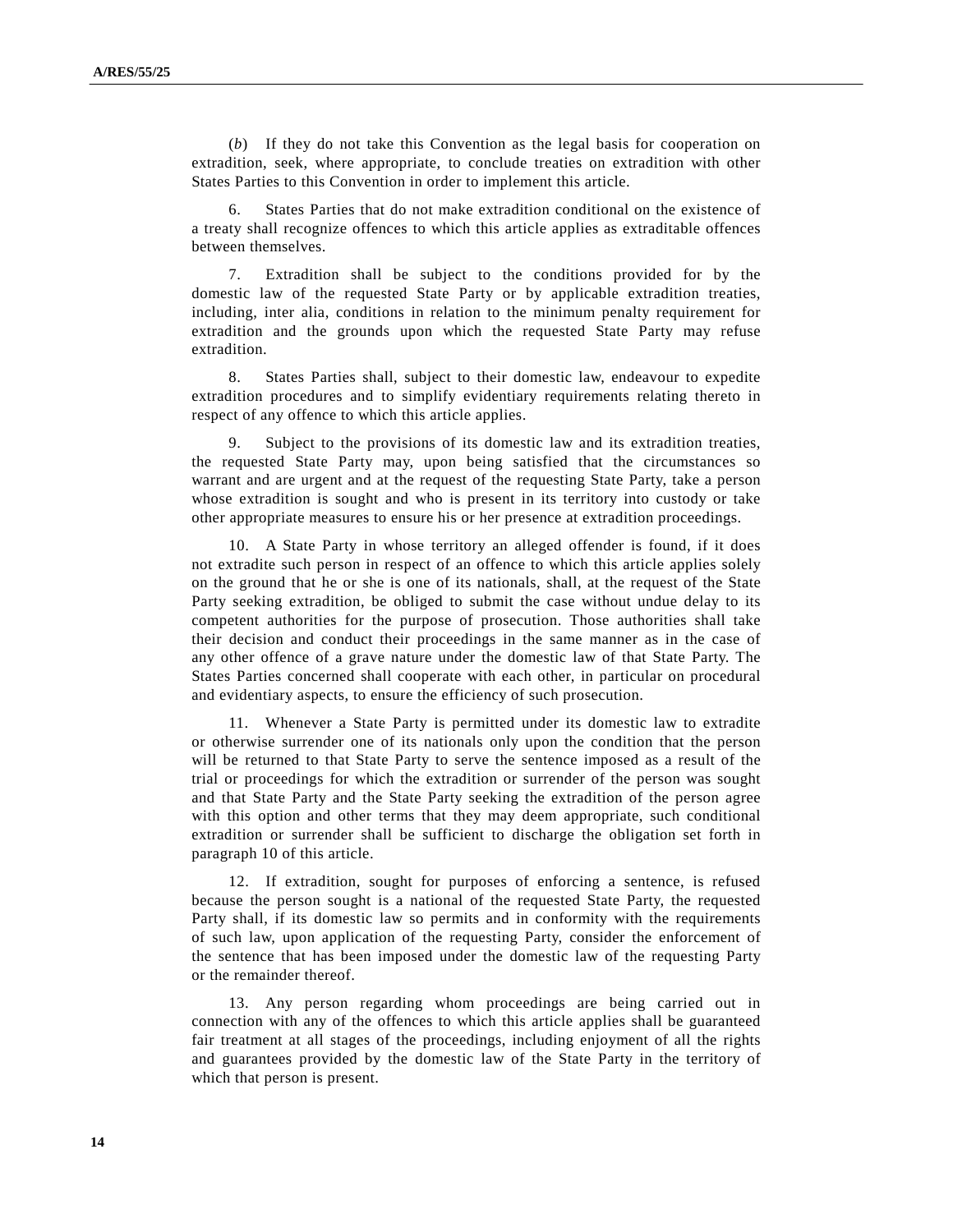14. Nothing in this Convention shall be interpreted as imposing an obligation to extradite if the requested State Party has substantial grounds for believing that the request has been made for the purpose of prosecuting or punishing a person on account of that person's sex, race, religion, nationality, ethnic origin or political opinions or that compliance with the request would cause prejudice to that person's position for any one of these reasons.

 15. States Parties may not refuse a request for extradition on the sole ground that the offence is also considered to involve fiscal matters.

 16. Before refusing extradition, the requested State Party shall, where appropriate, consult with the requesting State Party to provide it with ample opportunity to present its opinions and to provide information relevant to its allegation.

 17. States Parties shall seek to conclude bilateral and multilateral agreements or arrangements to carry out or to enhance the effectiveness of extradition.

#### *Article 17*

#### *Transfer of sentenced persons*

 States Parties may consider entering into bilateral or multilateral agreements or arrangements on the transfer to their territory of persons sentenced to imprisonment or other forms of deprivation of liberty for offences covered by this Convention, in order that they may complete their sentences there.

### *Article 18*

#### *Mutual legal assistance*

 1. States Parties shall afford one another the widest measure of mutual legal assistance in investigations, prosecutions and judicial proceedings in relation to the offences covered by this Convention as provided for in article 3 and shall reciprocally extend to one another similar assistance where the requesting State Party has reasonable grounds to suspect that the offence referred to in article 3, paragraph 1 (*a*) or (*b*), is transnational in nature, including that victims, witnesses, proceeds, instrumentalities or evidence of such offences are located in the requested State Party and that the offence involves an organized criminal group.

 2. Mutual legal assistance shall be afforded to the fullest extent possible under relevant laws, treaties, agreements and arrangements of the requested State Party with respect to investigations, prosecutions and judicial proceedings in relation to the offences for which a legal person may be held liable in accordance with article 10 of this Convention in the requesting State Party.

 3. Mutual legal assistance to be afforded in accordance with this article may be requested for any of the following purposes:

- (*a*) Taking evidence or statements from persons;
- (*b*) Effecting service of judicial documents;
- (*c*) Executing searches and seizures, and freezing;
- (*d*) Examining objects and sites;
- (*e*) Providing information, evidentiary items and expert evaluations;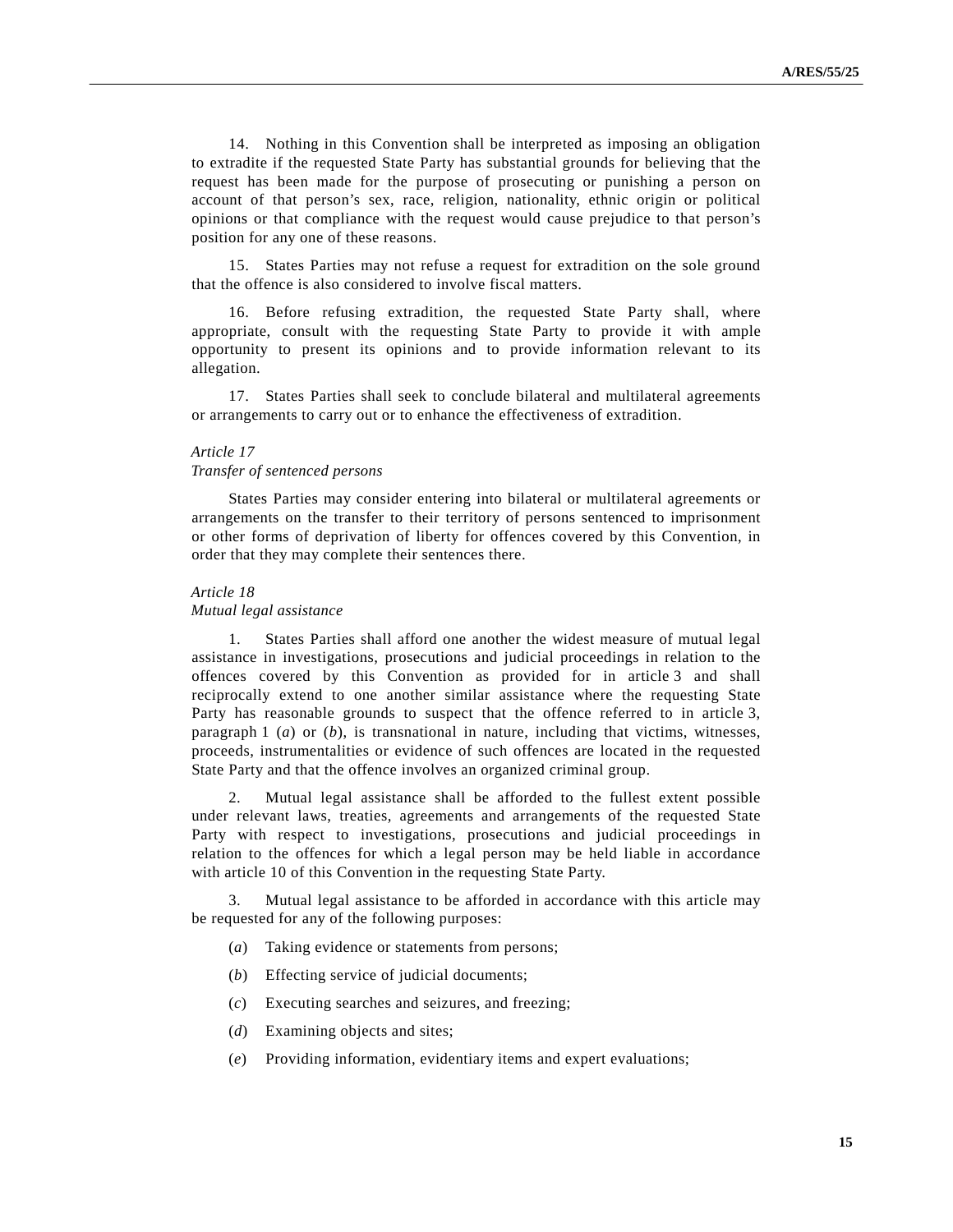(*f*) Providing originals or certified copies of relevant documents and records, including government, bank, financial, corporate or business records;

 (*g*) Identifying or tracing proceeds of crime, property, instrumentalities or other things for evidentiary purposes;

 (*h*) Facilitating the voluntary appearance of persons in the requesting State Party;

 (*i*) Any other type of assistance that is not contrary to the domestic law of the requested State Party.

 4. Without prejudice to domestic law, the competent authorities of a State Party may, without prior request, transmit information relating to criminal matters to a competent authority in another State Party where they believe that such information could assist the authority in undertaking or successfully concluding inquiries and criminal proceedings or could result in a request formulated by the latter State Party pursuant to this Convention.

 5. The transmission of information pursuant to paragraph 4 of this article shall be without prejudice to inquiries and criminal proceedings in the State of the competent authorities providing the information. The competent authorities receiving the information shall comply with a request that said information remain confidential, even temporarily, or with restrictions on its use. However, this shall not prevent the receiving State Party from disclosing in its proceedings information that is exculpatory to an accused person. In such a case, the receiving State Party shall notify the transmitting State Party prior to the disclosure and, if so requested, consult with the transmitting State Party. If, in an exceptional case, advance notice is not possible, the receiving State Party shall inform the transmitting State Party of the disclosure without delay.

 6. The provisions of this article shall not affect the obligations under any other treaty, bilateral or multilateral, that governs or will govern, in whole or in part, mutual legal assistance.

 7. Paragraphs 9 to 29 of this article shall apply to requests made pursuant to this article if the States Parties in question are not bound by a treaty of mutual legal assistance. If those States Parties are bound by such a treaty, the corresponding provisions of that treaty shall apply unless the States Parties agree to apply paragraphs 9 to 29 of this article in lieu thereof. States Parties are strongly encouraged to apply these paragraphs if they facilitate cooperation.

States Parties shall not decline to render mutual legal assistance pursuant to this article on the ground of bank secrecy.

 9. States Parties may decline to render mutual legal assistance pursuant to this article on the ground of absence of dual criminality. However, the requested State Party may, when it deems appropriate, provide assistance, to the extent it decides at its discretion, irrespective of whether the conduct would constitute an offence under the domestic law of the requested State Party.

 10. A person who is being detained or is serving a sentence in the territory of one State Party whose presence in another State Party is requested for purposes of identification, testimony or otherwise providing assistance in obtaining evidence for investigations, prosecutions or judicial proceedings in relation to offences covered by this Convention may be transferred if the following conditions are met: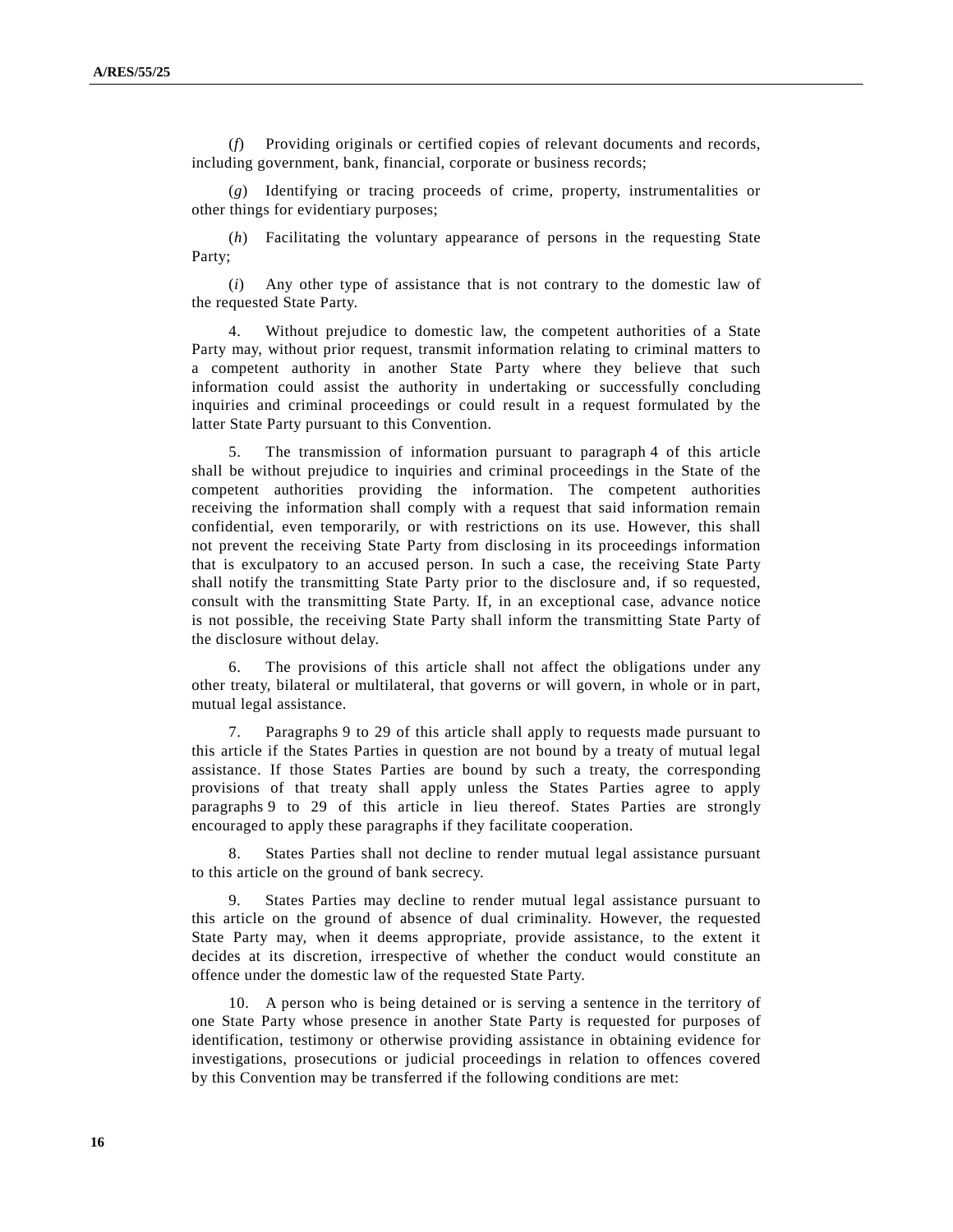(*a*) The person freely gives his or her informed consent;

 (*b*) The competent authorities of both States Parties agree, subject to such conditions as those States Parties may deem appropriate.

11. For the purposes of paragraph 10 of this article:

 (*a*) The State Party to which the person is transferred shall have the authority and obligation to keep the person transferred in custody, unless otherwise requested or authorized by the State Party from which the person was transferred;

 (*b*) The State Party to which the person is transferred shall without delay implement its obligation to return the person to the custody of the State Party from which the person was transferred as agreed beforehand, or as otherwise agreed, by the competent authorities of both States Parties;

 (*c*) The State Party to which the person is transferred shall not require the State Party from which the person was transferred to initiate extradition proceedings for the return of the person;

 (*d*) The person transferred shall receive credit for service of the sentence being served in the State from which he or she was transferred for time spent in the custody of the State Party to which he or she was transferred.

 12. Unless the State Party from which a person is to be transferred in accordance with paragraphs 10 and 11 of this article so agrees, that person, whatever his or her nationality, shall not be prosecuted, detained, punished or subjected to any other restriction of his or her personal liberty in the territory of the State to which that person is transferred in respect of acts, omissions or convictions prior to his or her departure from the territory of the State from which he or she was transferred.

 13. Each State Party shall designate a central authority that shall have the responsibility and power to receive requests for mutual legal assistance and either to execute them or to transmit them to the competent authorities for execution. Where a State Party has a special region or territory with a separate system of mutual legal assistance, it may designate a distinct central authority that shall have the same function for that region or territory. Central authorities shall ensure the speedy and proper execution or transmission of the requests received. Where the central authority transmits the request to a competent authority for execution, it shall encourage the speedy and proper execution of the request by the competent authority. The Secretary-General of the United Nations shall be notified of the central authority designated for this purpose at the time each State Party deposits its instrument of ratification, acceptance or approval of or accession to this Convention. Requests for mutual legal assistance and any communication related thereto shall be transmitted to the central authorities designated by the States Parties. This requirement shall be without prejudice to the right of a State Party to require that such requests and communications be addressed to it through diplomatic channels and, in urgent circumstances, where the States Parties agree, through the International Criminal Police Organization, if possible.

 14. Requests shall be made in writing or, where possible, by any means capable of producing a written record, in a language acceptable to the requested State Party, under conditions allowing that State Party to establish authenticity. The Secretary-General of the United Nations shall be notified of the language or languages acceptable to each State Party at the time it deposits its instrument of ratification, acceptance or approval of or accession to this Convention. In urgent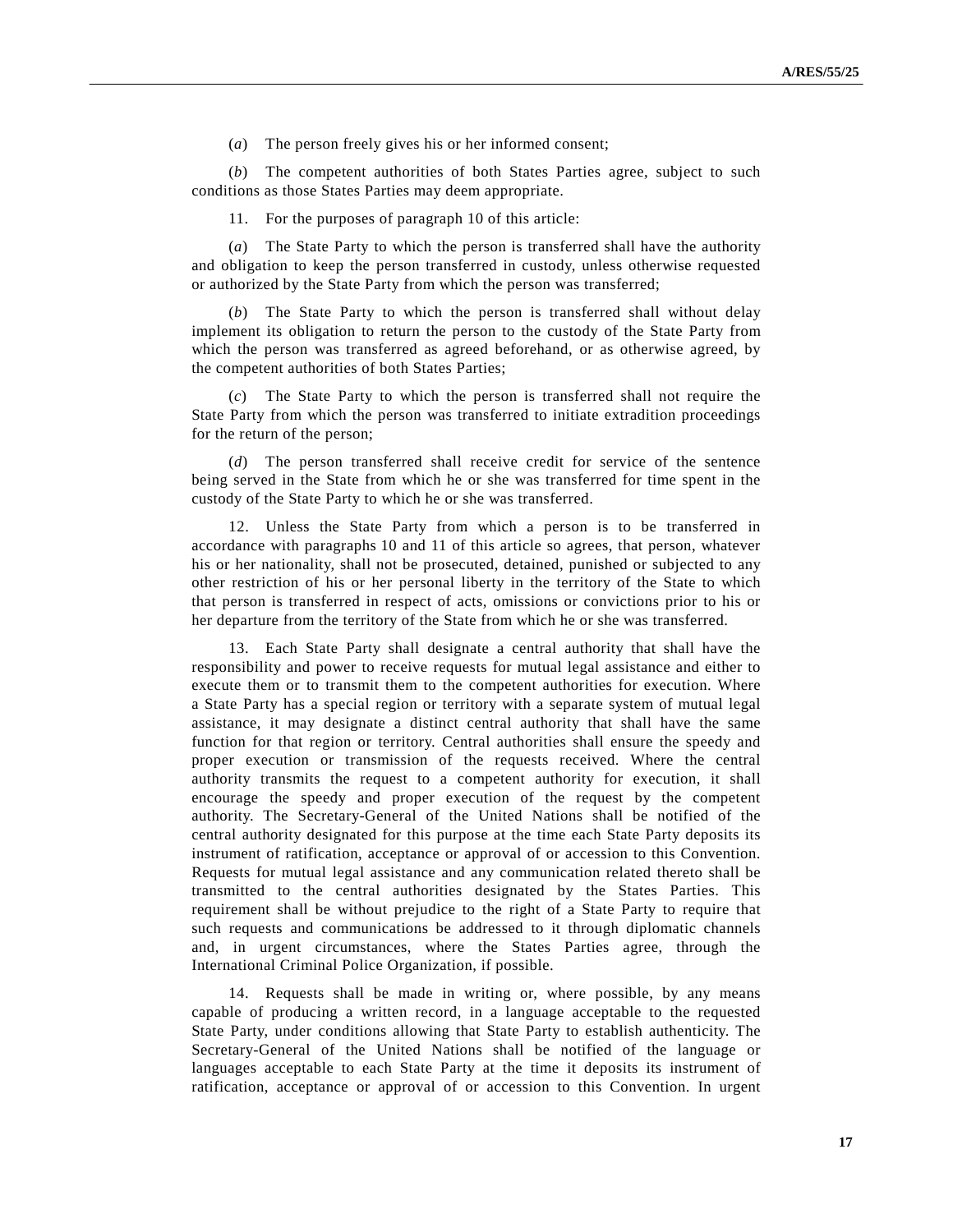circumstances and where agreed by the States Parties, requests may be made orally, but shall be confirmed in writing forthwith.

15. A request for mutual legal assistance shall contain:

(*a*) The identity of the authority making the request;

 (*b*) The subject matter and nature of the investigation, prosecution or judicial proceeding to which the request relates and the name and functions of the authority conducting the investigation, prosecution or judicial proceeding;

 (*c*) A summary of the relevant facts, except in relation to requests for the purpose of service of judicial documents;

 (*d*) A description of the assistance sought and details of any particular procedure that the requesting State Party wishes to be followed;

 (*e*) Where possible, the identity, location and nationality of any person concerned; and

(*f*) The purpose for which the evidence, information or action is sought.

 16. The requested State Party may request additional information when it appears necessary for the execution of the request in accordance with its domestic law or when it can facilitate such execution.

 17. A request shall be executed in accordance with the domestic law of the requested State Party and, to the extent not contrary to the domestic law of the requested State Party and where possible, in accordance with the procedures specified in the request.

 18. Wherever possible and consistent with fundamental principles of domestic law, when an individual is in the territory of a State Party and has to be heard as a witness or expert by the judicial authorities of another State Party, the first State Party may, at the request of the other, permit the hearing to take place by video conference if it is not possible or desirable for the individual in question to appear in person in the territory of the requesting State Party. States Parties may agree that the hearing shall be conducted by a judicial authority of the requesting State Party and attended by a judicial authority of the requested State Party.

 19. The requesting State Party shall not transmit or use information or evidence furnished by the requested State Party for investigations, prosecutions or judicial proceedings other than those stated in the request without the prior consent of the requested State Party. Nothing in this paragraph shall prevent the requesting State Party from disclosing in its proceedings information or evidence that is exculpatory to an accused person. In the latter case, the requesting State Party shall notify the requested State Party prior to the disclosure and, if so requested, consult with the requested State Party. If, in an exceptional case, advance notice is not possible, the requesting State Party shall inform the requested State Party of the disclosure without delay.

 20. The requesting State Party may require that the requested State Party keep confidential the fact and substance of the request, except to the extent necessary to execute the request. If the requested State Party cannot comply with the requirement of confidentiality, it shall promptly inform the requesting State Party.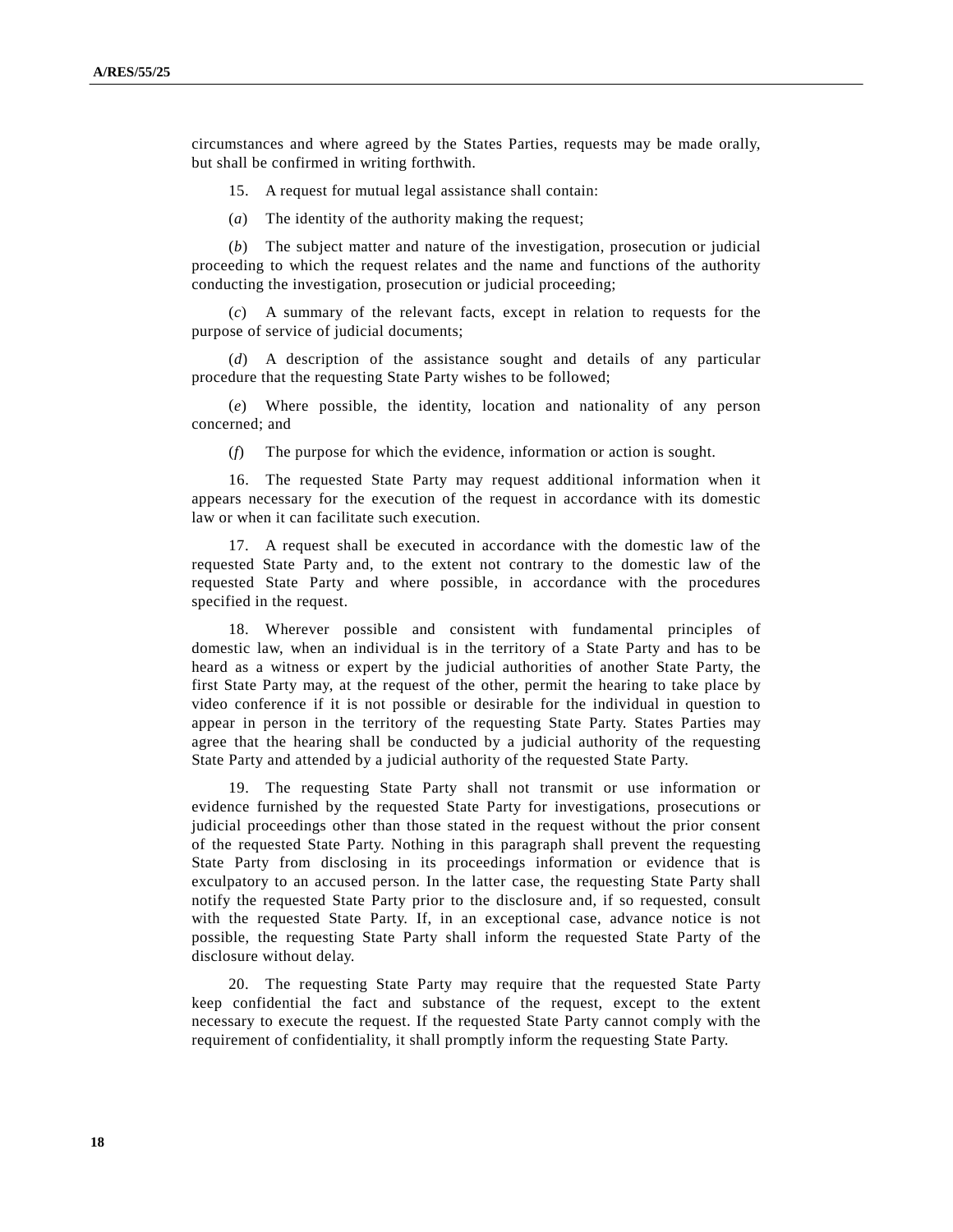21. Mutual legal assistance may be refused:

 (*a*) If the request is not made in conformity with the provisions of this article;

 (*b*) If the requested State Party considers that execution of the request is likely to prejudice its sovereignty, security, *ordre public* or other essential interests;

 (*c*) If the authorities of the requested State Party would be prohibited by its domestic law from carrying out the action requested with regard to any similar offence, had it been subject to investigation, prosecution or judicial proceedings under their own jurisdiction;

 (*d*) If it would be contrary to the legal system of the requested State Party relating to mutual legal assistance for the request to be granted.

 22. States Parties may not refuse a request for mutual legal assistance on the sole ground that the offence is also considered to involve fiscal matters.

23. Reasons shall be given for any refusal of mutual legal assistance.

 24. The requested State Party shall execute the request for mutual legal assistance as soon as possible and shall take as full account as possible of any deadlines suggested by the requesting State Party and for which reasons are given, preferably in the request. The requested State Party shall respond to reasonable requests by the requesting State Party on progress of its handling of the request. The requesting State Party shall promptly inform the requested State Party when the assistance sought is no longer required.

 25. Mutual legal assistance may be postponed by the requested State Party on the ground that it interferes with an ongoing investigation, prosecution or judicial proceeding.

 26. Before refusing a request pursuant to paragraph 21 of this article or postponing its execution pursuant to paragraph 25 of this article, the requested State Party shall consult with the requesting State Party to consider whether assistance may be granted subject to such terms and conditions as it deems necessary. If the requesting State Party accepts assistance subject to those conditions, it shall comply with the conditions.

 27. Without prejudice to the application of paragraph 12 of this article, a witness, expert or other person who, at the request of the requesting State Party, consents to give evidence in a proceeding or to assist in an investigation, prosecution or judicial proceeding in the territory of the requesting State Party shall not be prosecuted, detained, punished or subjected to any other restriction of his or her personal liberty in that territory in respect of acts, omissions or convictions prior to his or her departure from the territory of the requested State Party. Such safe conduct shall cease when the witness, expert or other person having had, for a period of fifteen consecutive days or for any period agreed upon by the States Parties from the date on which he or she has been officially informed that his or her presence is no longer required by the judicial authorities, an opportunity of leaving, has nevertheless remained voluntarily in the territory of the requesting State Party or, having left it, has returned of his or her own free will.

 28. The ordinary costs of executing a request shall be borne by the requested State Party, unless otherwise agreed by the States Parties concerned. If expenses of a substantial or extraordinary nature are or will be required to fulfil the request, the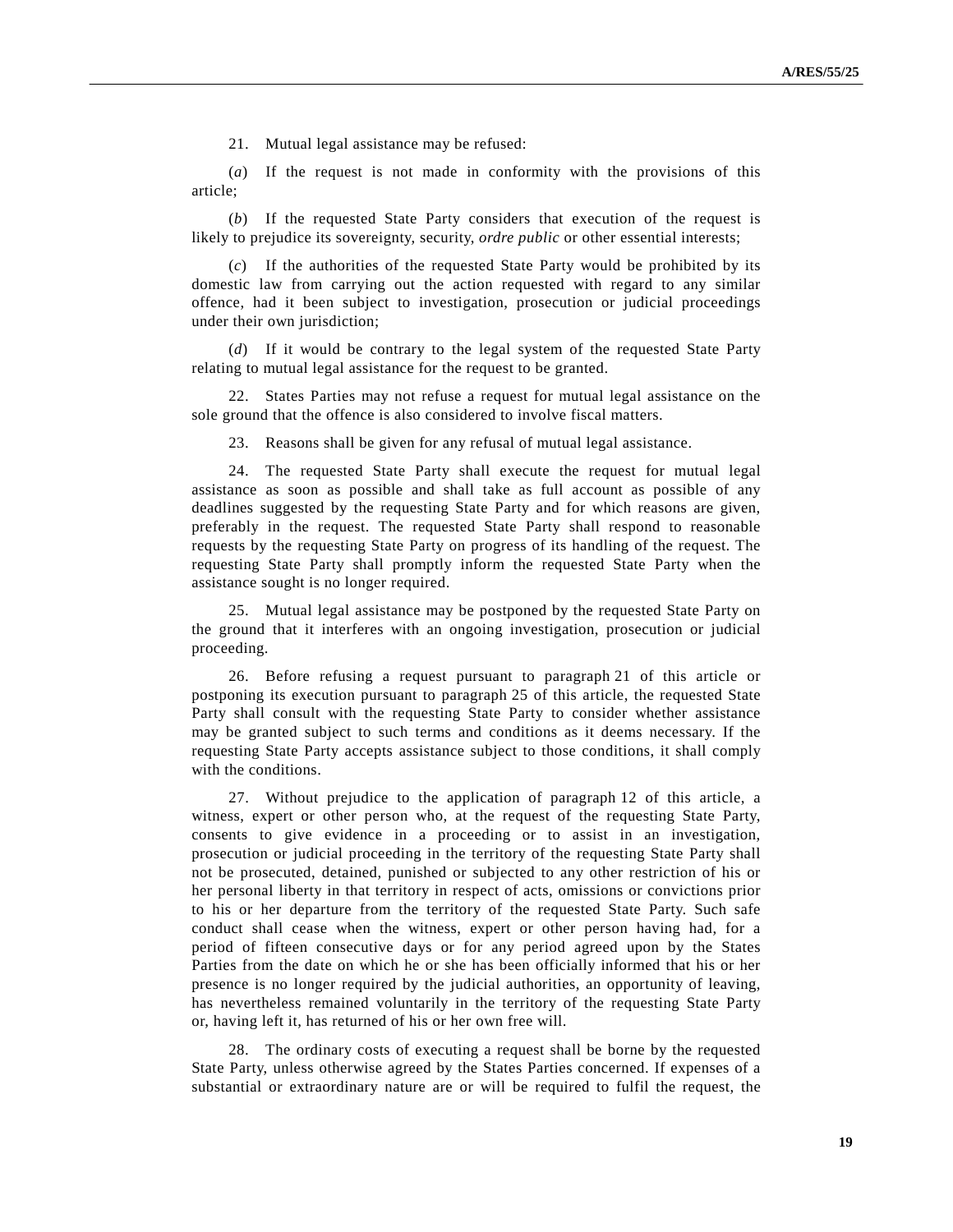States Parties shall consult to determine the terms and conditions under which the request will be executed, as well as the manner in which the costs shall be borne.

29. The requested State Party:

 (*a*) Shall provide to the requesting State Party copies of government records, documents or information in its possession that under its domestic law are available to the general public;

 (*b*) May, at its discretion, provide to the requesting State Party in whole, in part or subject to such conditions as it deems appropriate, copies of any government records, documents or information in its possession that under its domestic law are not available to the general public.

 30. States Parties shall consider, as may be necessary, the possibility of concluding bilateral or multilateral agreements or arrangements that would serve the purposes of, give practical effect to or enhance the provisions of this article.

# *Article 19*

# *Joint investigations*

 States Parties shall consider concluding bilateral or multilateral agreements or arrangements whereby, in relation to matters that are the subject of investigations, prosecutions or judicial proceedings in one or more States, the competent authorities concerned may establish joint investigative bodies. In the absence of such agreements or arrangements, joint investigations may be undertaken by agreement on a case-by-case basis. The States Parties involved shall ensure that the sovereignty of the State Party in whose territory such investigation is to take place is fully respected.

#### *Article 20*

# *Special investigative techniques*

 1. If permitted by the basic principles of its domestic legal system, each State Party shall, within its possibilities and under the conditions prescribed by its domestic law, take the necessary measures to allow for the appropriate use of controlled delivery and, where it deems appropriate, for the use of other special investigative techniques, such as electronic or other forms of surveillance and undercover operations, by its competent authorities in its territory for the purpose of effectively combating organized crime.

 2. For the purpose of investigating the offences covered by this Convention, States Parties are encouraged to conclude, when necessary, appropriate bilateral or multilateral agreements or arrangements for using such special investigative techniques in the context of cooperation at the international level. Such agreements or arrangements shall be concluded and implemented in full compliance with the principle of sovereign equality of States and shall be carried out strictly in accordance with the terms of those agreements or arrangements.

 3. In the absence of an agreement or arrangement as set forth in paragraph 2 of this article, decisions to use such special investigative techniques at the international level shall be made on a case-by-case basis and may, when necessary, take into consideration financial arrangements and understandings with respect to the exercise of jurisdiction by the States Parties concerned.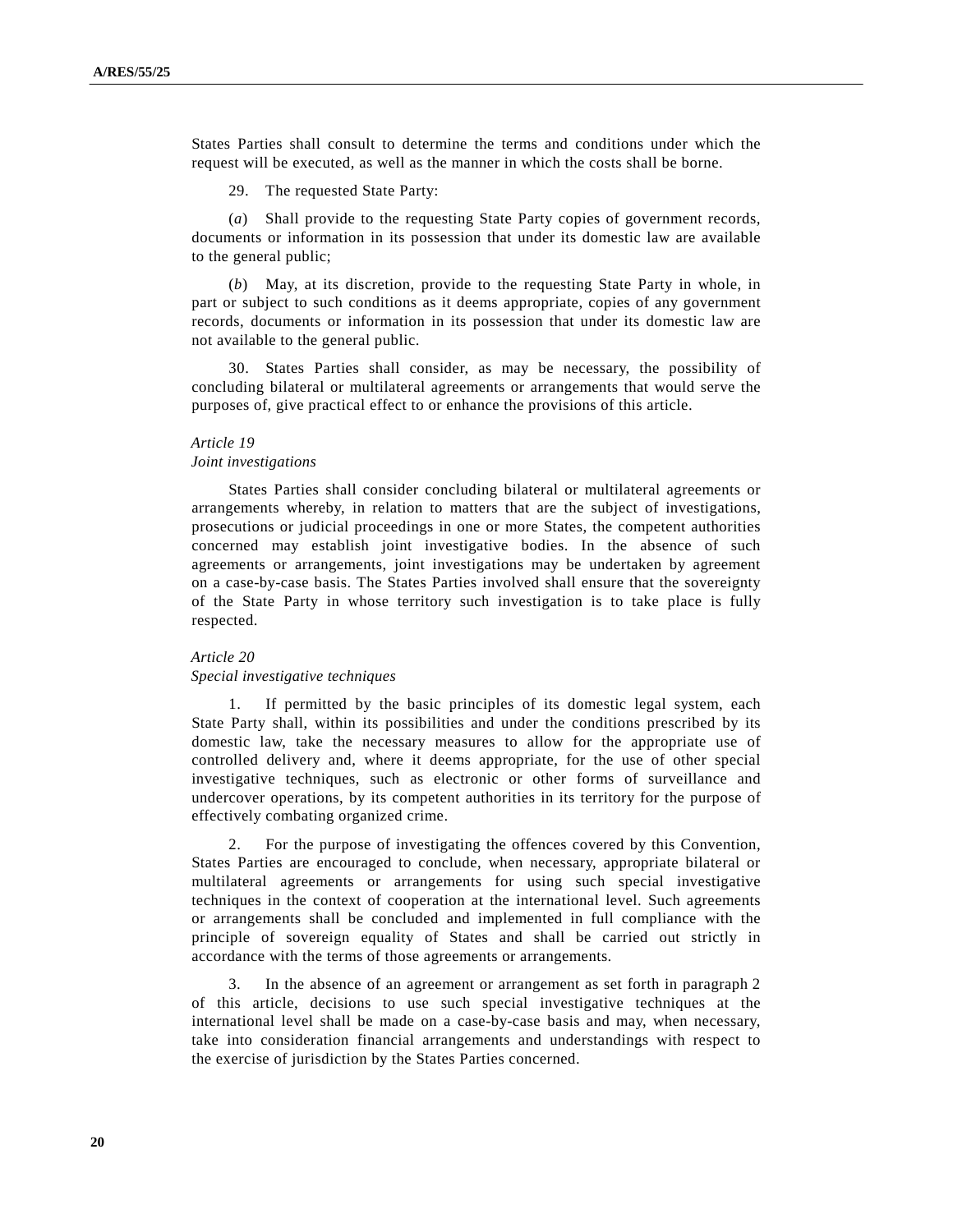4. Decisions to use controlled delivery at the international level may, with the consent of the States Parties concerned, include methods such as intercepting and allowing the goods to continue intact or be removed or replaced in whole or in part.

# *Article 21*

# *Transfer of criminal proceedings*

 States Parties shall consider the possibility of transferring to one another proceedings for the prosecution of an offence covered by this Convention in cases where such transfer is considered to be in the interests of the proper administration of justice, in particular in cases where several jurisdictions are involved, with a view to concentrating the prosecution.

#### *Article 22*

#### *Establishment of criminal record*

 Each State Party may adopt such legislative or other measures as may be necessary to take into consideration, under such terms as and for the purpose that it deems appropriate, any previous conviction in another State of an alleged offender for the purpose of using such information in criminal proceedings relating to an offence covered by this Convention.

## *Article 23*

#### *Criminalization of obstruction of justice*

 Each State Party shall adopt such legislative and other measures as may be necessary to establish as criminal offences, when committed intentionally:

 (*a*) The use of physical force, threats or intimidation or the promise, offering or giving of an undue advantage to induce false testimony or to interfere in the giving of testimony or the production of evidence in a proceeding in relation to the commission of offences covered by this Convention;

 (*b*) The use of physical force, threats or intimidation to interfere with the exercise of official duties by a justice or law enforcement official in relation to the commission of offences covered by this Convention. Nothing in this subparagraph shall prejudice the right of States Parties to have legislation that protects other categories of public officials.

# *Article 24 Protection of witnesses*

 1. Each State Party shall take appropriate measures within its means to provide effective protection from potential retaliation or intimidation for witnesses in criminal proceedings who give testimony concerning offences covered by this Convention and, as appropriate, for their relatives and other persons close to them.

 2. The measures envisaged in paragraph 1 of this article may include, inter alia, without prejudice to the rights of the defendant, including the right to due process:

 (*a*) Establishing procedures for the physical protection of such persons, such as, to the extent necessary and feasible, relocating them and permitting, where appropriate, non-disclosure or limitations on the disclosure of information concerning the identity and whereabouts of such persons;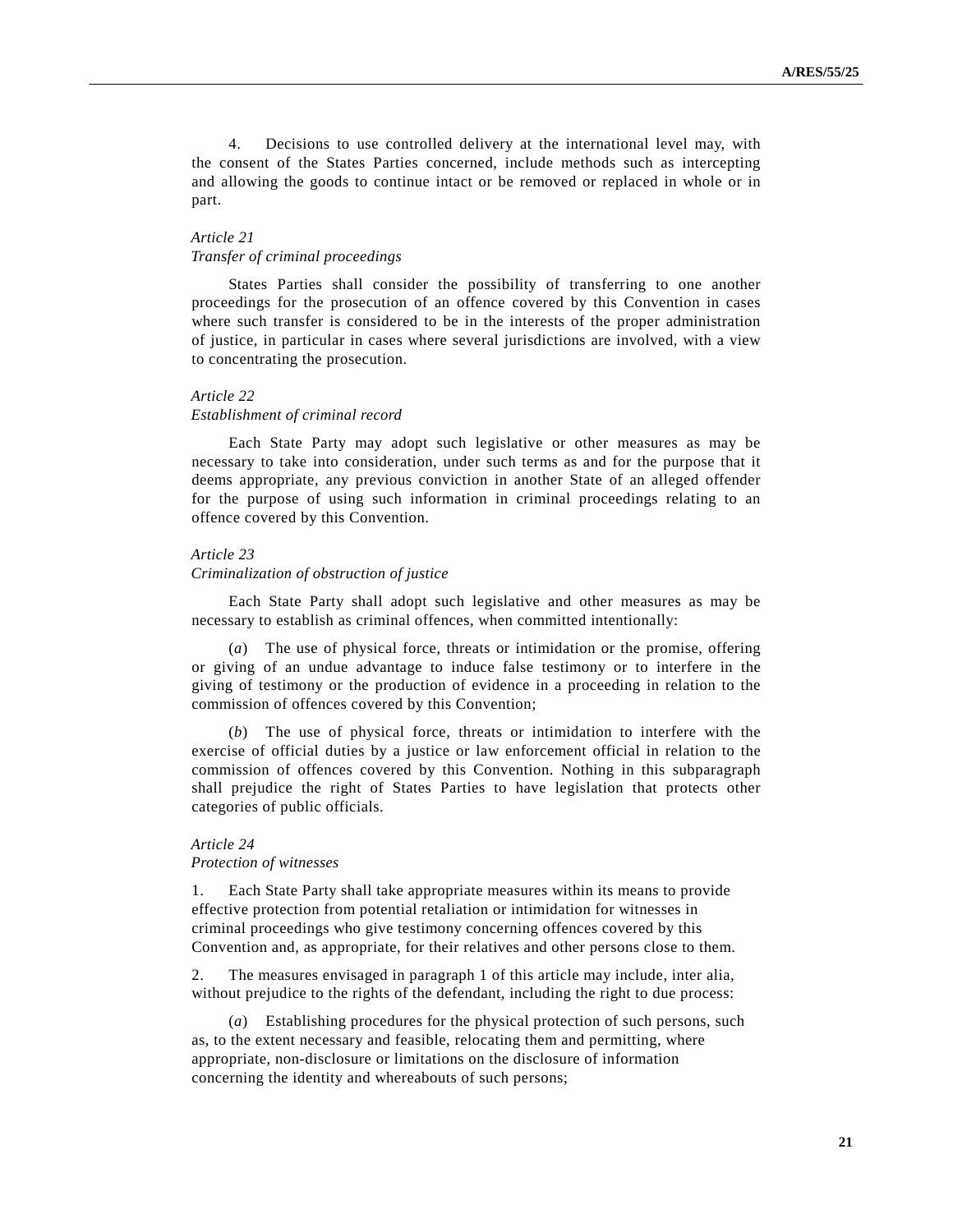(*b*) Providing evidentiary rules to permit witness testimony to be given in a manner that ensures the safety of the witness, such as permitting testimony to be given through the use of communications technology such as video links or other adequate means.

 3. States Parties shall consider entering into agreements or arrangements with other States for the relocation of persons referred to in paragraph 1 of this article.

 4. The provisions of this article shall also apply to victims insofar as they are witnesses.

#### *Article 25*

#### *Assistance to and protection of victims*

 1. Each State Party shall take appropriate measures within its means to provide assistance and protection to victims of offences covered by this Convention, in particular in cases of threat of retaliation or intimidation.

 2. Each State Party shall establish appropriate procedures to provide access to compensation and restitution for victims of offences covered by this Convention.

 3. Each State Party shall, subject to its domestic law, enable views and concerns of victims to be presented and considered at appropriate stages of criminal proceedings against offenders in a manner not prejudicial to the rights of the defence.

#### *Article 26*

#### *Measures to enhance cooperation with law enforcement authorities*

 1. Each State Party shall take appropriate measures to encourage persons who participate or who have participated in organized criminal groups:

 (*a*) To supply information useful to competent authorities for investigative and evidentiary purposes on such matters as:

 (i) The identity, nature, composition, structure, location or activities of organized criminal groups;

 (ii) Links, including international links, with other organized criminal groups;

(iii) Offences that organized criminal groups have committed or may commit;

 (*b*) To provide factual, concrete help to competent authorities that may contribute to depriving organized criminal groups of their resources or of the proceeds of crime.

 2. Each State Party shall consider providing for the possibility, in appropriate cases, of mitigating punishment of an accused person who provides substantial cooperation in the investigation or prosecution of an offence covered by this Convention.

 3. Each State Party shall consider providing for the possibility, in accordance with fundamental principles of its domestic law, of granting immunity from prosecution to a person who provides substantial cooperation in the investigation or prosecution of an offence covered by this Convention.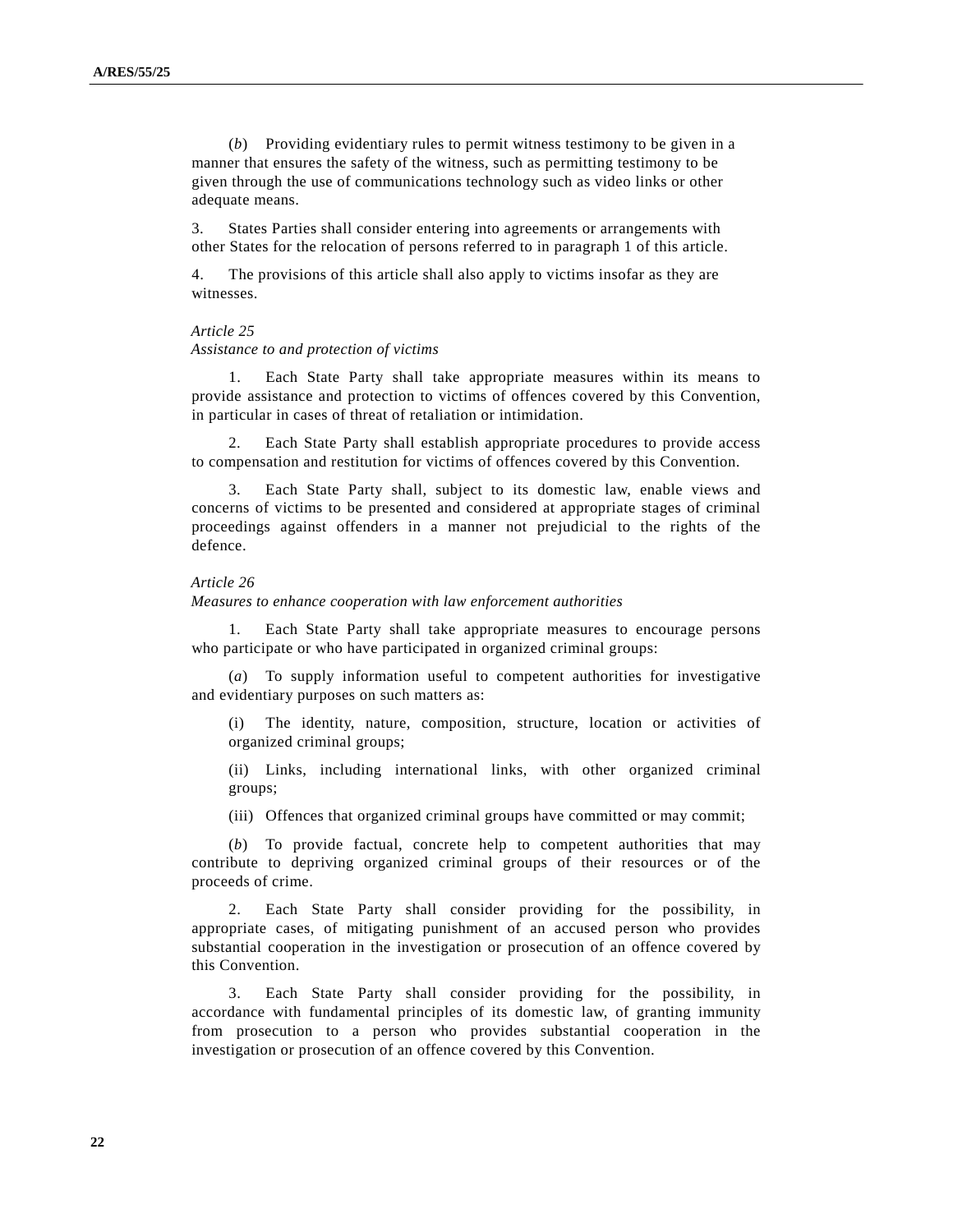4. Protection of such persons shall be as provided for in article 24 of this Convention.

 5. Where a person referred to in paragraph 1 of this article located in one State Party can provide substantial cooperation to the competent authorities of another State Party, the States Parties concerned may consider entering into agreements or arrangements, in accordance with their domestic law, concerning the potential provision by the other State Party of the treatment set forth in paragraphs 2 and 3 of this article.

#### *Article 27*

#### *Law enforcement cooperation*

 1. States Parties shall cooperate closely with one another, consistent with their respective domestic legal and administrative systems, to enhance the effectiveness of law enforcement action to combat the offences covered by this Convention. Each State Party shall, in particular, adopt effective measures:

 (*a*) To enhance and, where necessary, to establish channels of communication between their competent authorities, agencies and services in order to facilitate the secure and rapid exchange of information concerning all aspects of the offences covered by this Convention, including, if the States Parties concerned deem it appropriate, links with other criminal activities;

 (*b*) To cooperate with other States Parties in conducting inquiries with respect to offences covered by this Convention concerning:

 (i) The identity, whereabouts and activities of persons suspected of involvement in such offences or the location of other persons concerned;

 (ii) The movement of proceeds of crime or property derived from the commission of such offences;

 (iii) The movement of property, equipment or other instrumentalities used or intended for use in the commission of such offences;

 (*c*) To provide, when appropriate, necessary items or quantities of substances for analytical or investigative purposes;

 (*d*) To facilitate effective coordination between their competent authorities, agencies and services and to promote the exchange of personnel and other experts, including, subject to bilateral agreements or arrangements between the States Parties concerned, the posting of liaison officers;

 (*e*) To exchange information with other States Parties on specific means and methods used by organized criminal groups, including, where applicable, routes and conveyances and the use of false identities, altered or false documents or other means of concealing their activities;

 (*f*) To exchange information and coordinate administrative and other measures taken as appropriate for the purpose of early identification of the offences covered by this Convention.

 2. With a view to giving effect to this Convention, States Parties shall consider entering into bilateral or multilateral agreements or arrangements on direct cooperation between their law enforcement agencies and, where such agreements or arrangements already exist, amending them. In the absence of such agreements or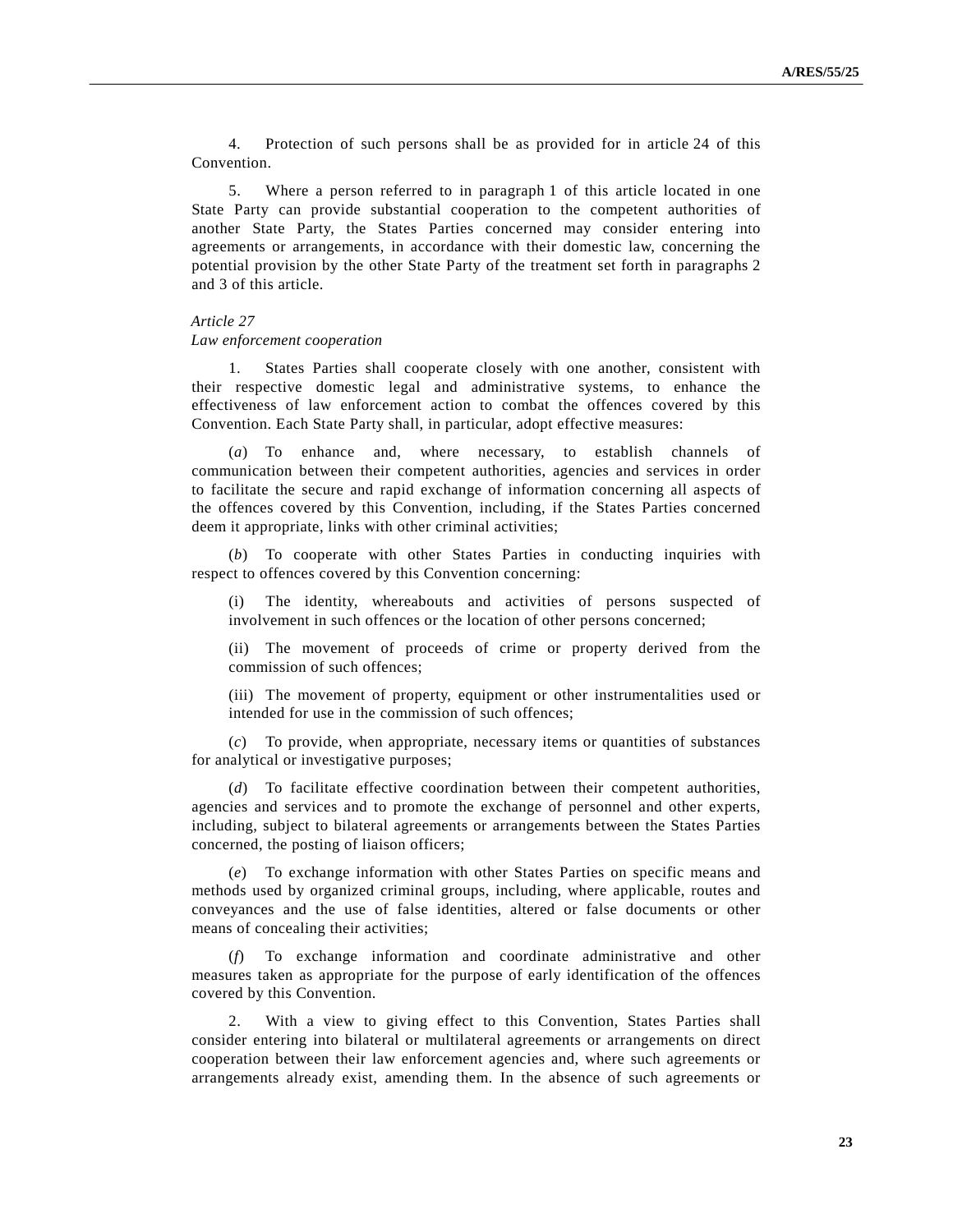arrangements between the States Parties concerned, the Parties may consider this Convention as the basis for mutual law enforcement cooperation in respect of the offences covered by this Convention. Whenever appropriate, States Parties shall make full use of agreements or arrangements, including international or regional organizations, to enhance the cooperation between their law enforcement agencies.

 3. States Parties shall endeavour to cooperate within their means to respond to transnational organized crime committed through the use of modern technology.

#### *Article 28*

#### *Collection, exchange and analysis of information on the nature of organized crime*

 1. Each State Party shall consider analysing, in consultation with the scientific and academic communities, trends in organized crime in its territory, the circumstances in which organized crime operates, as well as the professional groups and technologies involved.

 2. States Parties shall consider developing and sharing analytical expertise concerning organized criminal activities with each other and through international and regional organizations. For that purpose, common definitions, standards and methodologies should be developed and applied as appropriate.

 3. Each State Party shall consider monitoring its policies and actual measures to combat organized crime and making assessments of their effectiveness and efficiency.

# *Article 29*

#### *Training and technical assistance*

 1. Each State Party shall, to the extent necessary, initiate, develop or improve specific training programmes for its law enforcement personnel, including prosecutors, investigating magistrates and customs personnel, and other personnel charged with the prevention, detection and control of the offences covered by this Convention. Such programmes may include secondments and exchanges of staff. Such programmes shall deal, in particular and to the extent permitted by domestic law, with the following:

 (*a*) Methods used in the prevention, detection and control of the offences covered by this Convention;

 (*b*) Routes and techniques used by persons suspected of involvement in offences covered by this Convention, including in transit States, and appropriate countermeasures;

(*c*) Monitoring of the movement of contraband;

 (*d*) Detection and monitoring of the movements of proceeds of crime, property, equipment or other instrumentalities and methods used for the transfer, concealment or disguise of such proceeds, property, equipment or other instrumentalities, as well as methods used in combating money-laundering and other financial crimes;

- (*e*) Collection of evidence;
- (*f*) Control techniques in free trade zones and free ports;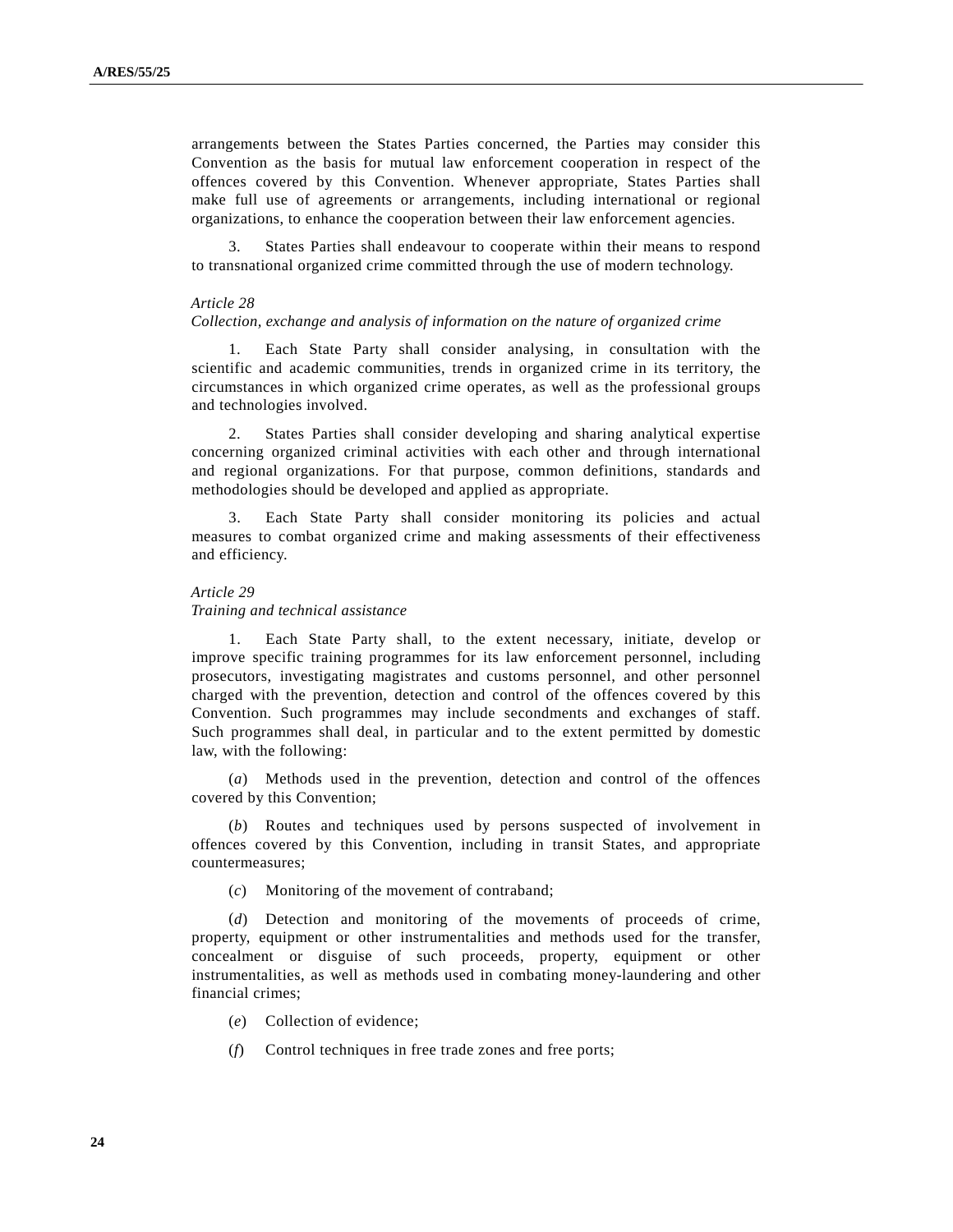(*g*) Modern law enforcement equipment and techniques, including electronic surveillance, controlled deliveries and undercover operations;

 (*h*) Methods used in combating transnational organized crime committed through the use of computers, telecommunications networks or other forms of modern technology; and

(*i*) Methods used in the protection of victims and witnesses.

 2. States Parties shall assist one another in planning and implementing research and training programmes designed to share expertise in the areas referred to in paragraph 1 of this article and to that end shall also, when appropriate, use regional and international conferences and seminars to promote cooperation and to stimulate discussion on problems of mutual concern, including the special problems and needs of transit States.

 3. States Parties shall promote training and technical assistance that will facilitate extradition and mutual legal assistance. Such training and technical assistance may include language training, secondments and exchanges between personnel in central authorities or agencies with relevant responsibilities.

In the case of existing bilateral and multilateral agreements or arrangements, States Parties shall strengthen, to the extent necessary, efforts to maximize operational and training activities within international and regional organizations and within other relevant bilateral and multilateral agreements or arrangements.

#### *Article 30*

# *Other measures: implementation of the Convention through economic development and technical assistance*

 1. States Parties shall take measures conducive to the optimal implementation of this Convention to the extent possible, through international cooperation, taking into account the negative effects of organized crime on society in general, in particular on sustainable development.

 2. States Parties shall make concrete efforts to the extent possible and in coordination with each other, as well as with international and regional organizations:

 (*a*) To enhance their cooperation at various levels with developing countries, with a view to strengthening the capacity of the latter to prevent and combat transnational organized crime;

 (*b*) To enhance financial and material assistance to support the efforts of developing countries to fight transnational organized crime effectively and to help them implement this Convention successfully;

 (*c*) To provide technical assistance to developing countries and countries with economies in transition to assist them in meeting their needs for the implementation of this Convention. To that end, States Parties shall endeavour to make adequate and regular voluntary contributions to an account specifically designated for that purpose in a United Nations funding mechanism. States Parties may also give special consideration, in accordance with their domestic law and the provisions of this Convention, to contributing to the aforementioned account a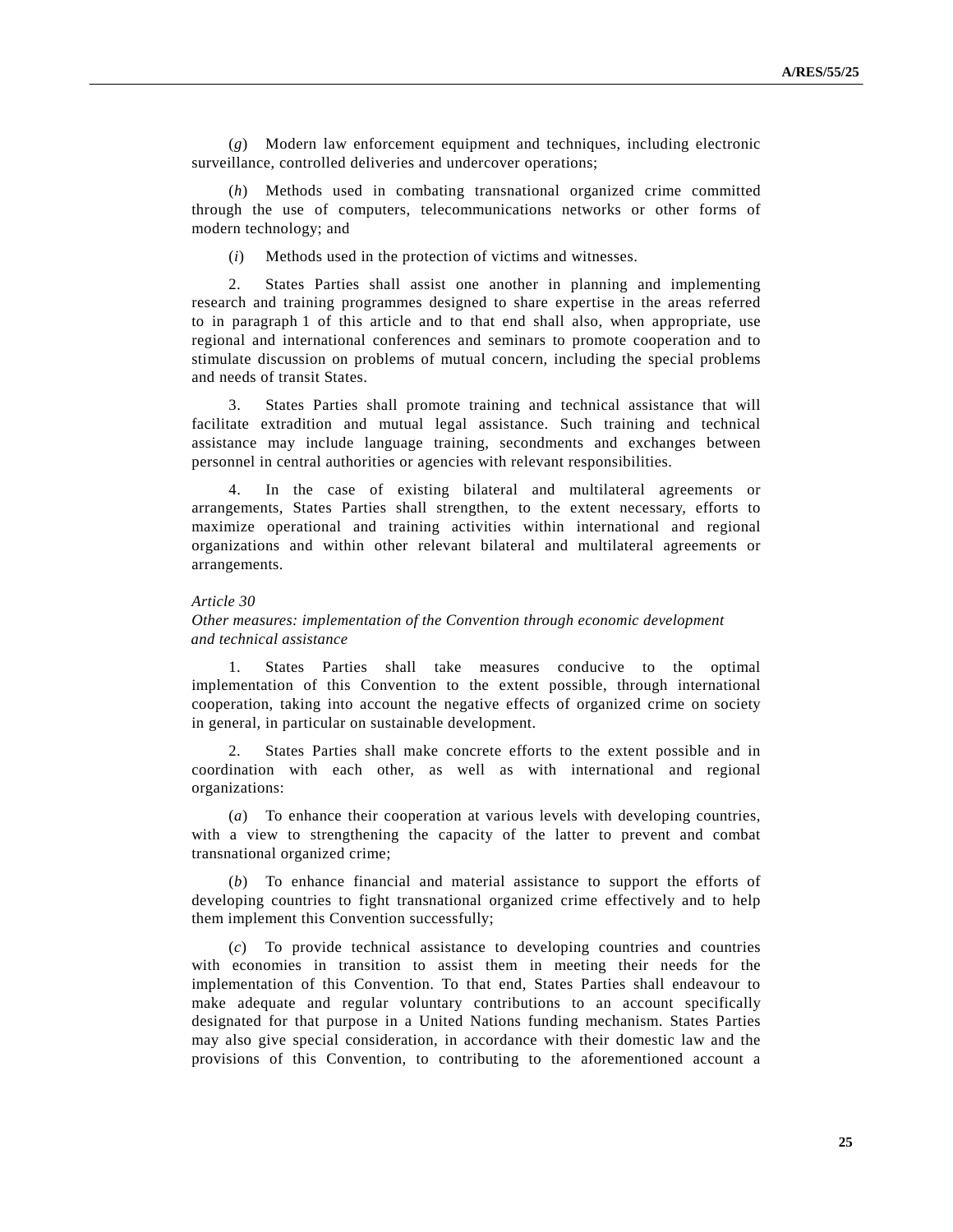percentage of the money or of the corresponding value of proceeds of crime or property confiscated in accordance with the provisions of this Convention;

 (*d*) To encourage and persuade other States and financial institutions as appropriate to join them in efforts in accordance with this article, in particular by providing more training programmes and modern equipment to developing countries in order to assist them in achieving the objectives of this Convention.

 3. To the extent possible, these measures shall be without prejudice to existing foreign assistance commitments or to other financial cooperation arrangements at the bilateral, regional or international level.

 4. States Parties may conclude bilateral or multilateral agreements or arrangements on material and logistical assistance, taking into consideration the financial arrangements necessary for the means of international cooperation provided for by this Convention to be effective and for the prevention, detection and control of transnational organized crime.

# *Article 31*

# *Prevention*

 1. States Parties shall endeavour to develop and evaluate national projects and to establish and promote best practices and policies aimed at the prevention of transnational organized crime.

 2. States Parties shall endeavour, in accordance with fundamental principles of their domestic law, to reduce existing or future opportunities for organized criminal groups to participate in lawful markets with proceeds of crime, through appropriate legislative, administrative or other measures. These measures should focus on:

 (*a*) The strengthening of cooperation between law enforcement agencies or prosecutors and relevant private entities, including industry;

 (*b*) The promotion of the development of standards and procedures designed to safeguard the integrity of public and relevant private entities, as well as codes of conduct for relevant professions, in particular lawyers, notaries public, tax consultants and accountants;

 (*c*) The prevention of the misuse by organized criminal groups of tender procedures conducted by public authorities and of subsidies and licences granted by public authorities for commercial activity;

 (*d*) The prevention of the misuse of legal persons by organized criminal groups; such measures could include:

 (i) The establishment of public records on legal and natural persons involved in the establishment, management and funding of legal persons;

 (ii) The introduction of the possibility of disqualifying by court order or any appropriate means for a reasonable period of time persons convicted of offences covered by this Convention from acting as directors of legal persons incorporated within their jurisdiction;

 (iii) The establishment of national records of persons disqualified from acting as directors of legal persons; and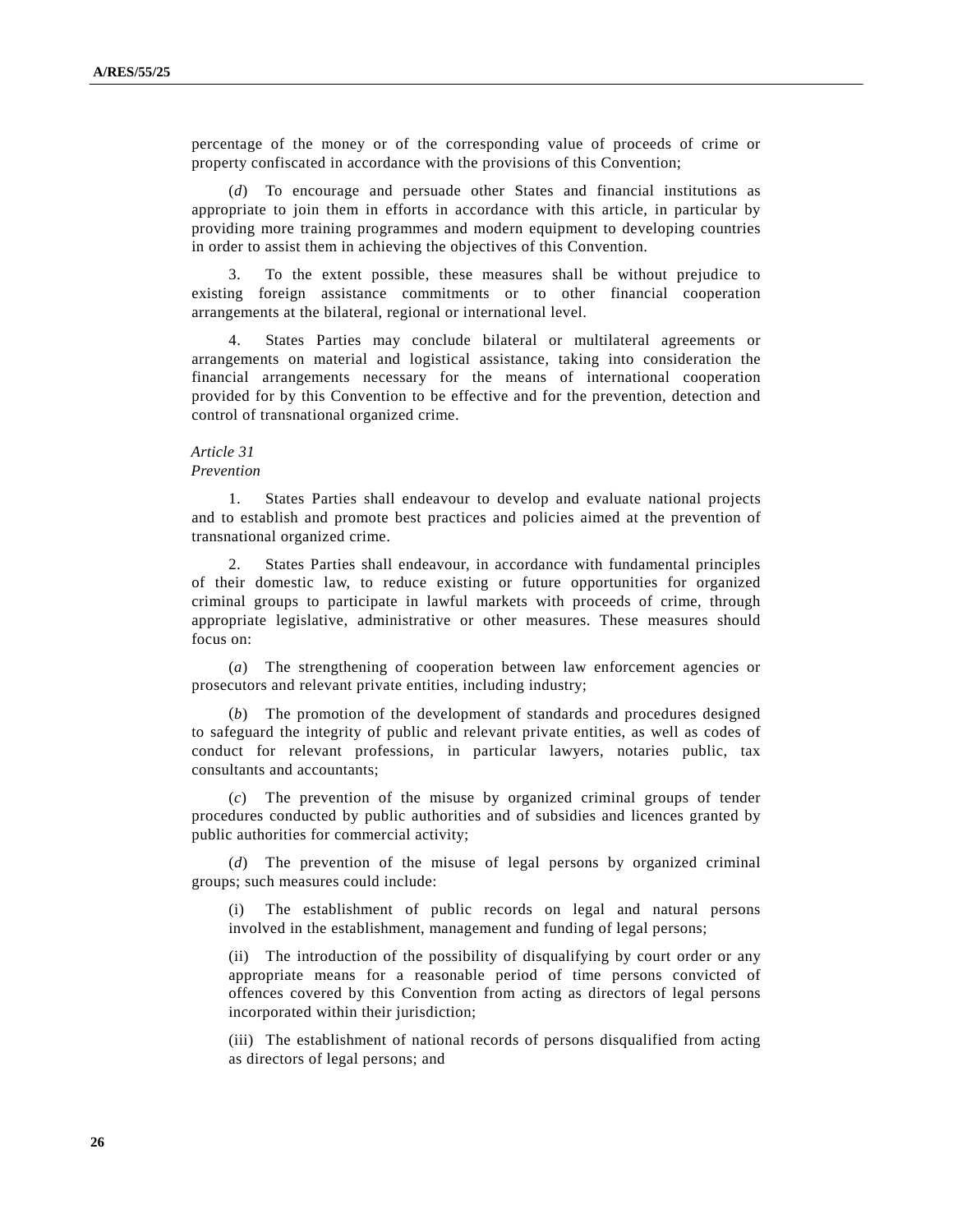(iv) The exchange of information contained in the records referred to in subparagraphs  $(d)$  (i) and (iii) of this paragraph with the competent authorities of other States Parties.

 3. States Parties shall endeavour to promote the reintegration into society of persons convicted of offences covered by this Convention.

 4. States Parties shall endeavour to evaluate periodically existing relevant legal instruments and administrative practices with a view to detecting their vulnerability to misuse by organized criminal groups.

 5. States Parties shall endeavour to promote public awareness regarding the existence, causes and gravity of and the threat posed by transnational organized crime. Information may be disseminated where appropriate through the mass media and shall include measures to promote public participation in preventing and combating such crime.

 6. Each State Party shall inform the Secretary-General of the United Nations of the name and address of the authority or authorities that can assist other States Parties in developing measures to prevent transnational organized crime.

 7. States Parties shall, as appropriate, collaborate with each other and relevant international and regional organizations in promoting and developing the measures referred to in this article. This includes participation in international projects aimed at the prevention of transnational organized crime, for example by alleviating the circumstances that render socially marginalized groups vulnerable to the action of transnational organized crime.

#### *Article 32*

# *Conference of the Parties to the Convention*

 1. A Conference of the Parties to the Convention is hereby established to improve the capacity of States Parties to combat transnational organized crime and to promote and review the implementation of this Convention.

 2. The Secretary-General of the United Nations shall convene the Conference of the Parties not later than one year following the entry into force of this Convention. The Conference of the Parties shall adopt rules of procedure and rules governing the activities set forth in paragraphs 3 and 4 of this article (including rules concerning payment of expenses incurred in carrying out those activities).

 3. The Conference of the Parties shall agree upon mechanisms for achieving the objectives mentioned in paragraph 1 of this article, including:

 (*a*) Facilitating activities by States Parties under articles 29, 30 and 31 of this Convention, including by encouraging the mobilization of voluntary contributions;

 (*b*) Facilitating the exchange of information among States Parties on patterns and trends in transnational organized crime and on successful practices for combating it;

 (*c*) Cooperating with relevant international and regional organizations and non-governmental organizations;

(*d*) Reviewing periodically the implementation of this Convention;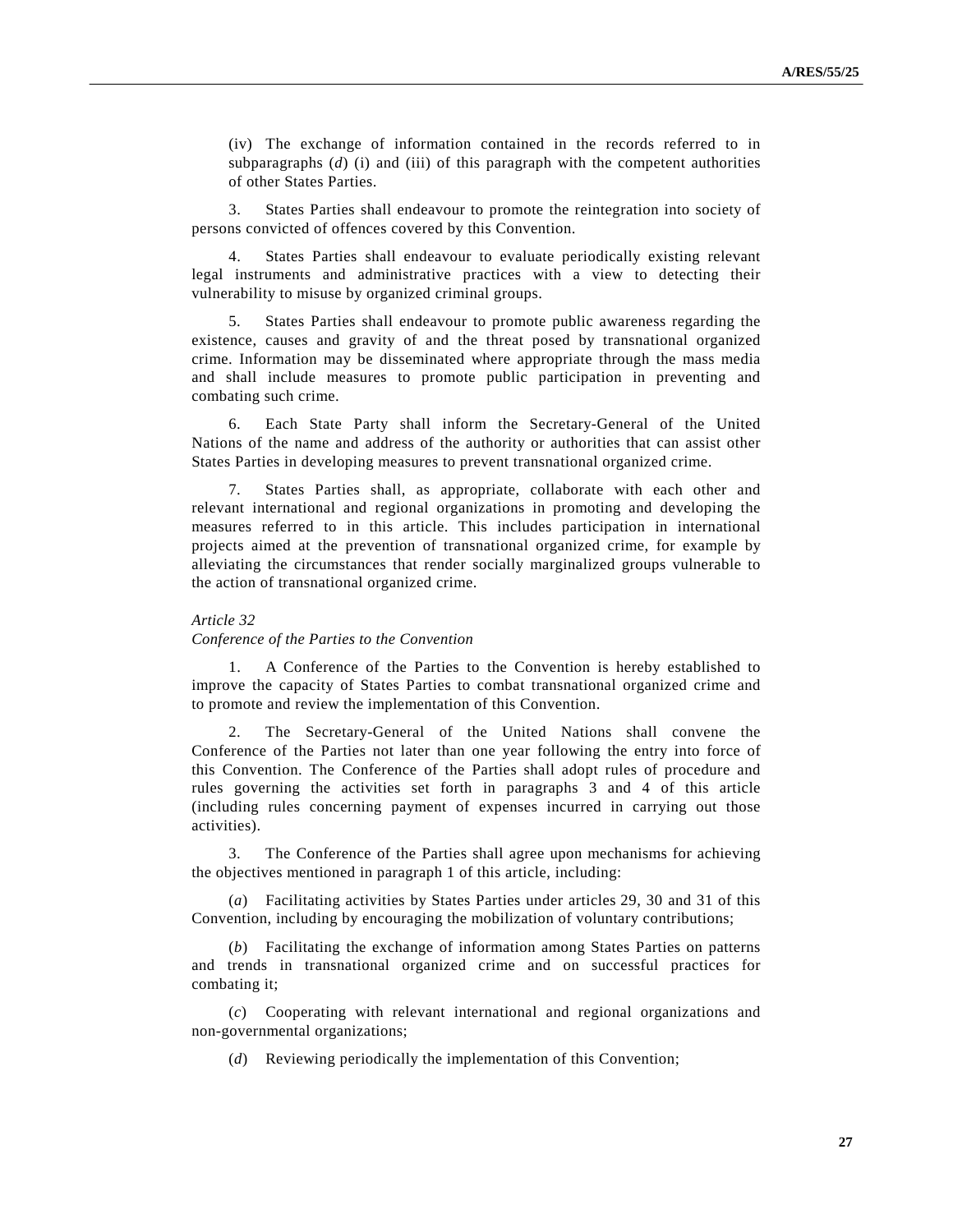(*e*) Making recommendations to improve this Convention and its implementation.

 4. For the purpose of paragraphs 3 (*d*) and (*e*) of this article, the Conference of the Parties shall acquire the necessary knowledge of the measures taken by States Parties in implementing this Convention and the difficulties encountered by them in doing so through information provided by them and through such supplemental review mechanisms as may be established by the Conference of the Parties.

 5. Each State Party shall provide the Conference of the Parties with information on its programmes, plans and practices, as well as legislative and administrative measures to implement this Convention, as required by the Conference of the Parties.

## *Article 33 Secretariat*

 1. The Secretary-General of the United Nations shall provide the necessary secretariat services to the Conference of the Parties to the Convention.

2. The secretariat shall:

 (*a*) Assist the Conference of the Parties in carrying out the activities set forth in article 32 of this Convention and make arrangements and provide the necessary services for the sessions of the Conference of the Parties;

 (*b*) Upon request, assist States Parties in providing information to the Conference of the Parties as envisaged in article 32, paragraph 5, of this Convention; and

 (*c*) Ensure the necessary coordination with the secretariats of relevant international and regional organizations.

# *Article 34*

*Implementation of the Convention* 

 1. Each State Party shall take the necessary measures, including legislative and administrative measures, in accordance with fundamental principles of its domestic law, to ensure the implementation of its obligations under this Convention.

 2. The offences established in accordance with articles 5, 6, 8 and 23 of this Convention shall be established in the domestic law of each State Party independently of the transnational nature or the involvement of an organized criminal group as described in article 3, paragraph 1, of this Convention, except to the extent that article 5 of this Convention would require the involvement of an organized criminal group.

 3. Each State Party may adopt more strict or severe measures than those provided for by this Convention for preventing and combating transnational organized crime.

# *Article 35 Settlement of disputes*

 l. States Parties shall endeavour to settle disputes concerning the interpretation or application of this Convention through negotiation.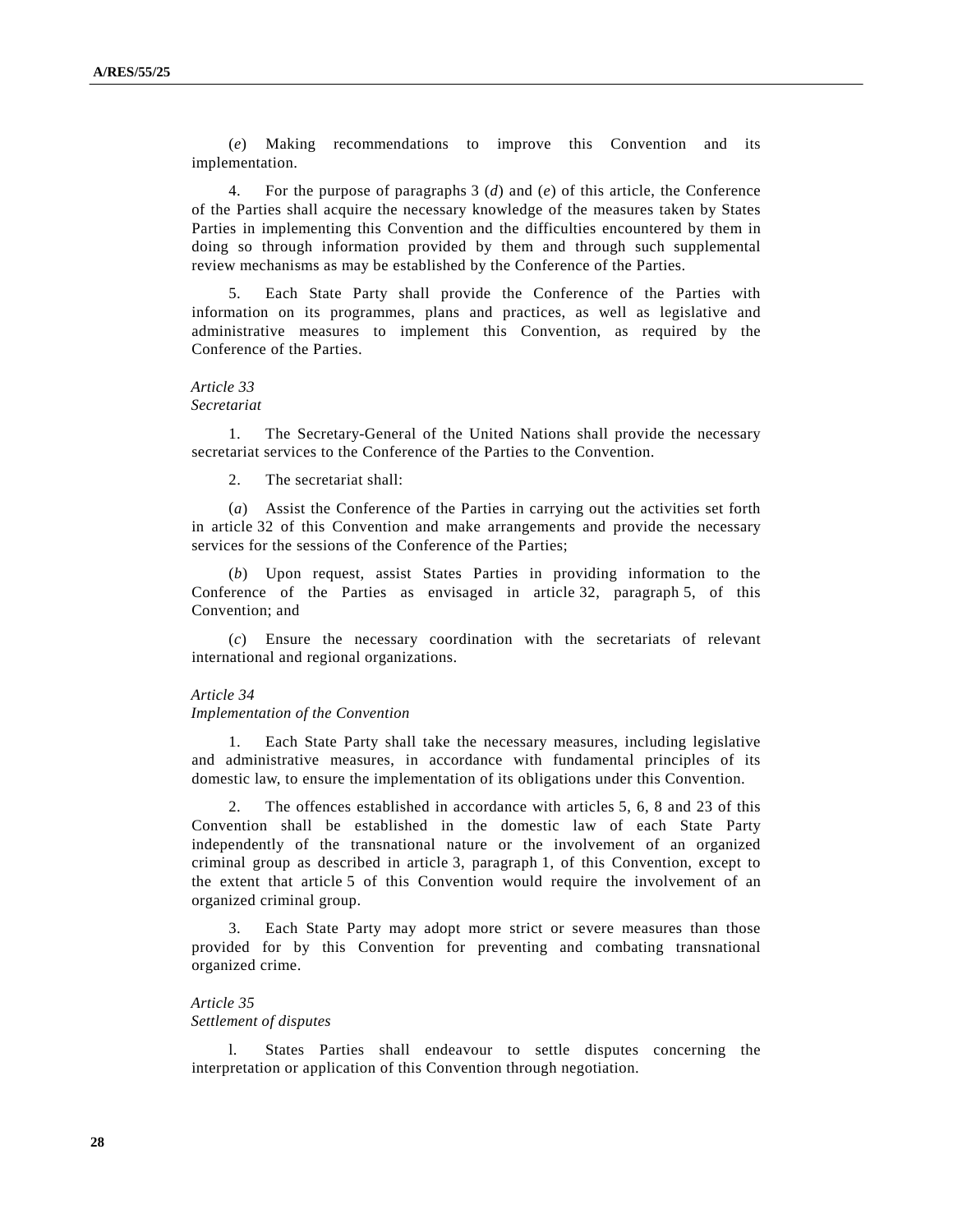2. Any dispute between two or more States Parties concerning the interpretation or application of this Convention that cannot be settled through negotiation within a reasonable time shall, at the request of one of those States Parties, be submitted to arbitration. If, six months after the date of the request for arbitration, those States Parties are unable to agree on the organization of the arbitration, any one of those States Parties may refer the dispute to the International Court of Justice by request in accordance with the Statute of the Court.

 3. Each State Party may, at the time of signature, ratification, acceptance or approval of or accession to this Convention, declare that it does not consider itself bound by paragraph 2 of this article. The other States Parties shall not be bound by paragraph 2 of this article with respect to any State Party that has made such a reservation.

 4. Any State Party that has made a reservation in accordance with paragraph 3 of this article may at any time withdraw that reservation by notification to the Secretary-General of the United Nations.

# *Article 36*

#### *Signature, ratification, acceptance, approval and accession*

 1. This Convention shall be open to all States for signature from 12 to 15 December 2000 in Palermo, Italy, and thereafter at United Nations Headquarters in New York until 12 December 2002.

 2. This Convention shall also be open for signature by regional economic integration organizations provided that at least one member State of such organization has signed this Convention in accordance with paragraph 1 of this article.

 3. This Convention is subject to ratification, acceptance or approval. Instruments of ratification, acceptance or approval shall be deposited with the Secretary-General of the United Nations. A regional economic integration organization may deposit its instrument of ratification, acceptance or approval if at least one of its member States has done likewise. In that instrument of ratification, acceptance or approval, such organization shall declare the extent of its competence with respect to the matters governed by this Convention. Such organization shall also inform the depositary of any relevant modification in the extent of its competence.

 4. This Convention is open for accession by any State or any regional economic integration organization of which at least one member State is a Party to this Convention. Instruments of accession shall be deposited with the Secretary-General of the United Nations. At the time of its accession, a regional economic integration organization shall declare the extent of its competence with respect to matters governed by this Convention. Such organization shall also inform the depositary of any relevant modification in the extent of its competence.

#### *Article 37*

#### *Relation with protocols*

1. This Convention may be supplemented by one or more protocols.

 2. In order to become a Party to a protocol, a State or a regional economic integration organization must also be a Party to this Convention.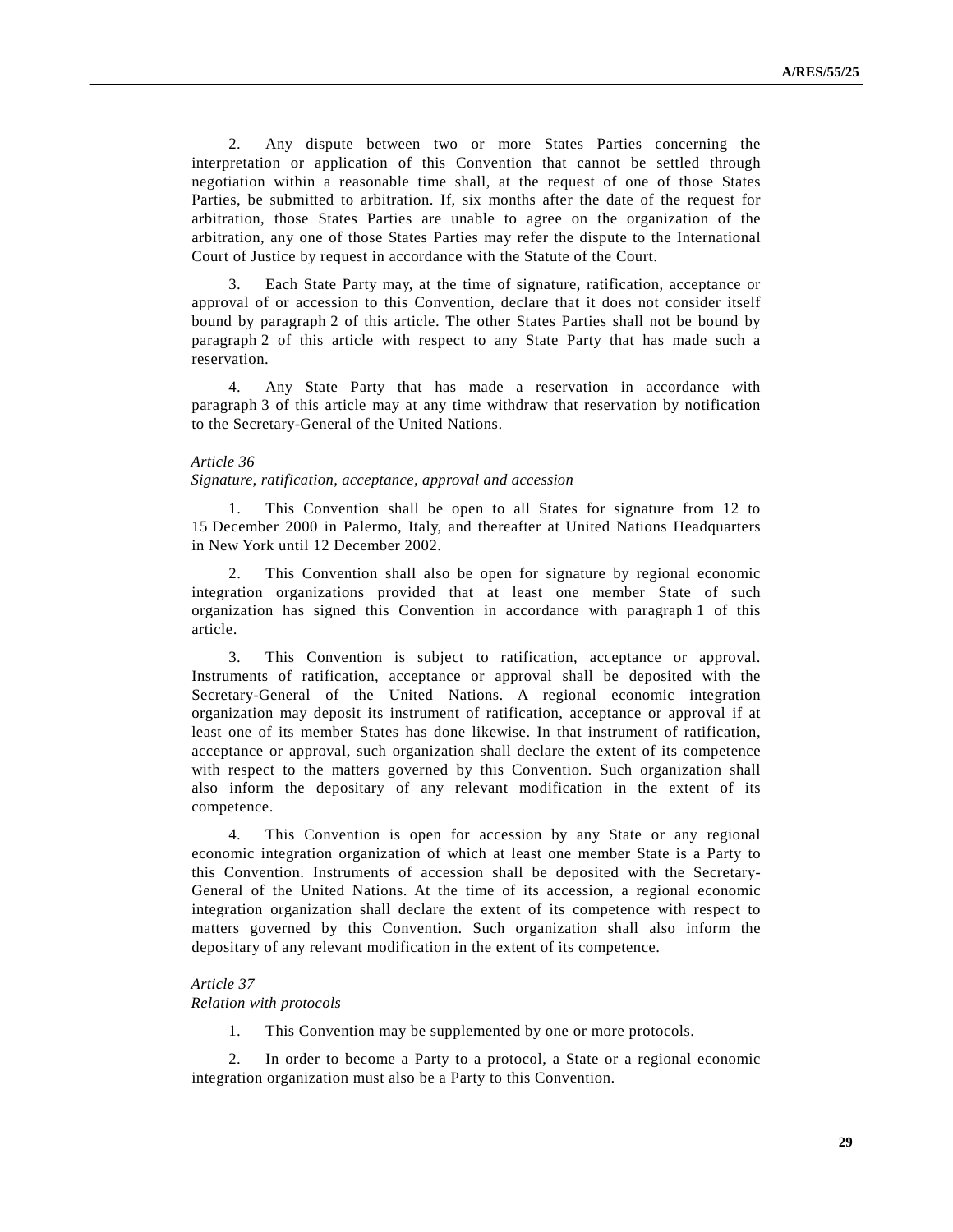3. A State Party to this Convention is not bound by a protocol unless it becomes a Party to the protocol in accordance with the provisions thereof.

 4. Any protocol to this Convention shall be interpreted together with this Convention, taking into account the purpose of that protocol.

# *Article 38 Entry into force*

 1. This Convention shall enter into force on the ninetieth day after the date of deposit of the fortieth instrument of ratification, acceptance, approval or accession. For the purpose of this paragraph, any instrument deposited by a regional economic integration organization shall not be counted as additional to those deposited by member States of such organization.

 2. For each State or regional economic integration organization ratifying, accepting, approving or acceding to this Convention after the deposit of the fortieth instrument of such action, this Convention shall enter into force on the thirtieth day after the date of deposit by such State or organization of the relevant instrument.

# *Article 39*

# *Amendment*

 1. After the expiry of five years from the entry into force of this Convention, a State Party may propose an amendment and file it with the Secretary-General of the United Nations, who shall thereupon communicate the proposed amendment to the States Parties and to the Conference of the Parties to the Convention for the purpose of considering and deciding on the proposal. The Conference of the Parties shall make every effort to achieve consensus on each amendment. If all efforts at consensus have been exhausted and no agreement has been reached, the amendment shall, as a last resort, require for its adoption a twothirds majority vote of the States Parties present and voting at the meeting of the Conference of the Parties.

 2. Regional economic integration organizations, in matters within their competence, shall exercise their right to vote under this article with a number of votes equal to the number of their member States that are Parties to this Convention. Such organizations shall not exercise their right to vote if their member States exercise theirs and vice versa.

 3. An amendment adopted in accordance with paragraph 1 of this article is subject to ratification, acceptance or approval by States Parties.

 4. An amendment adopted in accordance with paragraph 1 of this article shall enter into force in respect of a State Party ninety days after the date of the deposit with the Secretary-General of the United Nations of an instrument of ratification, acceptance or approval of such amendment.

 5. When an amendment enters into force, it shall be binding on those States Parties which have expressed their consent to be bound by it. Other States Parties shall still be bound by the provisions of this Convention and any earlier amendments that they have ratified, accepted or approved.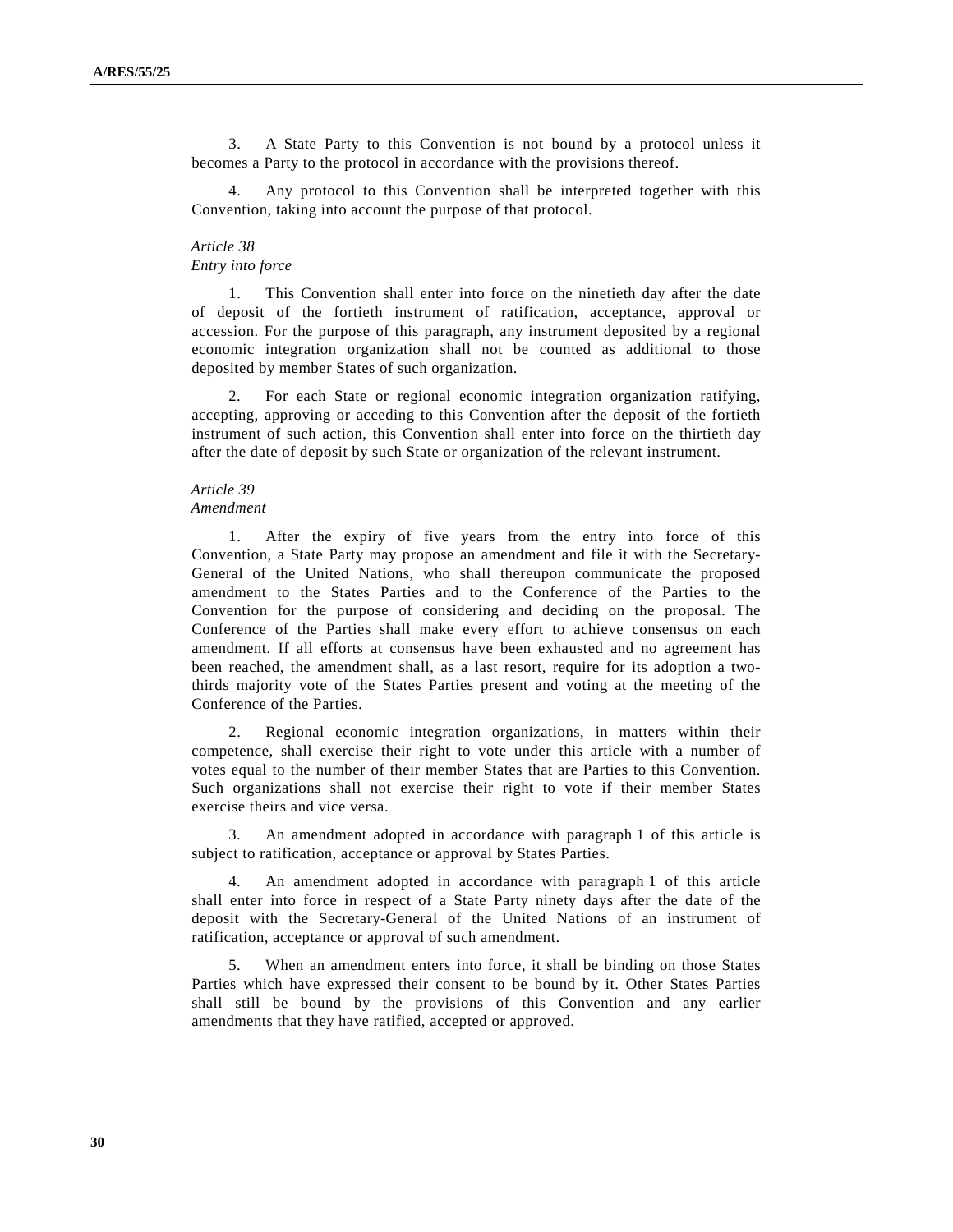# *Article 40 Denunciation*

 1. A State Party may denounce this Convention by written notification to the Secretary-General of the United Nations. Such denunciation shall become effective one year after the date of receipt of the notification by the Secretary-General.

 2. A regional economic integration organization shall cease to be a Party to this Convention when all of its member States have denounced it.

 3. Denunciation of this Convention in accordance with paragraph 1 of this article shall entail the denunciation of any protocols thereto.

#### *Article 41*

*Depositary and languages* 

 1. The Secretary-General of the United Nations is designated depositary of this Convention.

 2. The original of this Convention, of which the Arabic, Chinese, English, French, Russian and Spanish texts are equally authentic, shall be deposited with the Secretary-General of the United Nations.

 IN WITNESS WHEREOF, the undersigned plenipotentiaries, being duly authorized thereto by their respective Governments, have signed this Convention.

# **Annex II**

**Protocol to Prevent, Suppress and Punish Trafficking in Persons, Especially Women and Children, supplementing the United Nations Convention against Transnational Organized Crime** 

# **Preamble**

## *The States Parties to this Protocol*,

*Declaring* that effective action to prevent and combat trafficking in persons, especially women and children, requires a comprehensive international approach in the countries of origin, transit and destination that includes measures to prevent such trafficking, to punish the traffickers and to protect the victims of such trafficking, including by protecting their internationally recognized human rights,

*Taking into account* the fact that, despite the existence of a variety of international instruments containing rules and practical measures to combat the exploitation of persons, especially women and children, there is no universal instrument that addresses all aspects of trafficking in persons,

*Concerned* that, in the absence of such an instrument, persons who are vulnerable to trafficking will not be sufficiently protected,

*Recalling* General Assembly resolution 53/111 of 9 December 1998, in which the Assembly decided to establish an open-ended intergovernmental ad hoc committee for the purpose of elaborating a comprehensive international convention against transnational organized crime and of discussing the elaboration of, inter alia, an international instrument addressing trafficking in women and children,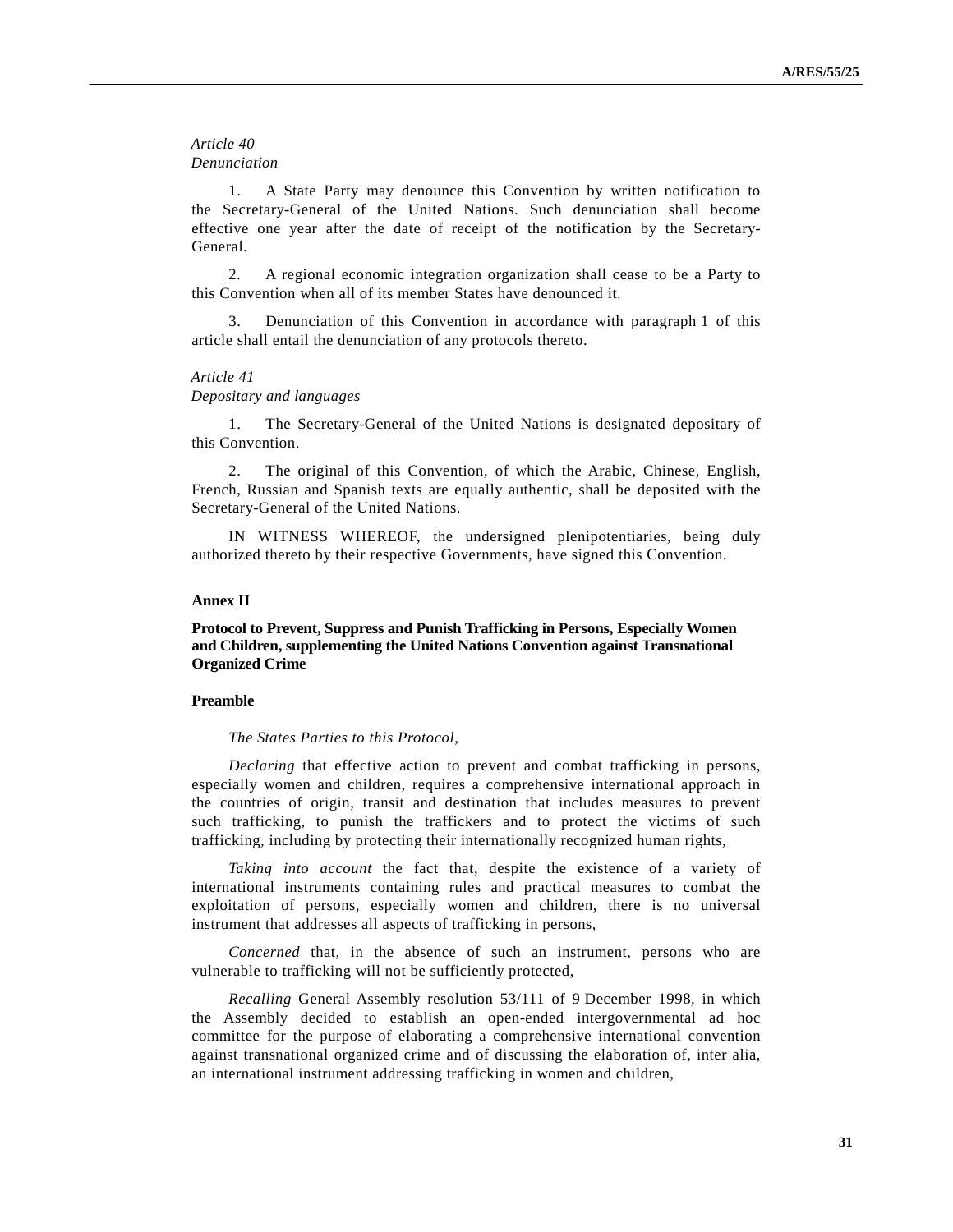*Convinced* that supplementing the United Nations Convention against Transnational Organized Crime with an international instrument for the prevention, suppression and punishment of trafficking in persons, especially women and children, will be useful in preventing and combating that crime,

*Have agreed as follows*:

#### **I. General provisions**

## *Article 1*

*Relation with the United Nations Convention against Transnational Organized Crime* 

 1. This Protocol supplements the United Nations Convention against Transnational Organized Crime. It shall be interpreted together with the Convention.

The provisions of the Convention shall apply, mutatis mutandis, to this Protocol unless otherwise provided herein.

 3. The offences established in accordance with article 5 of this Protocol shall be regarded as offences established in accordance with the Convention.

#### *Article 2*

*Statement of purpose* 

The purposes of this Protocol are:

 (*a*) To prevent and combat trafficking in persons, paying particular attention to women and children;

 (*b*) To protect and assist the victims of such trafficking, with full respect for their human rights; and

 (*c*) To promote cooperation among States Parties in order to meet those objectives.

# *Article 3 Use of terms*

For the purposes of this Protocol:

 (*a*) "Trafficking in persons" shall mean the recruitment, transportation, transfer, harbouring or receipt of persons, by means of the threat or use of force or other forms of coercion, of abduction, of fraud, of deception, of the abuse of power or of a position of vulnerability or of the giving or receiving of payments or benefits to achieve the consent of a person having control over another person, for the purpose of exploitation. Exploitation shall include, at a minimum, the exploitation of the prostitution of others or other forms of sexual exploitation, forced labour or services, slavery or practices similar to slavery, servitude or the removal of organs;

 (*b*) The consent of a victim of trafficking in persons to the intended exploitation set forth in subparagraph (*a*) of this article shall be irrelevant where any of the means set forth in subparagraph (*a*) have been used;

 (*c*) The recruitment, transportation, transfer, harbouring or receipt of a child for the purpose of exploitation shall be considered "trafficking in persons" even if this does not involve any of the means set forth in subparagraph (*a*) of this article;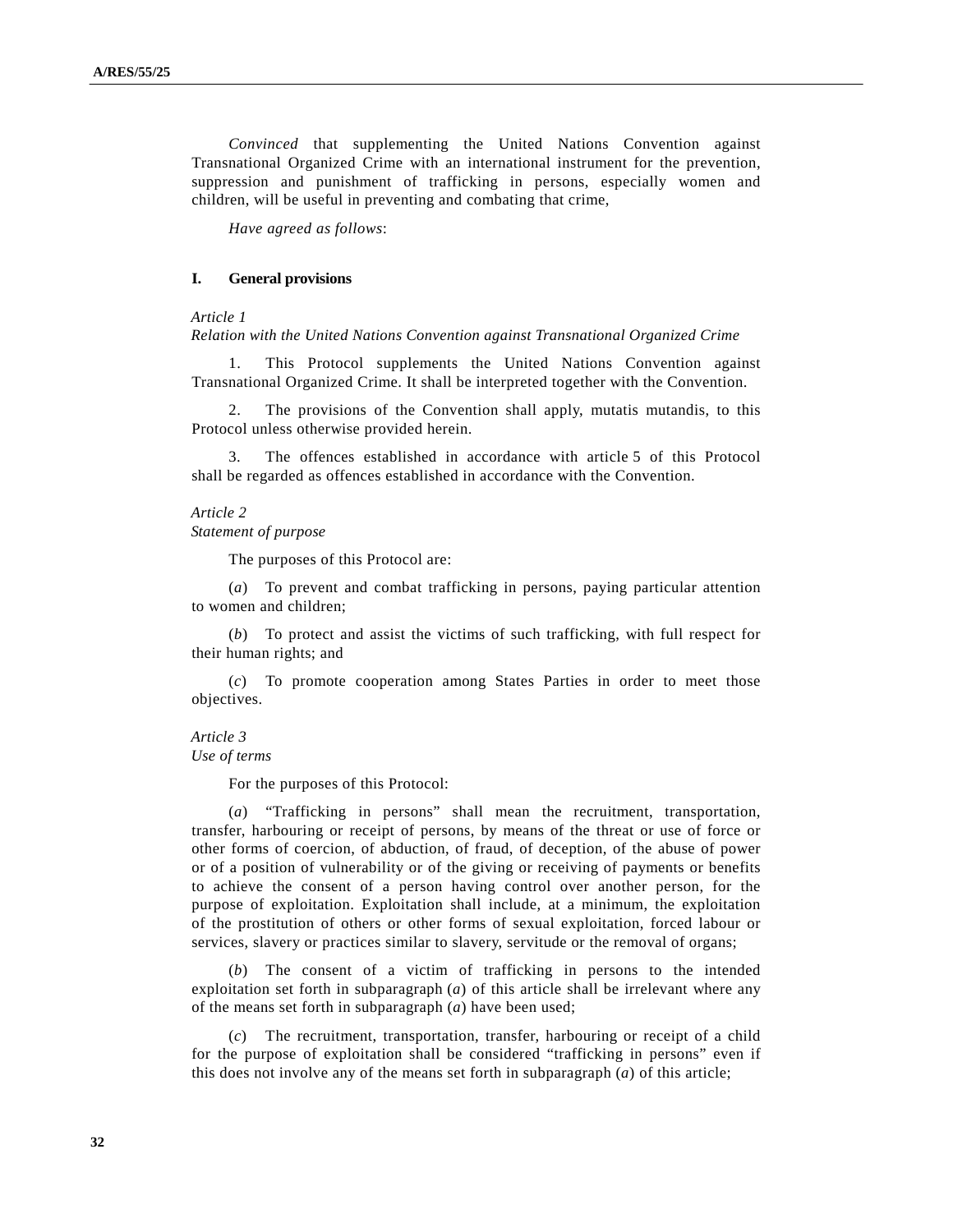(*d*) "Child" shall mean any person under eighteen years of age.

# *Article 4*

*Scope of application* 

 This Protocol shall apply, except as otherwise stated herein, to the prevention, investigation and prosecution of the offences established in accordance with article 5 of this Protocol, where those offences are transnational in nature and involve an organized criminal group, as well as to the protection of victims of such offences.

# *Article 5*

*Criminalization* 

 1. Each State Party shall adopt such legislative and other measures as may be necessary to establish as criminal offences the conduct set forth in article 3 of this Protocol, when committed intentionally.

 2. Each State Party shall also adopt such legislative and other measures as may be necessary to establish as criminal offences:

 (*a*) Subject to the basic concepts of its legal system, attempting to commit an offence established in accordance with paragraph 1 of this article;

 (*b*) Participating as an accomplice in an offence established in accordance with paragraph 1 of this article; and

 (*c*) Organizing or directing other persons to commit an offence established in accordance with paragraph 1 of this article.

## **II. Protection of victims of trafficking in persons**

#### *Article 6*

*Assistance to and protection of victims of trafficking in persons* 

 1. In appropriate cases and to the extent possible under its domestic law, each State Party shall protect the privacy and identity of victims of trafficking in persons, including, inter alia, by making legal proceedings relating to such trafficking confidential.

 2. Each State Party shall ensure that its domestic legal or administrative system contains measures that provide to victims of trafficking in persons, in appropriate cases:

(*a*) Information on relevant court and administrative proceedings;

 (*b*) Assistance to enable their views and concerns to be presented and considered at appropriate stages of criminal proceedings against offenders, in a manner not prejudicial to the rights of the defence.

 3. Each State Party shall consider implementing measures to provide for the physical, psychological and social recovery of victims of trafficking in persons, including, in appropriate cases, in cooperation with non-governmental organizations, other relevant organizations and other elements of civil society, and, in particular, the provision of: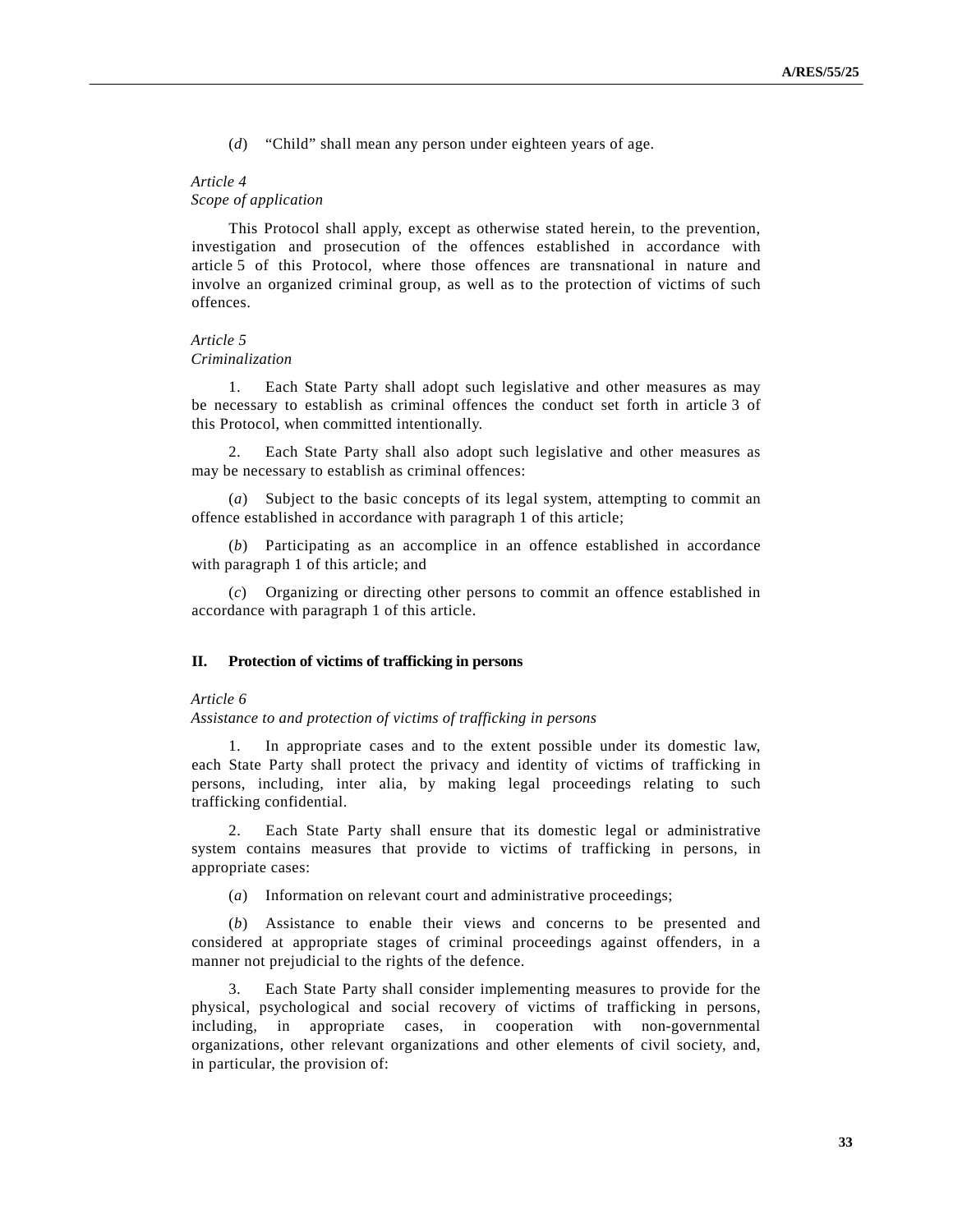(*a*) Appropriate housing;

 (*b*) Counselling and information, in particular as regards their legal rights, in a language that the victims of trafficking in persons can understand;

(*c*) Medical, psychological and material assistance; and

(*d*) Employment, educational and training opportunities.

 4. Each State Party shall take into account, in applying the provisions of this article, the age, gender and special needs of victims of trafficking in persons, in particular the special needs of children, including appropriate housing, education and care.

 5. Each State Party shall endeavour to provide for the physical safety of victims of trafficking in persons while they are within its territory.

 6. Each State Party shall ensure that its domestic legal system contains measures that offer victims of trafficking in persons the possibility of obtaining compensation for damage suffered.

#### *Article 7*

#### *Status of victims of trafficking in persons in receiving States*

 1. In addition to taking measures pursuant to article 6 of this Protocol, each State Party shall consider adopting legislative or other appropriate measures that permit victims of trafficking in persons to remain in its territory, temporarily or permanently, in appropriate cases.

 2. In implementing the provision contained in paragraph 1 of this article, each State Party shall give appropriate consideration to humanitarian and compassionate factors.

## *Article 8*

#### *Repatriation of victims of trafficking in persons*

 1. The State Party of which a victim of trafficking in persons is a national or in which the person had the right of permanent residence at the time of entry into the territory of the receiving State Party shall facilitate and accept, with due regard for the safety of that person, the return of that person without undue or unreasonable delay.

 2. When a State Party returns a victim of trafficking in persons to a State Party of which that person is a national or in which he or she had, at the time of entry into the territory of the receiving State Party, the right of permanent residence, such return shall be with due regard for the safety of that person and for the status of any legal proceedings related to the fact that the person is a victim of trafficking and shall preferably be voluntary.

 3. At the request of a receiving State Party, a requested State Party shall, without undue or unreasonable delay, verify whether a person who is a victim of trafficking in persons is its national or had the right of permanent residence in its territory at the time of entry into the territory of the receiving State Party.

 4. In order to facilitate the return of a victim of trafficking in persons who is without proper documentation, the State Party of which that person is a national or in which he or she had the right of permanent residence at the time of entry into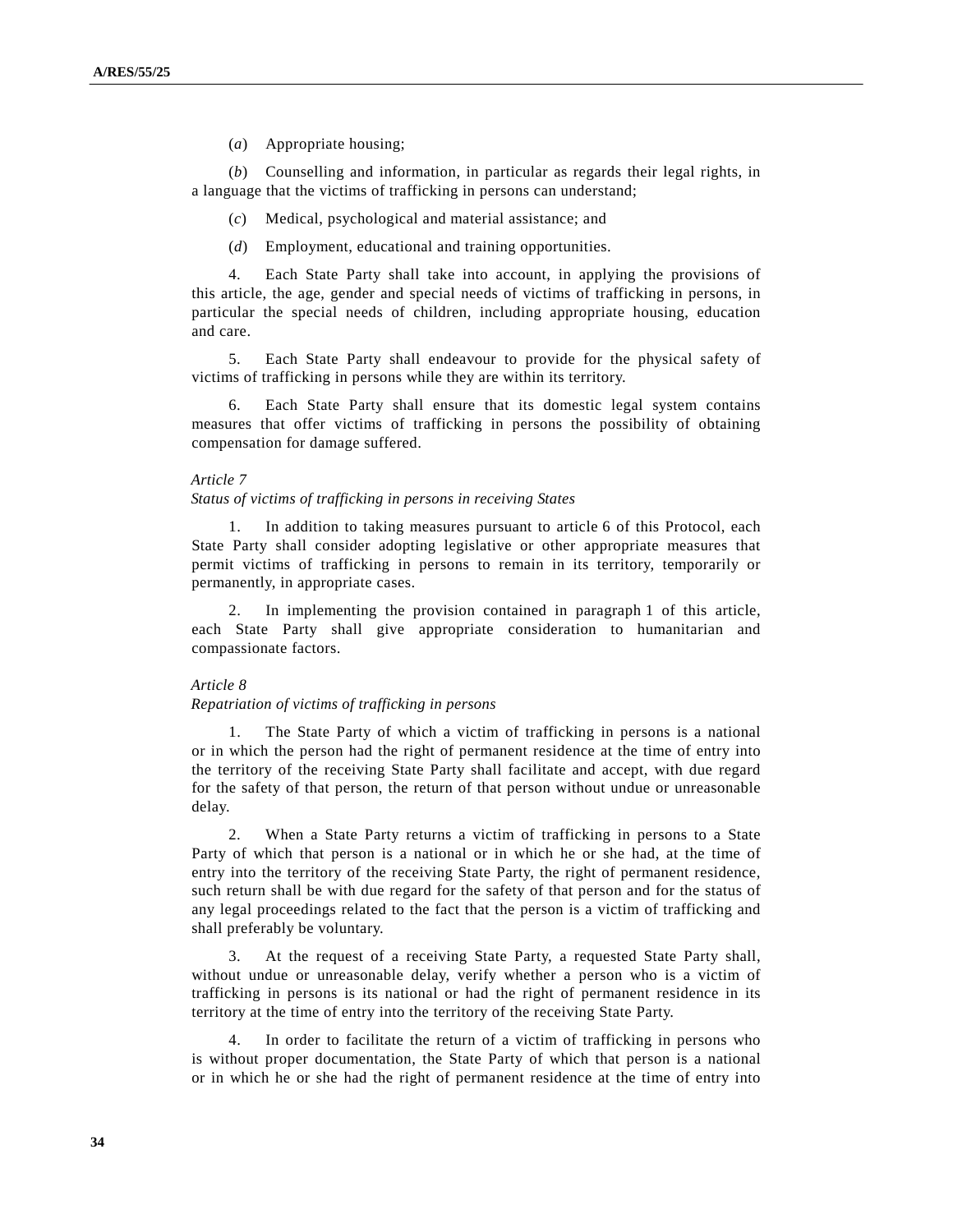the territory of the receiving State Party shall agree to issue, at the request of the receiving State Party, such travel documents or other authorization as may be necessary to enable the person to travel to and re-enter its territory.

 5. This article shall be without prejudice to any right afforded to victims of trafficking in persons by any domestic law of the receiving State Party.

 6. This article shall be without prejudice to any applicable bilateral or multilateral agreement or arrangement that governs, in whole or in part, the return of victims of trafficking in persons.

#### **III. Prevention, cooperation and other measures**

#### *Article 9*

#### *Prevention of trafficking in persons*

 1. States Parties shall establish comprehensive policies, programmes and other measures:

(*a*) To prevent and combat trafficking in persons; and

 (*b*) To protect victims of trafficking in persons, especially women and children, from revictimization.

 2. States Parties shall endeavour to undertake measures such as research, information and mass media campaigns and social and economic initiatives to prevent and combat trafficking in persons.

 3. Policies, programmes and other measures established in accordance with this article shall, as appropriate, include cooperation with non-governmental organizations, other relevant organizations and other elements of civil society.

 4. States Parties shall take or strengthen measures, including through bilateral or multilateral cooperation, to alleviate the factors that make persons, especially women and children, vulnerable to trafficking, such as poverty, underdevelopment and lack of equal opportunity.

 5. States Parties shall adopt or strengthen legislative or other measures, such as educational, social or cultural measures, including through bilateral and multilateral cooperation, to discourage the demand that fosters all forms of exploitation of persons, especially women and children, that leads to trafficking.

## *Article 10*

# *Information exchange and training*

 1. Law enforcement, immigration or other relevant authorities of States Parties shall, as appropriate, cooperate with one another by exchanging information, in accordance with their domestic law, to enable them to determine:

 (*a*) Whether individuals crossing or attempting to cross an international border with travel documents belonging to other persons or without travel documents are perpetrators or victims of trafficking in persons;

 (*b*) The types of travel document that individuals have used or attempted to use to cross an international border for the purpose of trafficking in persons; and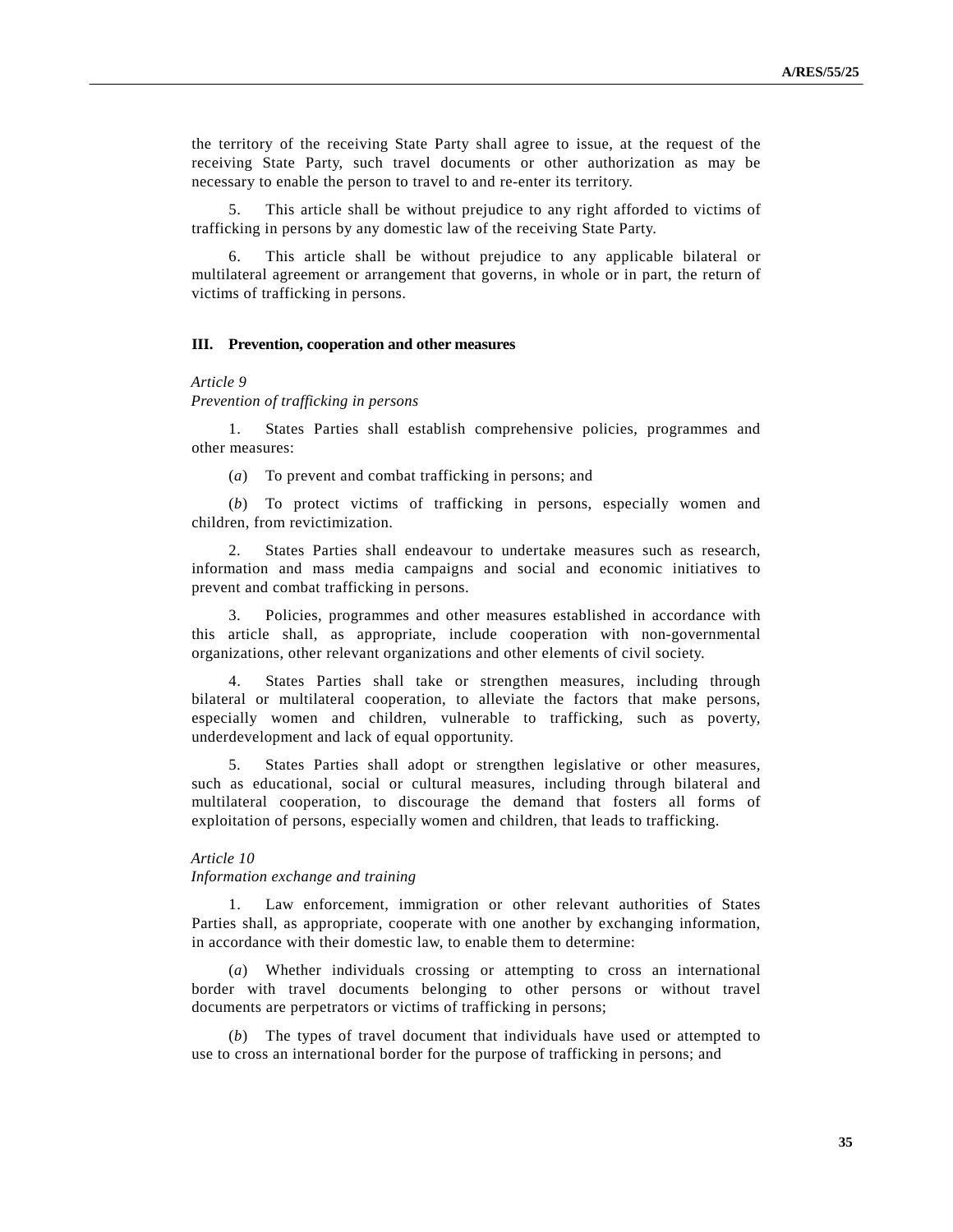(*c*) The means and methods used by organized criminal groups for the purpose of trafficking in persons, including the recruitment and transportation of victims, routes and links between and among individuals and groups engaged in such trafficking, and possible measures for detecting them.

States Parties shall provide or strengthen training for law enforcement, immigration and other relevant officials in the prevention of trafficking in persons. The training should focus on methods used in preventing such trafficking, prosecuting the traffickers and protecting the rights of the victims, including protecting the victims from the traffickers. The training should also take into account the need to consider human rights and child- and gender-sensitive issues and it should encourage cooperation with non-governmental organizations, other relevant organizations and other elements of civil society.

 3. A State Party that receives information shall comply with any request by the State Party that transmitted the information that places restrictions on its use.

# *Article 11*

# *Border measures*

 1. Without prejudice to international commitments in relation to the free movement of people, States Parties shall strengthen, to the extent possible, such border controls as may be necessary to prevent and detect trafficking in persons.

Each State Party shall adopt legislative or other appropriate measures to prevent, to the extent possible, means of transport operated by commercial carriers from being used in the commission of offences established in accordance with article 5 of this Protocol.

 3. Where appropriate, and without prejudice to applicable international conventions, such measures shall include establishing the obligation of commercial carriers, including any transportation company or the owner or operator of any means of transport, to ascertain that all passengers are in possession of the travel documents required for entry into the receiving State.

 4. Each State Party shall take the necessary measures, in accordance with its domestic law, to provide for sanctions in cases of violation of the obligation set forth in paragraph 3 of this article.

 5. Each State Party shall consider taking measures that permit, in accordance with its domestic law, the denial of entry or revocation of visas of persons implicated in the commission of offences established in accordance with this Protocol.

 6. Without prejudice to article 27 of the Convention, States Parties shall consider strengthening cooperation among border control agencies by, inter alia, establishing and maintaining direct channels of communication.

# *Article 12*

#### *Security and control of documents*

 Each State Party shall take such measures as may be necessary, within available means: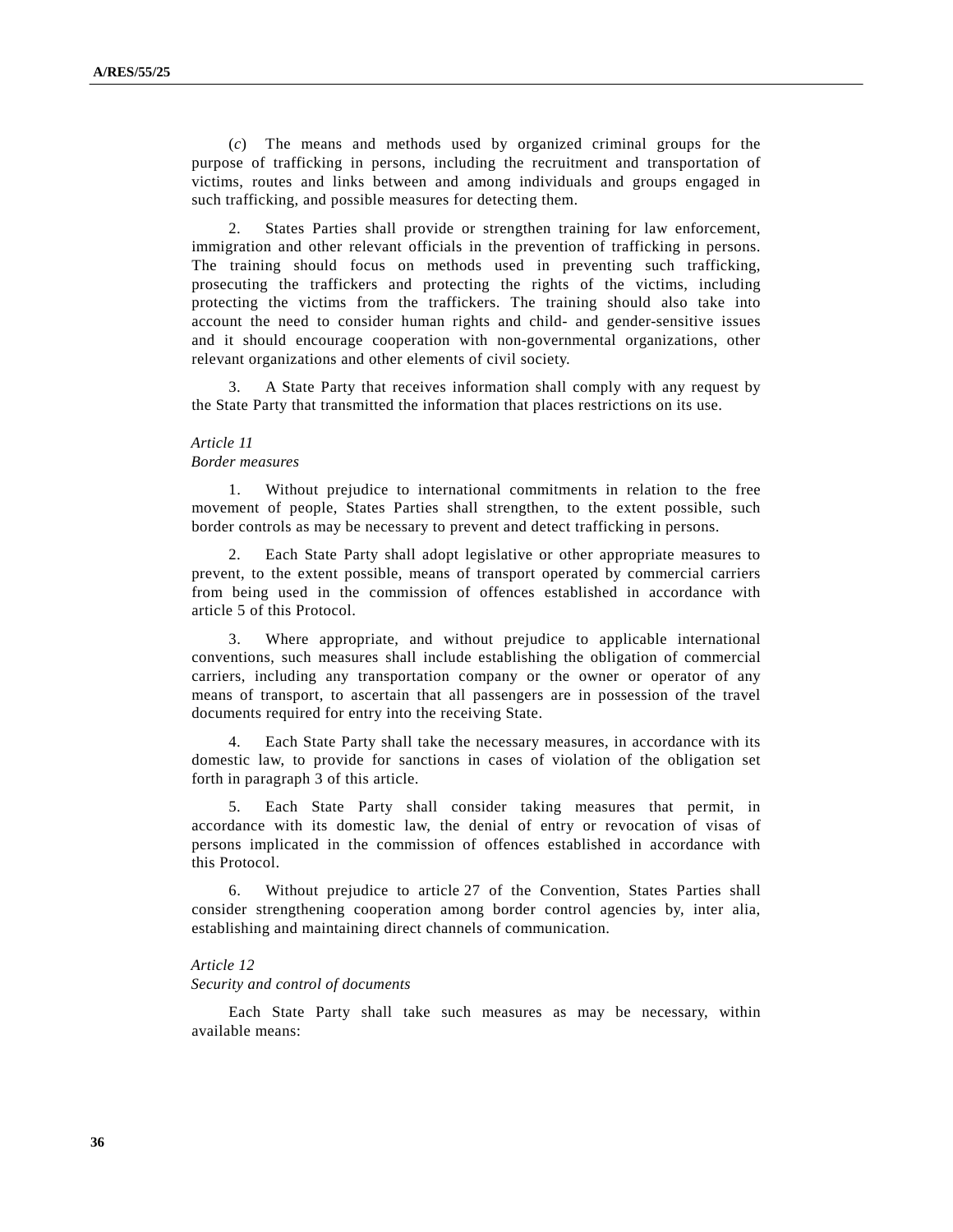(*a*) To ensure that travel or identity documents issued by it are of such quality that they cannot easily be misused and cannot readily be falsified or unlawfully altered, replicated or issued; and

 (*b*) To ensure the integrity and security of travel or identity documents issued by or on behalf of the State Party and to prevent their unlawful creation, issuance and use.

### *Article 13*

#### *Legitimacy and validity of documents*

 At the request of another State Party, a State Party shall, in accordance with its domestic law, verify within a reasonable time the legitimacy and validity of travel or identity documents issued or purported to have been issued in its name and suspected of being used for trafficking in persons.

#### **IV. Final provisions**

# *Article 14 Saving clause*

 1. Nothing in this Protocol shall affect the rights, obligations and responsibilities of States and individuals under international law, including international humanitarian law and international human rights law and, in particular, where applicable, the 1951 Convention<sup>3</sup> and the 1967 Protocol<sup>4</sup> relating to the Status of Refugees and the principle of non-refoulement as contained therein.

 2. The measures set forth in this Protocol shall be interpreted and applied in a way that is not discriminatory to persons on the ground that they are victims of trafficking in persons. The interpretation and application of those measures shall be consistent with internationally recognized principles of non-discrimination.

# *Article 15*

# *Settlement of disputes*

 l. States Parties shall endeavour to settle disputes concerning the interpretation or application of this Protocol through negotiation.

Any dispute between two or more States Parties concerning the interpretation or application of this Protocol that cannot be settled through negotiation within a reasonable time shall, at the request of one of those States Parties, be submitted to arbitration. If, six months after the date of the request for arbitration, those States Parties are unable to agree on the organization of the arbitration, any one of those States Parties may refer the dispute to the International Court of Justice by request in accordance with the Statute of the Court.

 3. Each State Party may, at the time of signature, ratification, acceptance or approval of or accession to this Protocol, declare that it does not consider itself bound by paragraph 2 of this article. The other States Parties shall not be bound by paragraph 2 of this article with respect to any State Party that has made such a reservation.

 <sup>3</sup> United Nations, *Treaty Series*, vol. 189, No. 2545. 4

<sup>&</sup>lt;sup>4</sup> Ibid., vol. 606, No. 8791.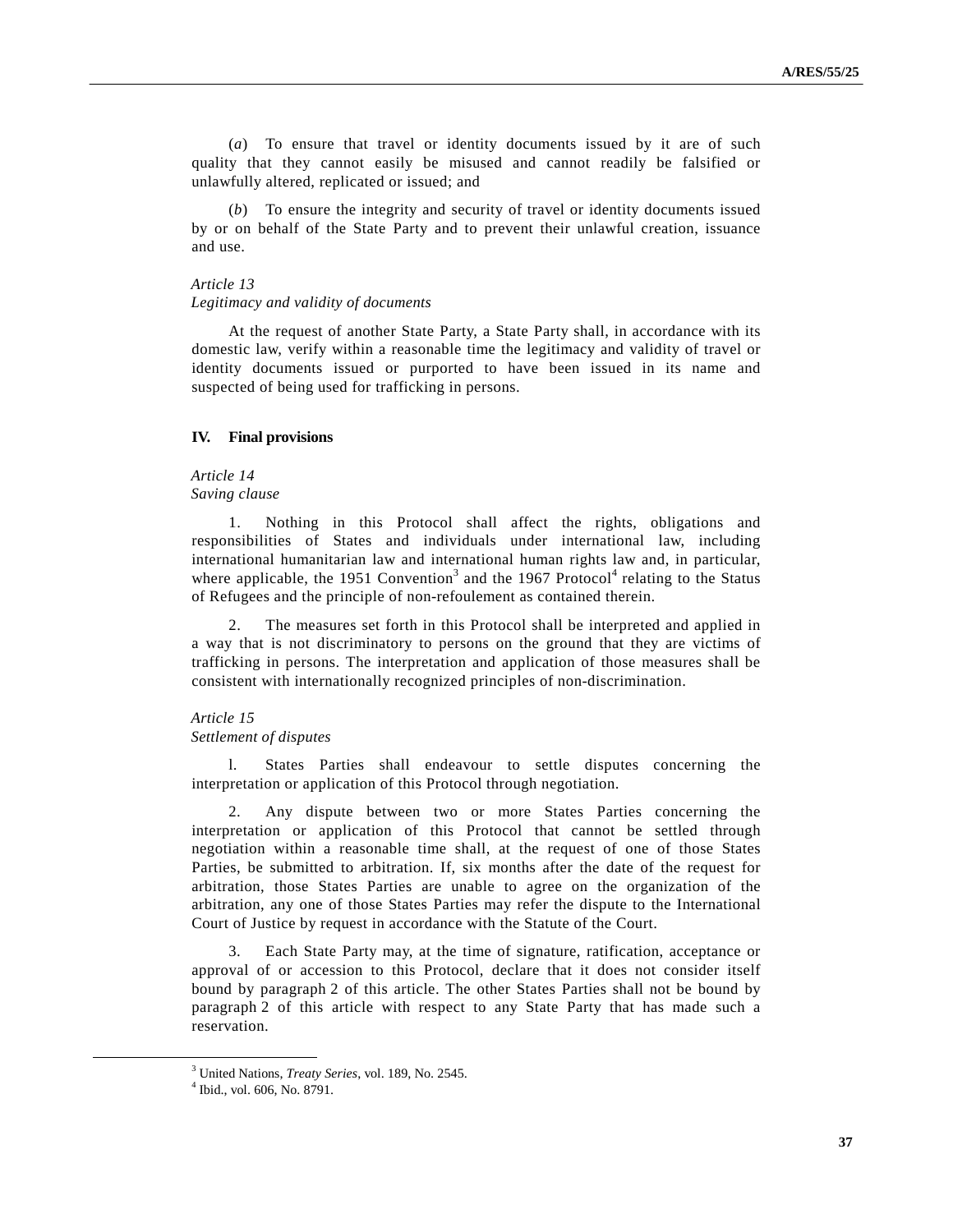4. Any State Party that has made a reservation in accordance with paragraph 3 of this article may at any time withdraw that reservation by notification to the Secretary-General of the United Nations.

# *Article 16*

## *Signature, ratification, acceptance, approval and accession*

This Protocol shall be open to all States for signature from 12 to 15 December 2000 in Palermo, Italy, and thereafter at United Nations Headquarters in New York until 12 December 2002.

This Protocol shall also be open for signature by regional economic integration organizations provided that at least one member State of such organization has signed this Protocol in accordance with paragraph 1 of this article.

 3. This Protocol is subject to ratification, acceptance or approval. Instruments of ratification, acceptance or approval shall be deposited with the Secretary-General of the United Nations. A regional economic integration organization may deposit its instrument of ratification, acceptance or approval if at least one of its member States has done likewise. In that instrument of ratification, acceptance or approval, such organization shall declare the extent of its competence with respect to the matters governed by this Protocol. Such organization shall also inform the depositary of any relevant modification in the extent of its competence.

 4. This Protocol is open for accession by any State or any regional economic integration organization of which at least one member State is a Party to this Protocol. Instruments of accession shall be deposited with the Secretary-General of the United Nations. At the time of its accession, a regional economic integration organization shall declare the extent of its competence with respect to matters governed by this Protocol. Such organization shall also inform the depositary of any relevant modification in the extent of its competence.

# *Article 17*

#### *Entry into force*

 1. This Protocol shall enter into force on the ninetieth day after the date of deposit of the fortieth instrument of ratification, acceptance, approval or accession, except that it shall not enter into force before the entry into force of the Convention. For the purpose of this paragraph, any instrument deposited by a regional economic integration organization shall not be counted as additional to those deposited by member States of such organization.

 2. For each State or regional economic integration organization ratifying, accepting, approving or acceding to this Protocol after the deposit of the fortieth instrument of such action, this Protocol shall enter into force on the thirtieth day after the date of deposit by such State or organization of the relevant instrument or on the date this Protocol enters into force pursuant to paragraph 1 of this article, whichever is the later.

## *Article 18 Amendment*

 1. After the expiry of five years from the entry into force of this Protocol, a State Party to the Protocol may propose an amendment and file it with the Secretary-General of the United Nations, who shall thereupon communicate the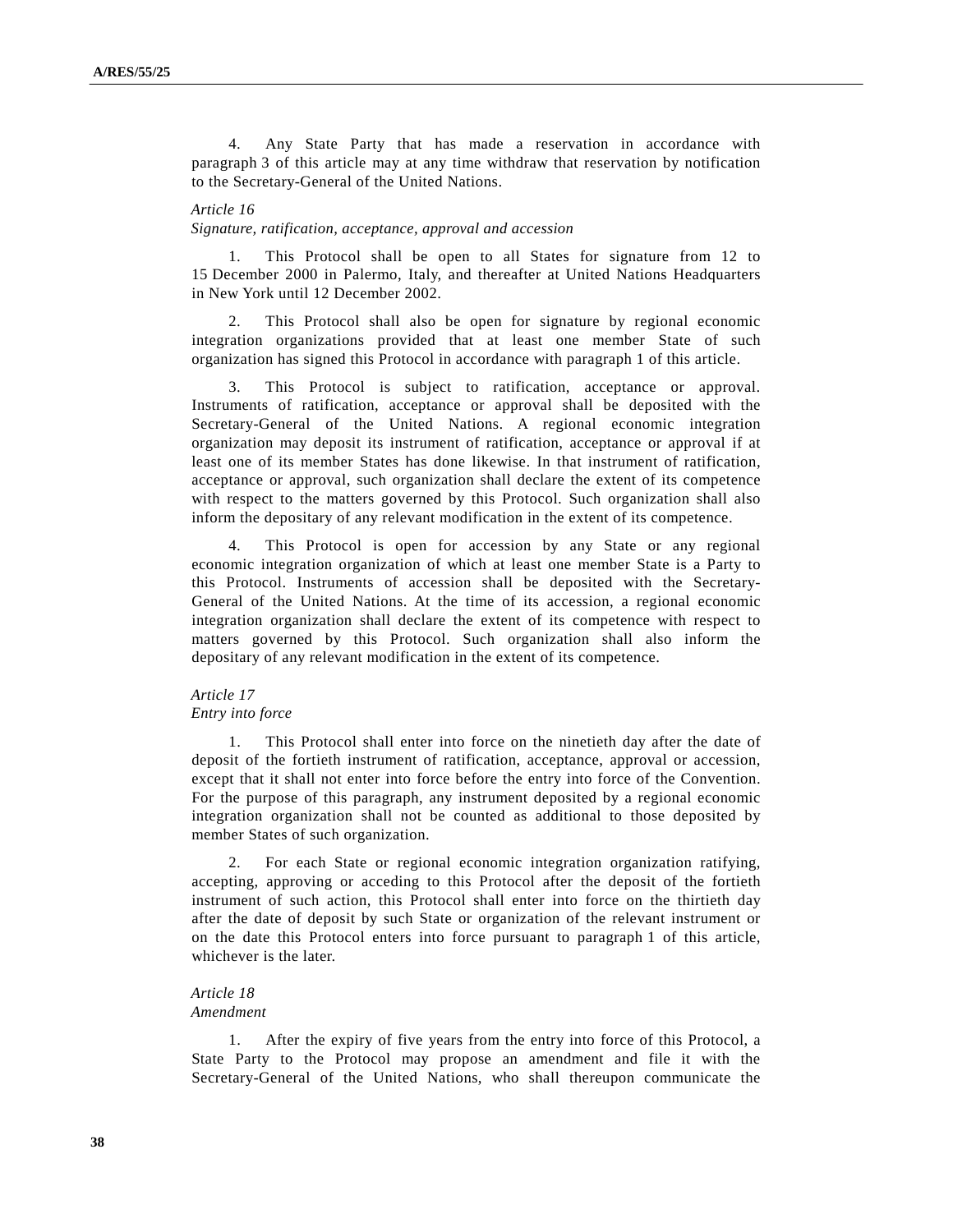proposed amendment to the States Parties and to the Conference of the Parties to the Convention for the purpose of considering and deciding on the proposal. The States Parties to this Protocol meeting at the Conference of the Parties shall make every effort to achieve consensus on each amendment. If all efforts at consensus have been exhausted and no agreement has been reached, the amendment shall, as a last resort, require for its adoption a two-thirds majority vote of the States Parties to this Protocol present and voting at the meeting of the Conference of the Parties.

 2. Regional economic integration organizations, in matters within their competence, shall exercise their right to vote under this article with a number of votes equal to the number of their member States that are Parties to this Protocol. Such organizations shall not exercise their right to vote if their member States exercise theirs and vice versa.

 3. An amendment adopted in accordance with paragraph 1 of this article is subject to ratification, acceptance or approval by States Parties.

 4. An amendment adopted in accordance with paragraph 1 of this article shall enter into force in respect of a State Party ninety days after the date of the deposit with the Secretary-General of the United Nations of an instrument of ratification, acceptance or approval of such amendment.

 5. When an amendment enters into force, it shall be binding on those States Parties which have expressed their consent to be bound by it. Other States Parties shall still be bound by the provisions of this Protocol and any earlier amendments that they have ratified, accepted or approved.

#### *Article 19*

## *Denunciation*

 1. A State Party may denounce this Protocol by written notification to the Secretary-General of the United Nations. Such denunciation shall become effective one year after the date of receipt of the notification by the Secretary-General.

 2. A regional economic integration organization shall cease to be a Party to this Protocol when all of its member States have denounced it.

# *Article 20*

# *Depositary and languages*

 1. The Secretary-General of the United Nations is designated depositary of this Protocol.

 2. The original of this Protocol, of which the Arabic, Chinese, English, French, Russian and Spanish texts are equally authentic, shall be deposited with the Secretary-General of the United Nations.

 IN WITNESS WHEREOF, the undersigned plenipotentiaries, being duly authorized thereto by their respective Governments, have signed this Protocol.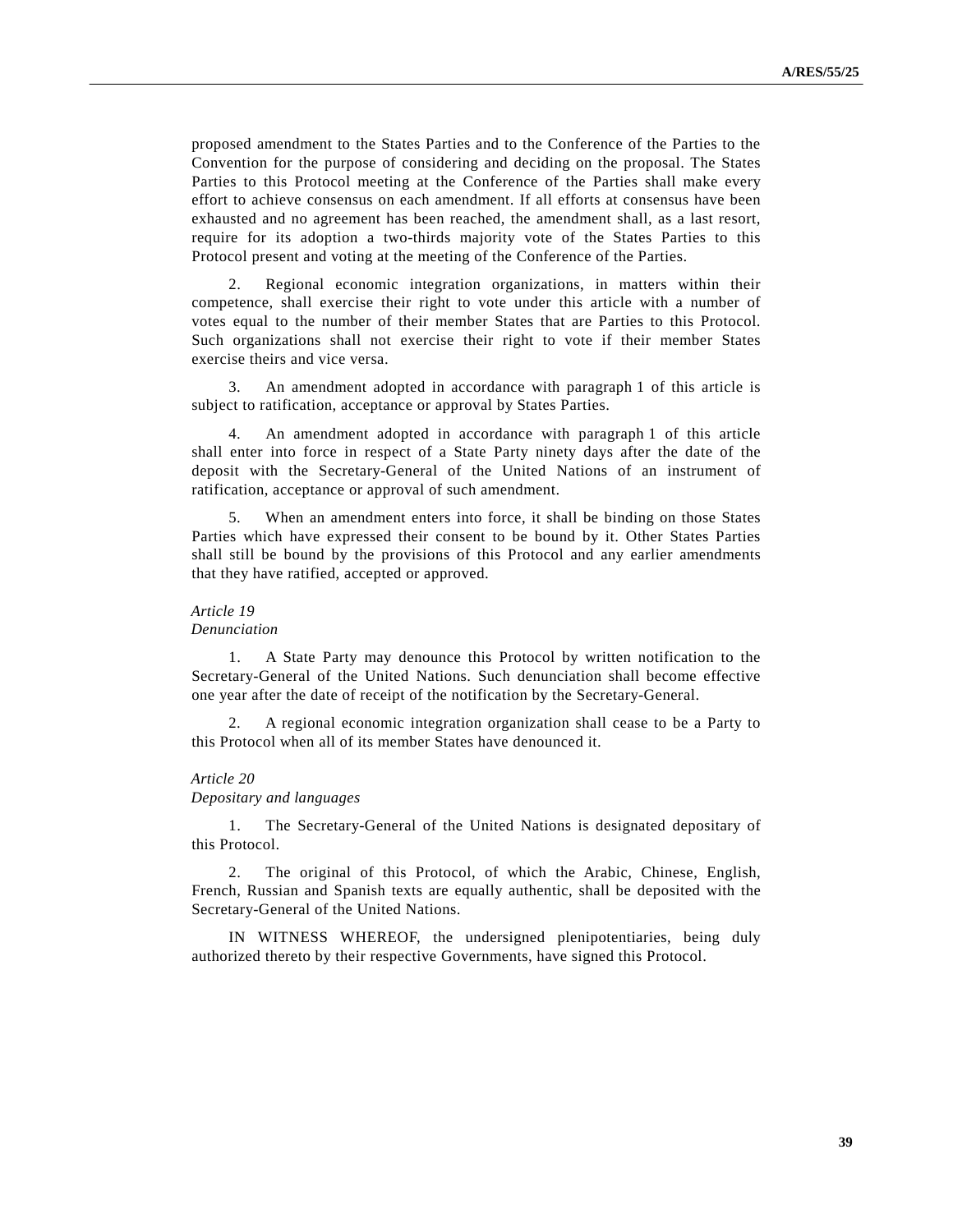#### **Annex III**

# **Protocol against the Smuggling of Migrants by Land, Sea and Air, supplementing the United Nations Convention against Transnational Organized Crime**

#### **Preamble**

*The States Parties to this Protocol*,

*Declaring* that effective action to prevent and combat the smuggling of migrants by land, sea and air requires a comprehensive international approach, including cooperation, the exchange of information and other appropriate measures, including socio-economic measures, at the national, regional and international levels,

*Recalling* General Assembly resolution 54/212 of 22 December 1999, in which the Assembly urged Member States and the United Nations system to strengthen international cooperation in the area of international migration and development in order to address the root causes of migration, especially those related to poverty, and to maximize the benefits of international migration to those concerned, and encouraged, where relevant, interregional, regional and subregional mechanisms to continue to address the question of migration and development,

*Convinced* of the need to provide migrants with humane treatment and full protection of their rights,

*Taking into account* the fact that, despite work undertaken in other international forums, there is no universal instrument that addresses all aspects of smuggling of migrants and other related issues,

*Concerned* at the significant increase in the activities of organized criminal groups in smuggling of migrants and other related criminal activities set forth in this Protocol, which bring great harm to the States concerned,

*Also concerned* that the smuggling of migrants can endanger the lives or security of the migrants involved,

*Recalling* General Assembly resolution 53/111 of 9 December 1998, in which the Assembly decided to establish an open-ended intergovernmental ad hoc committee for the purpose of elaborating a comprehensive international convention against transnational organized crime and of discussing the elaboration of, inter alia, an international instrument addressing illegal trafficking in and transporting of migrants, including by sea,

*Convinced* that supplementing the United Nations Convention against Transnational Organized Crime with an international instrument against the smuggling of migrants by land, sea and air will be useful in preventing and combating that crime,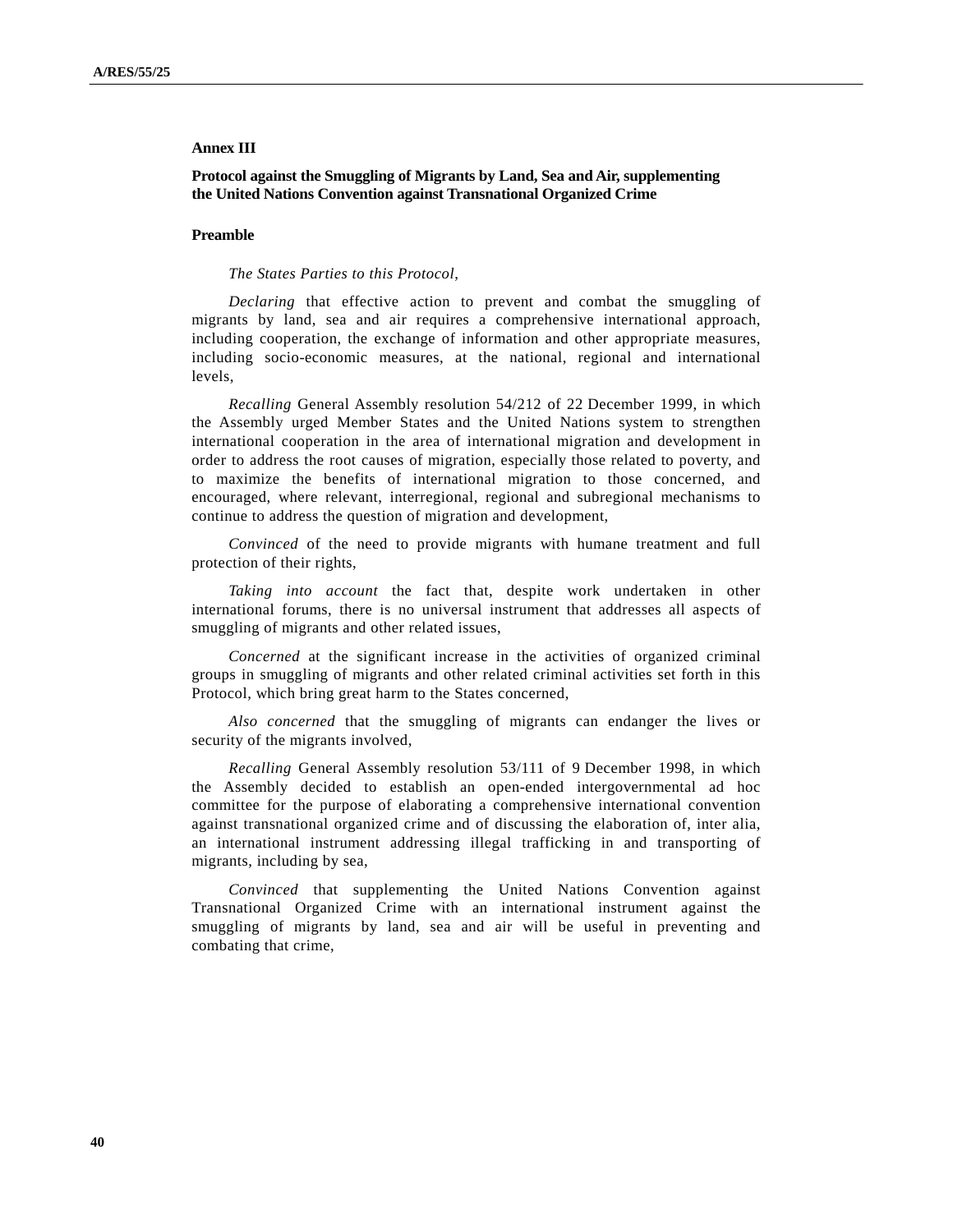*Have agreed as follows*:

#### **I. General provisions**

#### *Article 1*

#### *Relation with the United Nations Convention against Transnational Organized Crime*

 1. This Protocol supplements the United Nations Convention against Transnational Organized Crime. It shall be interpreted together with the Convention.

 2. The provisions of the Convention shall apply, mutatis mutandis, to this Protocol unless otherwise provided herein.

 3. The offences established in accordance with article 6 of this Protocol shall be regarded as offences established in accordance with the Convention.

#### *Article 2*

### *Statement of purpose*

 The purpose of this Protocol is to prevent and combat the smuggling of migrants, as well as to promote cooperation among States Parties to that end, while protecting the rights of smuggled migrants.

# *Article 3*

*Use of terms* 

For the purposes of this Protocol:

 (*a*) "Smuggling of migrants" shall mean the procurement, in order to obtain, directly or indirectly, a financial or other material benefit, of the illegal entry of a person into a State Party of which the person is not a national or a permanent resident;

 (*b*) "Illegal entry" shall mean crossing borders without complying with the necessary requirements for legal entry into the receiving State;

 (*c*) "Fraudulent travel or identity document" shall mean any travel or identity document:

 (i) That has been falsely made or altered in some material way by anyone other than a person or agency lawfully authorized to make or issue the travel or identity document on behalf of a State; or

 (ii) That has been improperly issued or obtained through misrepresentation, corruption or duress or in any other unlawful manner; or

(iii) That is being used by a person other than the rightful holder;

 (*d*) "Vessel" shall mean any type of water craft, including non-displacement craft and seaplanes, used or capable of being used as a means of transportation on water, except a warship, naval auxiliary or other vessel owned or operated by a Government and used, for the time being, only on government non-commercial service.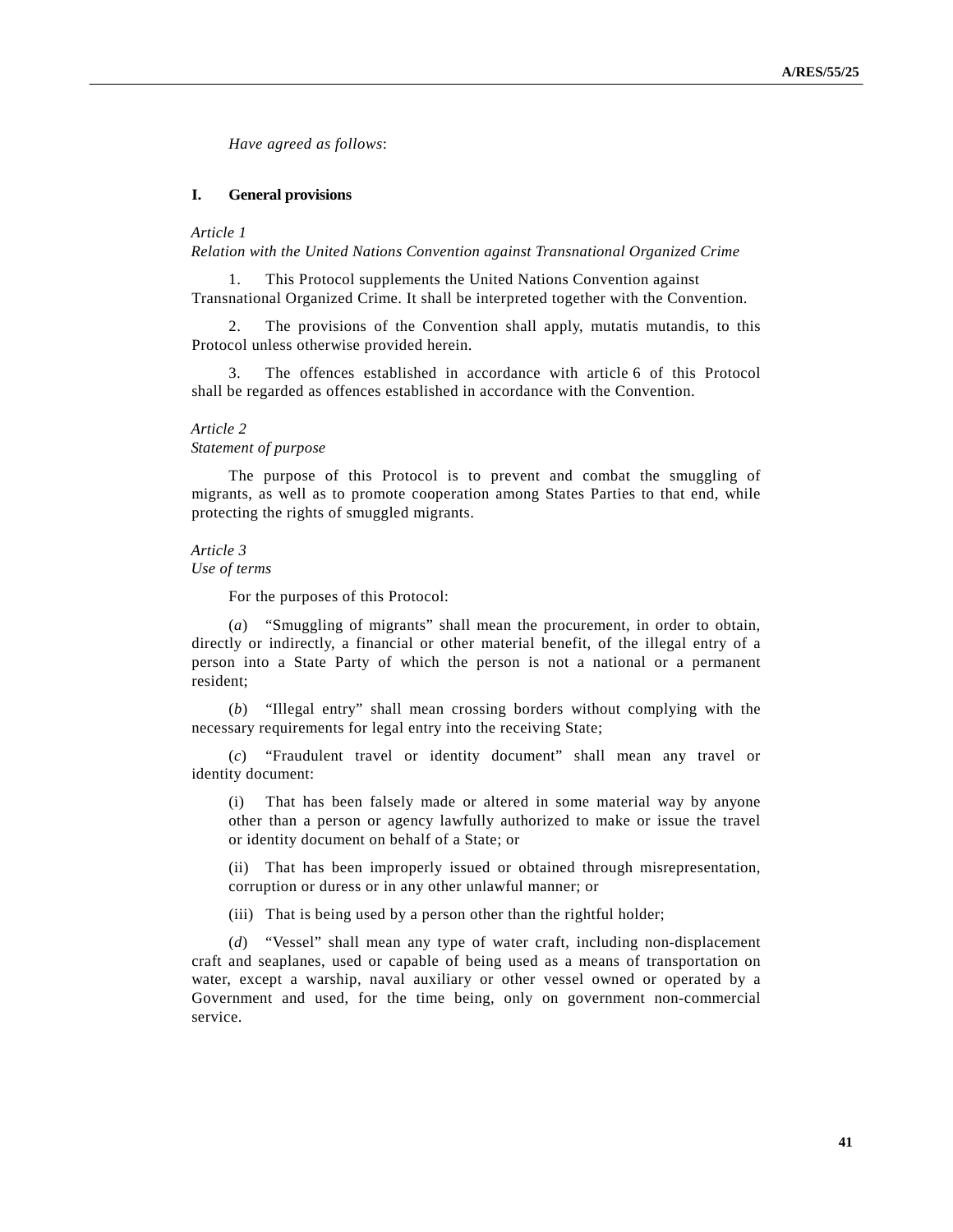# *Article 4 Scope of application*

 This Protocol shall apply, except as otherwise stated herein, to the prevention, investigation and prosecution of the offences established in accordance with article 6 of this Protocol, where the offences are transnational in nature and involve an organized criminal group, as well as to the protection of the rights of persons who have been the object of such offences.

#### *Article 5*

### *Criminal liability of migrants*

 Migrants shall not become liable to criminal prosecution under this Protocol for the fact of having been the object of conduct set forth in article 6 of this Protocol.

# *Article 6 Criminalization*

 1. Each State Party shall adopt such legislative and other measures as may be necessary to establish as criminal offences, when committed intentionally and in order to obtain, directly or indirectly, a financial or other material benefit:

- (*a*) The smuggling of migrants;
- (*b*) When committed for the purpose of enabling the smuggling of migrants:
- (i) Producing a fraudulent travel or identity document;
- (ii) Procuring, providing or possessing such a document;

 (*c*) Enabling a person who is not a national or a permanent resident to remain in the State concerned without complying with the necessary requirements for legally remaining in the State by the means mentioned in subparagraph (*b*) of this paragraph or any other illegal means.

 2. Each State Party shall also adopt such legislative and other measures as may be necessary to establish as criminal offences:

 (*a*) Subject to the basic concepts of its legal system, attempting to commit an offence established in accordance with paragraph 1 of this article;

 (*b*) Participating as an accomplice in an offence established in accordance with paragraph 1 (*a*), (*b*) (i) or (*c*) of this article and, subject to the basic concepts of its legal system, participating as an accomplice in an offence established in accordance with paragraph 1 (*b*) (ii) of this article;

 (*c*) Organizing or directing other persons to commit an offence established in accordance with paragraph 1 of this article.

 3. Each State Party shall adopt such legislative and other measures as may be necessary to establish as aggravating circumstances to the offences established in accordance with paragraph 1 (*a*), (*b*) (i) and (*c*) of this article and, subject to the basic concepts of its legal system, to the offences established in accordance with paragraph 2 (*b*) and (*c*) of this article, circumstances:

 (*a*) That endanger, or are likely to endanger, the lives or safety of the migrants concerned; or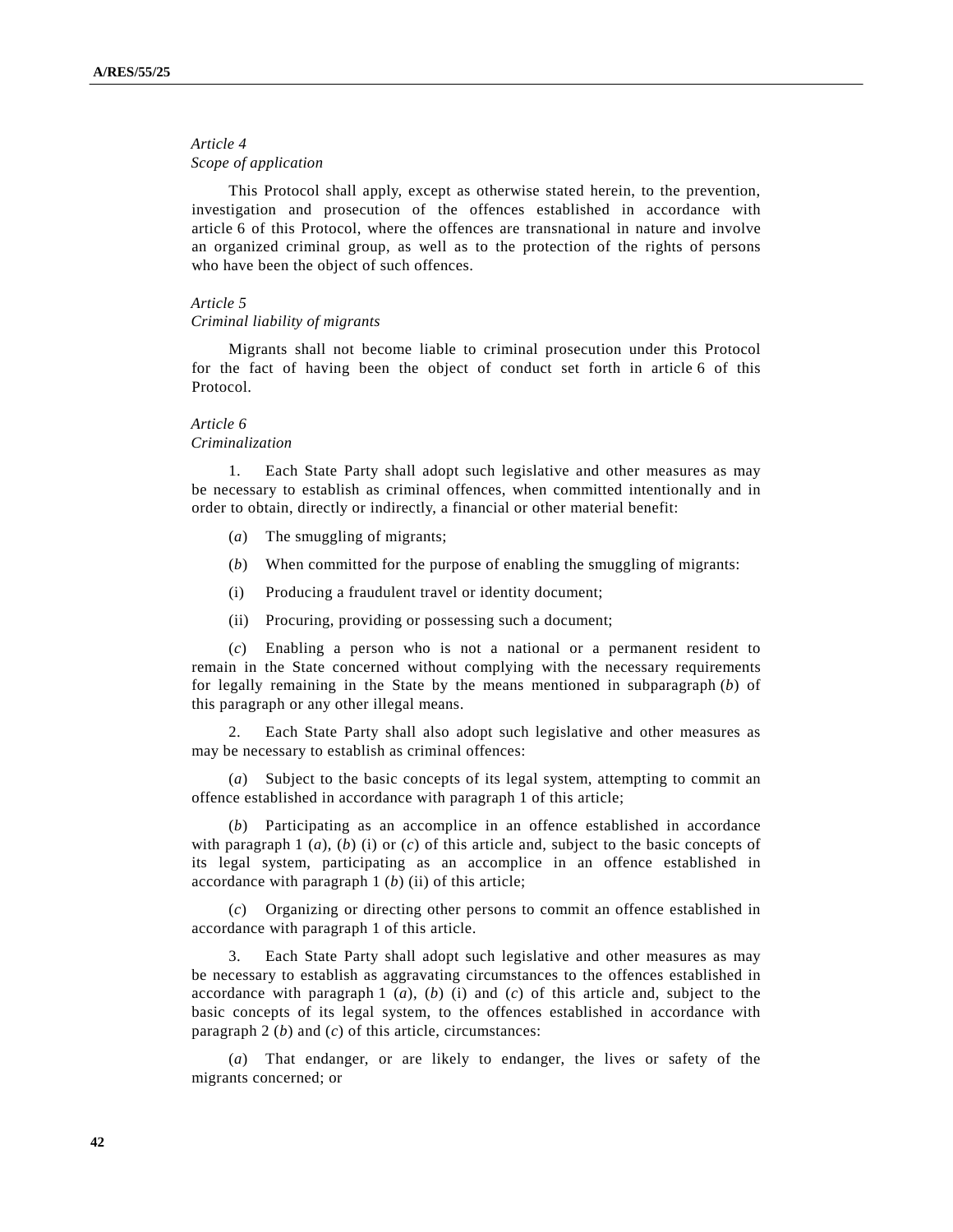(*b*) That entail inhuman or degrading treatment, including for exploitation, of such migrants.

 4. Nothing in this Protocol shall prevent a State Party from taking measures against a person whose conduct constitutes an offence under its domestic law.

## **II. Smuggling of migrants by sea**

*Article 7 Cooperation* 

 States Parties shall cooperate to the fullest extent possible to prevent and suppress the smuggling of migrants by sea, in accordance with the international law of the sea.

### *Article 8*

#### *Measures against the smuggling of migrants by sea*

 1. A State Party that has reasonable grounds to suspect that a vessel that is flying its flag or claiming its registry, that is without nationality or that, though flying a foreign flag or refusing to show a flag, is in reality of the nationality of the State Party concerned is engaged in the smuggling of migrants by sea may request the assistance of other States Parties in suppressing the use of the vessel for that purpose. The States Parties so requested shall render such assistance to the extent possible within their means.

 2. A State Party that has reasonable grounds to suspect that a vessel exercising freedom of navigation in accordance with international law and flying the flag or displaying the marks of registry of another State Party is engaged in the smuggling of migrants by sea may so notify the flag State, request confirmation of registry and, if confirmed, request authorization from the flag State to take appropriate measures with regard to that vessel. The flag State may authorize the requesting State, inter alia:

- (*a*) To board the vessel;
- (*b*) To search the vessel; and

 (*c*) If evidence is found that the vessel is engaged in the smuggling of migrants by sea, to take appropriate measures with respect to the vessel and persons and cargo on board, as authorized by the flag State.

 3. A State Party that has taken any measure in accordance with paragraph 2 of this article shall promptly inform the flag State concerned of the results of that measure.

 4. A State Party shall respond expeditiously to a request from another State Party to determine whether a vessel that is claiming its registry or flying its flag is entitled to do so and to a request for authorization made in accordance with paragraph 2 of this article.

 5. A flag State may, consistent with article 7 of this Protocol, subject its authorization to conditions to be agreed by it and the requesting State, including conditions relating to responsibility and the extent of effective measures to be taken. A State Party shall take no additional measures without the express authorization of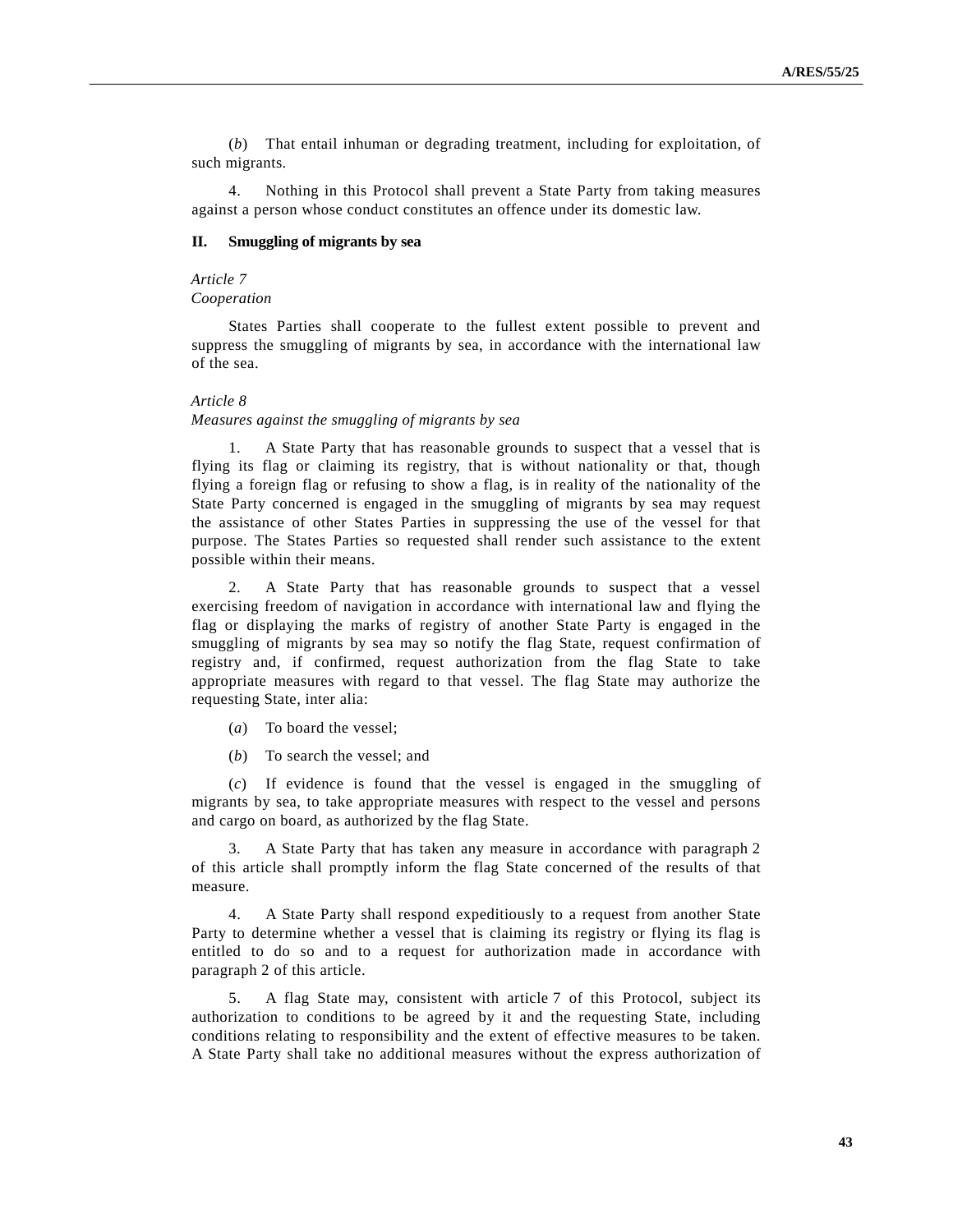the flag State, except those necessary to relieve imminent danger to the lives of persons or those which derive from relevant bilateral or multilateral agreements.

 6. Each State Party shall designate an authority or, where necessary, authorities to receive and respond to requests for assistance, for confirmation of registry or of the right of a vessel to fly its flag and for authorization to take appropriate measures. Such designation shall be notified through the Secretary-General to all other States Parties within one month of the designation.

 7. A State Party that has reasonable grounds to suspect that a vessel is engaged in the smuggling of migrants by sea and is without nationality or may be assimilated to a vessel without nationality may board and search the vessel. If evidence confirming the suspicion is found, that State Party shall take appropriate measures in accordance with relevant domestic and international law.

#### *Article 9*

#### *Safeguard clauses*

 1. Where a State Party takes measures against a vessel in accordance with article 8 of this Protocol, it shall:

(*a*) Ensure the safety and humane treatment of the persons on board;

 (*b*) Take due account of the need not to endanger the security of the vessel or its cargo;

 (*c*) Take due account of the need not to prejudice the commercial or legal interests of the flag State or any other interested State;

 (*d*) Ensure, within available means, that any measure taken with regard to the vessel is environmentally sound.

 2. Where the grounds for measures taken pursuant to article 8 of this Protocol prove to be unfounded, the vessel shall be compensated for any loss or damage that may have been sustained, provided that the vessel has not committed any act justifying the measures taken.

Any measure taken, adopted or implemented in accordance with this chapter shall take due account of the need not to interfere with or to affect:

 (*a*) The rights and obligations and the exercise of jurisdiction of coastal States in accordance with the international law of the sea; or

 (*b*) The authority of the flag State to exercise jurisdiction and control in administrative, technical and social matters involving the vessel.

 4. Any measure taken at sea pursuant to this chapter shall be carried out only by warships or military aircraft, or by other ships or aircraft clearly marked and identifiable as being on government service and authorized to that effect.

#### **III. Prevention, cooperation and other measures**

# *Article 10*

# *Information*

Without prejudice to articles 27 and 28 of the Convention, States Parties, in particular those with common borders or located on routes along which migrants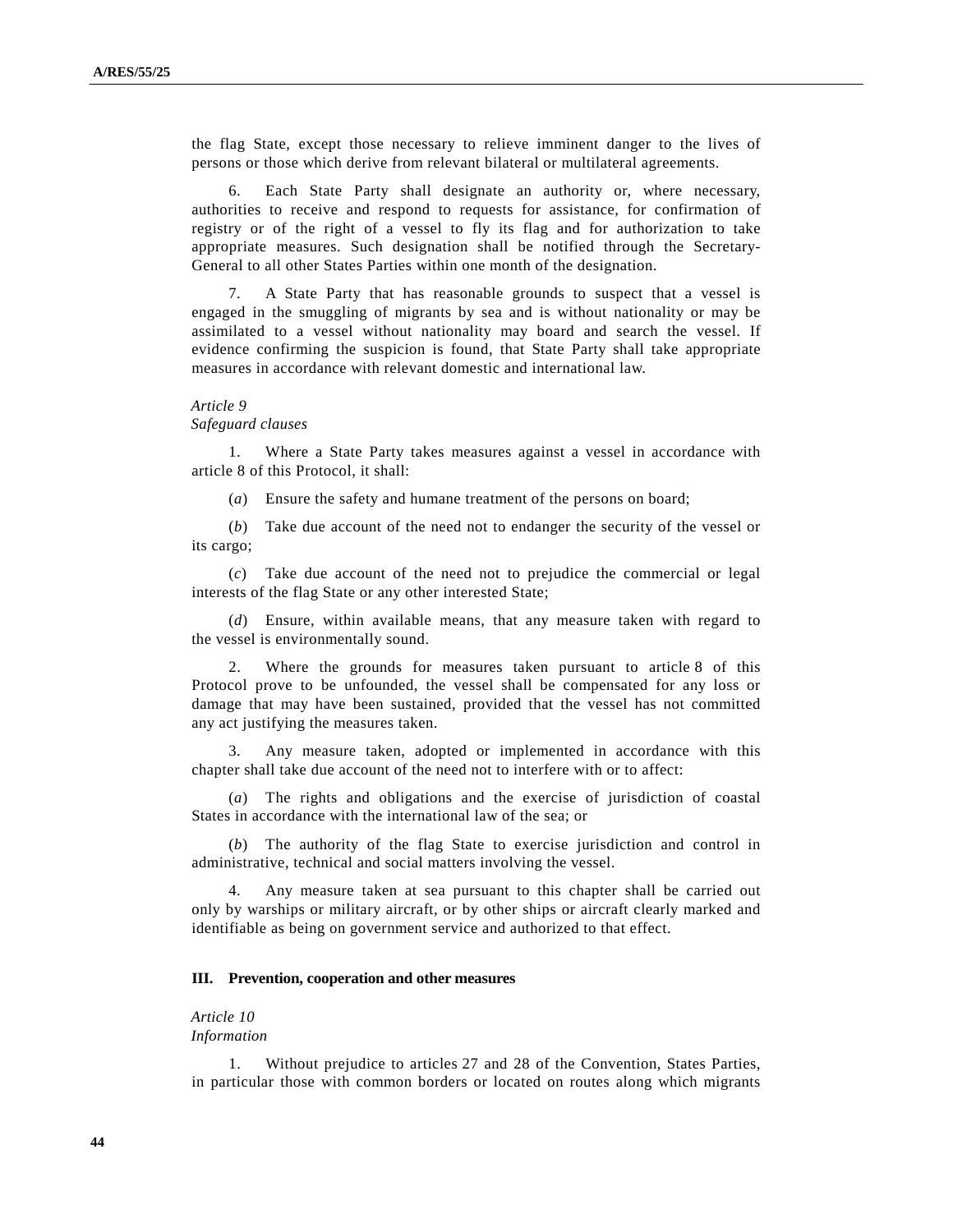are smuggled, shall, for the purpose of achieving the objectives of this Protocol, exchange among themselves, consistent with their respective domestic legal and administrative systems, relevant information on matters such as:

 (*a*) Embarkation and destination points, as well as routes, carriers and means of transportation, known to be or suspected of being used by an organized criminal group engaged in conduct set forth in article 6 of this Protocol;

 (*b*) The identity and methods of organizations or organized criminal groups known to be or suspected of being engaged in conduct set forth in article 6 of this Protocol;

 (*c*) The authenticity and proper form of travel documents issued by a State Party and the theft or related misuse of blank travel or identity documents;

 (*d*) Means and methods of concealment and transportation of persons, the unlawful alteration, reproduction or acquisition or other misuse of travel or identity documents used in conduct set forth in article 6 of this Protocol and ways of detecting them;

 (*e*) Legislative experiences and practices and measures to prevent and combat the conduct set forth in article 6 of this Protocol; and

 (*f*) Scientific and technological information useful to law enforcement, so as to enhance each other's ability to prevent, detect and investigate the conduct set forth in article 6 of this Protocol and to prosecute those involved.

 2. A State Party that receives information shall comply with any request by the State Party that transmitted the information that places restrictions on its use.

## *Article 11 Border measures*

 1. Without prejudice to international commitments in relation to the free movement of people, States Parties shall strengthen, to the extent possible, such border controls as may be necessary to prevent and detect the smuggling of migrants.

 2. Each State Party shall adopt legislative or other appropriate measures to prevent, to the extent possible, means of transport operated by commercial carriers from being used in the commission of the offence established in accordance with article 6, paragraph 1 (*a*), of this Protocol.

 3. Where appropriate, and without prejudice to applicable international conventions, such measures shall include establishing the obligation of commercial carriers, including any transportation company or the owner or operator of any means of transport, to ascertain that all passengers are in possession of the travel documents required for entry into the receiving State.

 4. Each State Party shall take the necessary measures, in accordance with its domestic law, to provide for sanctions in cases of violation of the obligation set forth in paragraph 3 of this article.

 5. Each State Party shall consider taking measures that permit, in accordance with its domestic law, the denial of entry or revocation of visas of persons implicated in the commission of offences established in accordance with this Protocol.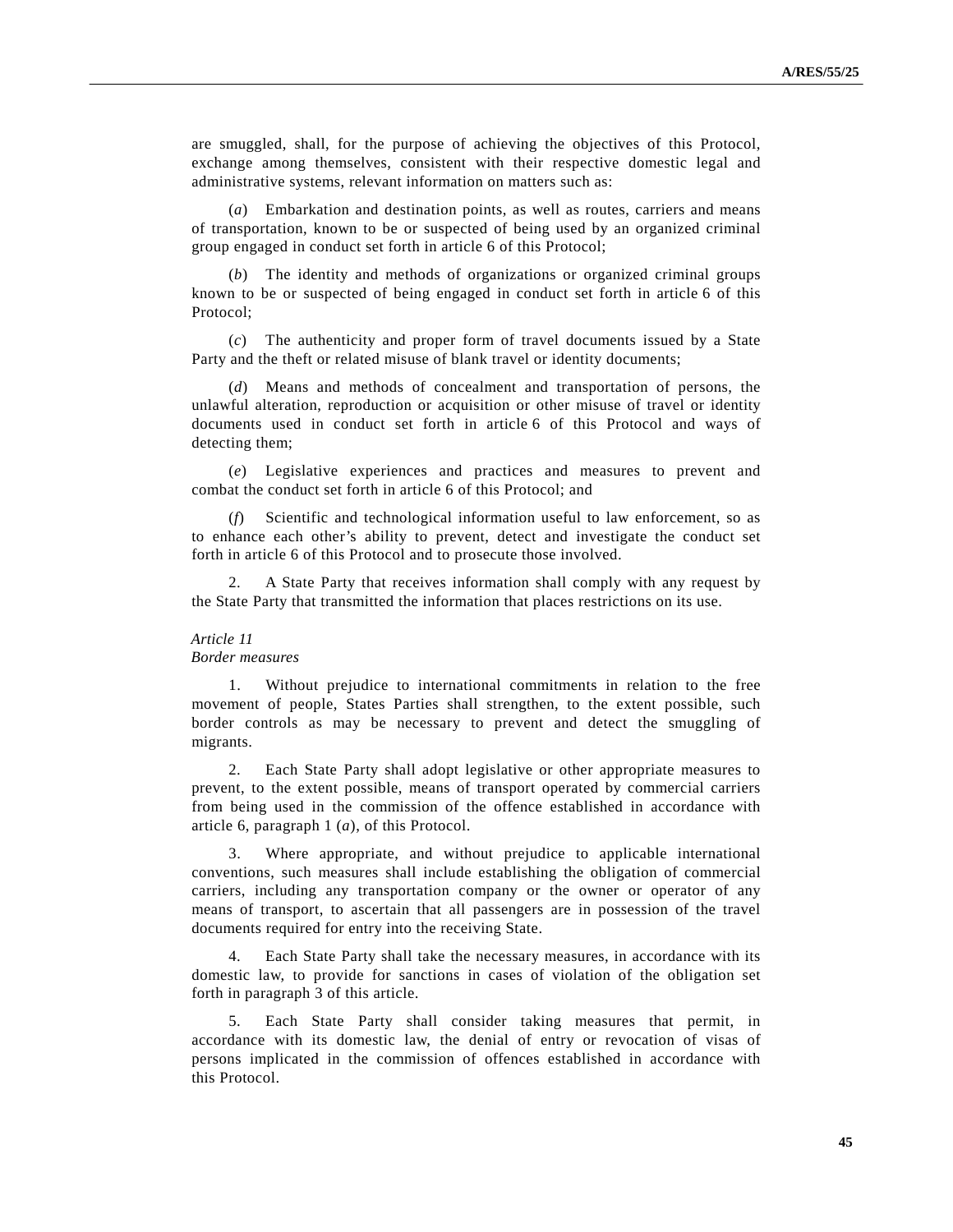6. Without prejudice to article 27 of the Convention, States Parties shall consider strengthening cooperation among border control agencies by, inter alia, establishing and maintaining direct channels of communication.

## *Article 12*

# *Security and control of documents*

 Each State Party shall take such measures as may be necessary, within available means:

 (*a*) To ensure that travel or identity documents issued by it are of such quality that they cannot easily be misused and cannot readily be falsified or unlawfully altered, replicated or issued; and

 (*b*) To ensure the integrity and security of travel or identity documents issued by or on behalf of the State Party and to prevent their unlawful creation, issuance and use.

## *Article 13*

# *Legitimacy and validity of documents*

 At the request of another State Party, a State Party shall, in accordance with its domestic law, verify within a reasonable time the legitimacy and validity of travel or identity documents issued or purported to have been issued in its name and suspected of being used for purposes of conduct set forth in article 6 of this Protocol.

### *Article 14*

#### *Training and technical cooperation*

States Parties shall provide or strengthen specialized training for immigration and other relevant officials in preventing the conduct set forth in article 6 of this Protocol and in the humane treatment of migrants who have been the object of such conduct, while respecting their rights as set forth in this Protocol.

 2. States Parties shall cooperate with each other and with competent international organizations, non-governmental organizations, other relevant organizations and other elements of civil society as appropriate to ensure that there is adequate personnel training in their territories to prevent, combat and eradicate the conduct set forth in article 6 of this Protocol and to protect the rights of migrants who have been the object of such conduct. Such training shall include:

(*a*) Improving the security and quality of travel documents;

(*b*) Recognizing and detecting fraudulent travel or identity documents;

 (*c*) Gathering criminal intelligence, relating in particular to the identification of organized criminal groups known to be or suspected of being engaged in conduct set forth in article 6 of this Protocol, the methods used to transport smuggled migrants, the misuse of travel or identity documents for purposes of conduct set forth in article 6 and the means of concealment used in the smuggling of migrants;

 (*d*) Improving procedures for detecting smuggled persons at conventional and non-conventional points of entry and exit; and

 (*e*) The humane treatment of migrants and the protection of their rights as set forth in this Protocol.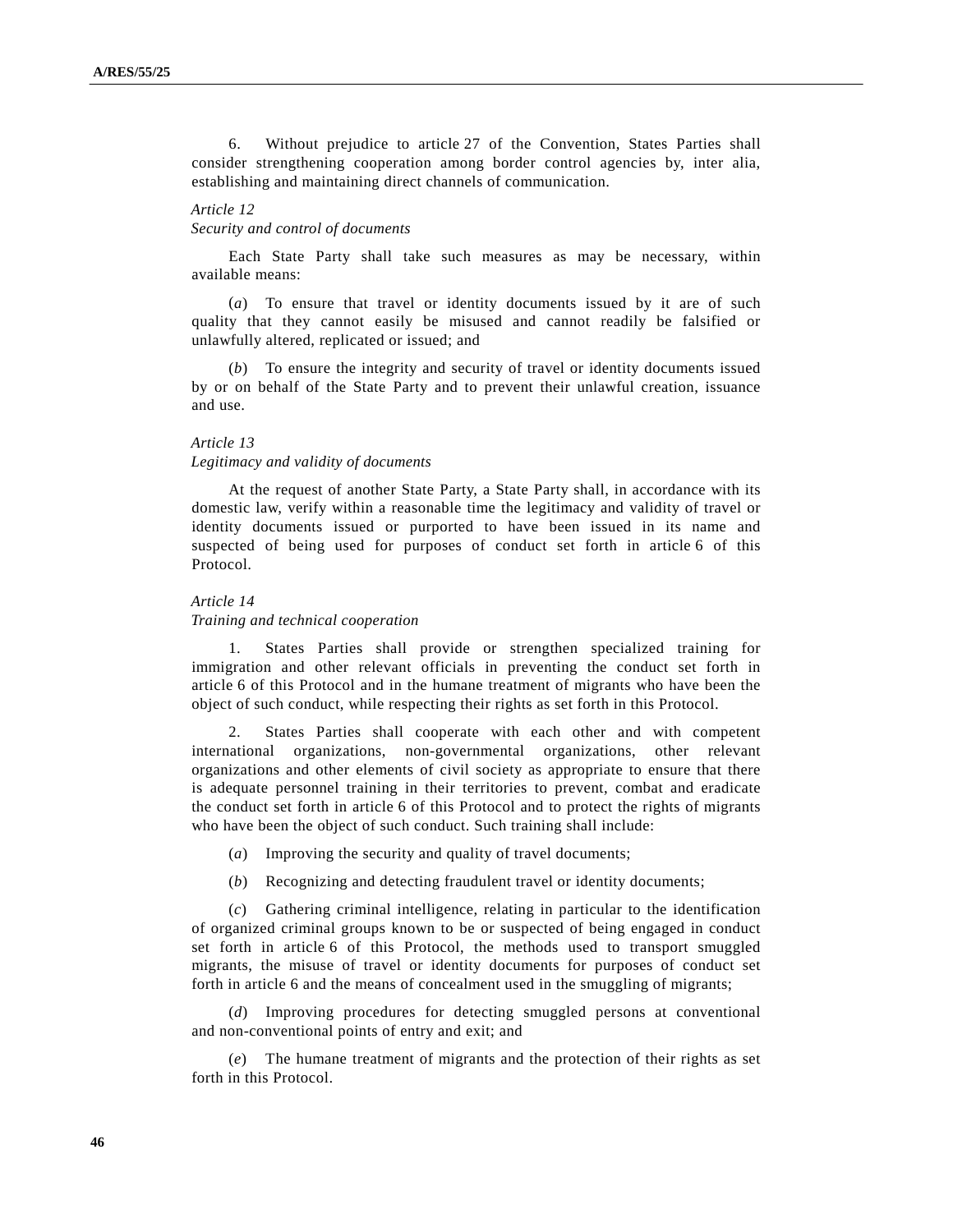3. States Parties with relevant expertise shall consider providing technical assistance to States that are frequently countries of origin or transit for persons who have been the object of conduct set forth in article 6 of this Protocol. States Parties shall make every effort to provide the necessary resources, such as vehicles, computer systems and document readers, to combat the conduct set forth in article 6.

## *Article 15*

## *Other prevention measures*

 1. Each State Party shall take measures to ensure that it provides or strengthens information programmes to increase public awareness of the fact that the conduct set forth in article 6 of this Protocol is a criminal activity frequently perpetrated by organized criminal groups for profit and that it poses serious risks to the migrants concerned.

 2. In accordance with article 31 of the Convention, States Parties shall cooperate in the field of public information for the purpose of preventing potential migrants from falling victim to organized criminal groups.

 3. Each State Party shall promote or strengthen, as appropriate, development programmes and cooperation at the national, regional and international levels, taking into account the socio-economic realities of migration and paying special attention to economically and socially depressed areas, in order to combat the root socio-economic causes of the smuggling of migrants, such as poverty and underdevelopment.

# *Article 16*

#### *Protection and assistance measures*

 1. In implementing this Protocol, each State Party shall take, consistent with its obligations under international law, all appropriate measures, including legislation if necessary, to preserve and protect the rights of persons who have been the object of conduct set forth in article 6 of this Protocol as accorded under applicable international law, in particular the right to life and the right not to be subjected to torture or other cruel, inhuman or degrading treatment or punishment.

 2. Each State Party shall take appropriate measures to afford migrants appropriate protection against violence that may be inflicted upon them, whether by individuals or groups, by reason of being the object of conduct set forth in article 6 of this Protocol.

 3. Each State Party shall afford appropriate assistance to migrants whose lives or safety are endangered by reason of being the object of conduct set forth in article 6 of this Protocol.

 4. In applying the provisions of this article, States Parties shall take into account the special needs of women and children.

 5. In the case of the detention of a person who has been the object of conduct set forth in article 6 of this Protocol, each State Party shall comply with its obligations under the Vienna Convention on Consular Relations,<sup>5</sup> where applicable,

 $\frac{1}{5}$  $<sup>5</sup>$  Ibid., vol. 596, Nos. 8638–8640.</sup>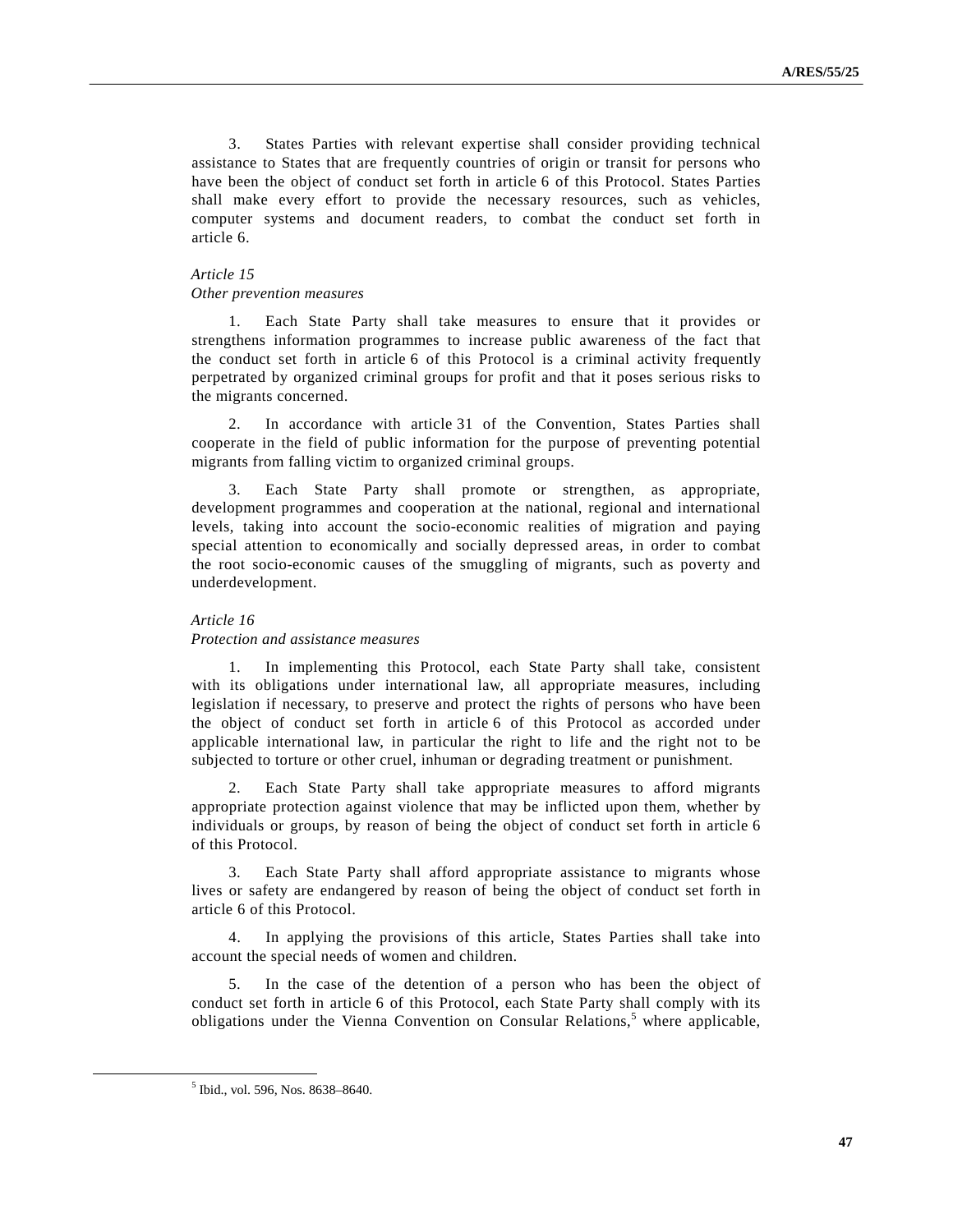including that of informing the person concerned without delay about the provisions concerning notification to and communication with consular officers.

#### *Article 17*

## *Agreements and arrangements*

 States Parties shall consider the conclusion of bilateral or regional agreements or operational arrangements or understandings aimed at:

 (*a*) Establishing the most appropriate and effective measures to prevent and combat the conduct set forth in article 6 of this Protocol; or

Enhancing the provisions of this Protocol among themselves.

#### *Article 18*

#### *Return of smuggled migrants*

 1. Each State Party agrees to facilitate and accept, without undue or unreasonable delay, the return of a person who has been the object of conduct set forth in article 6 of this Protocol and who is its national or who has the right of permanent residence in its territory at the time of return.

 2. Each State Party shall consider the possibility of facilitating and accepting the return of a person who has been the object of conduct set forth in article 6 of this Protocol and who had the right of permanent residence in its territory at the time of entry into the receiving State in accordance with its domestic law.

 3. At the request of the receiving State Party, a requested State Party shall, without undue or unreasonable delay, verify whether a person who has been the object of conduct set forth in article 6 of this Protocol is its national or has the right of permanent residence in its territory.

 4. In order to facilitate the return of a person who has been the object of conduct set forth in article 6 of this Protocol and is without proper documentation, the State Party of which that person is a national or in which he or she has the right of permanent residence shall agree to issue, at the request of the receiving State Party, such travel documents or other authorization as may be necessary to enable the person to travel to and re-enter its territory.

 5. Each State Party involved with the return of a person who has been the object of conduct set forth in article 6 of this Protocol shall take all appropriate measures to carry out the return in an orderly manner and with due regard for the safety and dignity of the person.

 6. States Parties may cooperate with relevant international organizations in the implementation of this article.

 7. This article shall be without prejudice to any right afforded to persons who have been the object of conduct set forth in article 6 of this Protocol by any domestic law of the receiving State Party.

 8. This article shall not affect the obligations entered into under any other applicable treaty, bilateral or multilateral, or any other applicable operational agreement or arrangement that governs, in whole or in part, the return of persons who have been the object of conduct set forth in article 6 of this Protocol.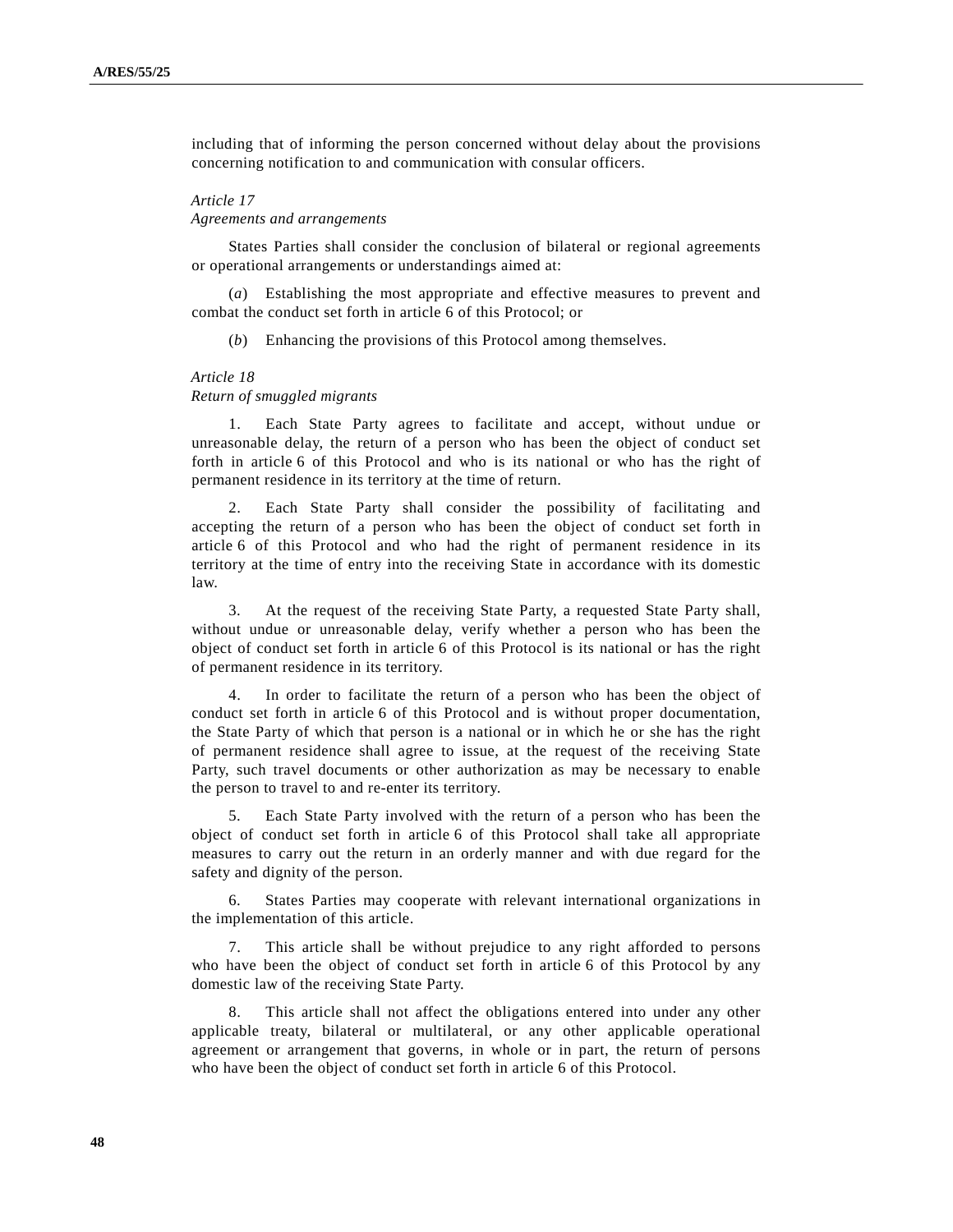#### **IV. Final provisions**

## *Article 19 Saving clause*

 1. Nothing in this Protocol shall affect the other rights, obligations and responsibilities of States and individuals under international law, including international humanitarian law and international human rights law and, in particular, where applicable, the 1951 Convention<sup>3</sup> and the 1967 Protocol<sup>4</sup> relating to the Status of Refugees and the principle of non-refoulement as contained therein.

 2. The measures set forth in this Protocol shall be interpreted and applied in a way that is not discriminatory to persons on the ground that they are the object of conduct set forth in article 6 of this Protocol. The interpretation and application of those measures shall be consistent with internationally recognized principles of nondiscrimination.

#### *Article 20*

#### *Settlement of disputes*

 l. States Parties shall endeavour to settle disputes concerning the interpretation or application of this Protocol through negotiation.

 2. Any dispute between two or more States Parties concerning the interpretation or application of this Protocol that cannot be settled through negotiation within a reasonable time shall, at the request of one of those States Parties, be submitted to arbitration. If, six months after the date of the request for arbitration, those States Parties are unable to agree on the organization of the arbitration, any one of those States Parties may refer the dispute to the International Court of Justice by request in accordance with the Statute of the Court.

 3. Each State Party may, at the time of signature, ratification, acceptance or approval of or accession to this Protocol, declare that it does not consider itself bound by paragraph 2 of this article. The other States Parties shall not be bound by paragraph 2 of this article with respect to any State Party that has made such a reservation.

 4. Any State Party that has made a reservation in accordance with paragraph 3 of this article may at any time withdraw that reservation by notification to the Secretary-General of the United Nations.

#### *Article 21*

#### *Signature, ratification, acceptance, approval and accession*

 1. This Protocol shall be open to all States for signature from 12 to 15 December 2000 in Palermo, Italy, and thereafter at United Nations Headquarters in New York until 12 December 2002.

 2. This Protocol shall also be open for signature by regional economic integration organizations provided that at least one member State of such organization has signed this Protocol in accordance with paragraph 1 of this article.

 3. This Protocol is subject to ratification, acceptance or approval. Instruments of ratification, acceptance or approval shall be deposited with the Secretary-General of the United Nations. A regional economic integration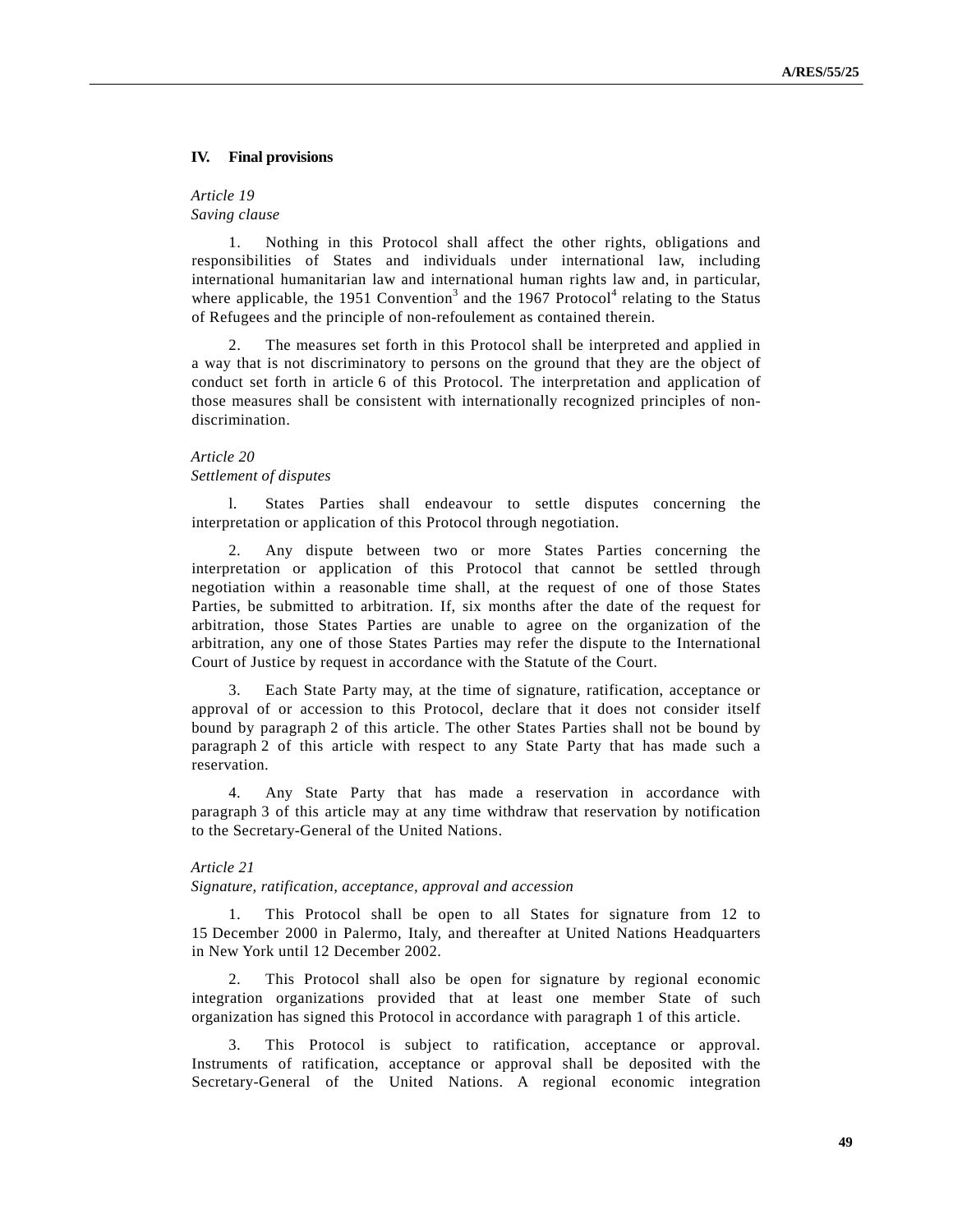organization may deposit its instrument of ratification, acceptance or approval if at least one of its member States has done likewise. In that instrument of ratification, acceptance or approval, such organization shall declare the extent of its competence with respect to the matters governed by this Protocol. Such organization shall also inform the depositary of any relevant modification in the extent of its competence.

 4. This Protocol is open for accession by any State or any regional economic integration organization of which at least one member State is a Party to this Protocol. Instruments of accession shall be deposited with the Secretary-General of the United Nations. At the time of its accession, a regional economic integration organization shall declare the extent of its competence with respect to matters governed by this Protocol. Such organization shall also inform the depositary of any relevant modification in the extent of its competence.

#### *Article 22 Entry into force*

 1. This Protocol shall enter into force on the ninetieth day after the date of deposit of the fortieth instrument of ratification, acceptance, approval or accession, except that it shall not enter into force before the entry into force of the Convention. For the purpose of this paragraph, any instrument deposited by a regional economic integration organization shall not be counted as additional to those deposited by member States of such organization.

 2. For each State or regional economic integration organization ratifying, accepting, approving or acceding to this Protocol after the deposit of the fortieth instrument of such action, this Protocol shall enter into force on the thirtieth day after the date of deposit by such State or organization of the relevant instrument or on the date this Protocol enters into force pursuant to paragraph 1 of this article, whichever is the later.

# *Article 23*

*Amendment* 

 1. After the expiry of five years from the entry into force of this Protocol, a State Party to the Protocol may propose an amendment and file it with the Secretary-General of the United Nations, who shall thereupon communicate the proposed amendment to the States Parties and to the Conference of the Parties to the Convention for the purpose of considering and deciding on the proposal. The States Parties to this Protocol meeting at the Conference of the Parties shall make every effort to achieve consensus on each amendment. If all efforts at consensus have been exhausted and no agreement has been reached, the amendment shall, as a last resort, require for its adoption a two-thirds majority vote of the States Parties to this Protocol present and voting at the meeting of the Conference of the Parties.

 2. Regional economic integration organizations, in matters within their competence, shall exercise their right to vote under this article with a number of votes equal to the number of their member States that are Parties to this Protocol. Such organizations shall not exercise their right to vote if their member States exercise theirs and vice versa.

 3. An amendment adopted in accordance with paragraph 1 of this article is subject to ratification, acceptance or approval by States Parties.